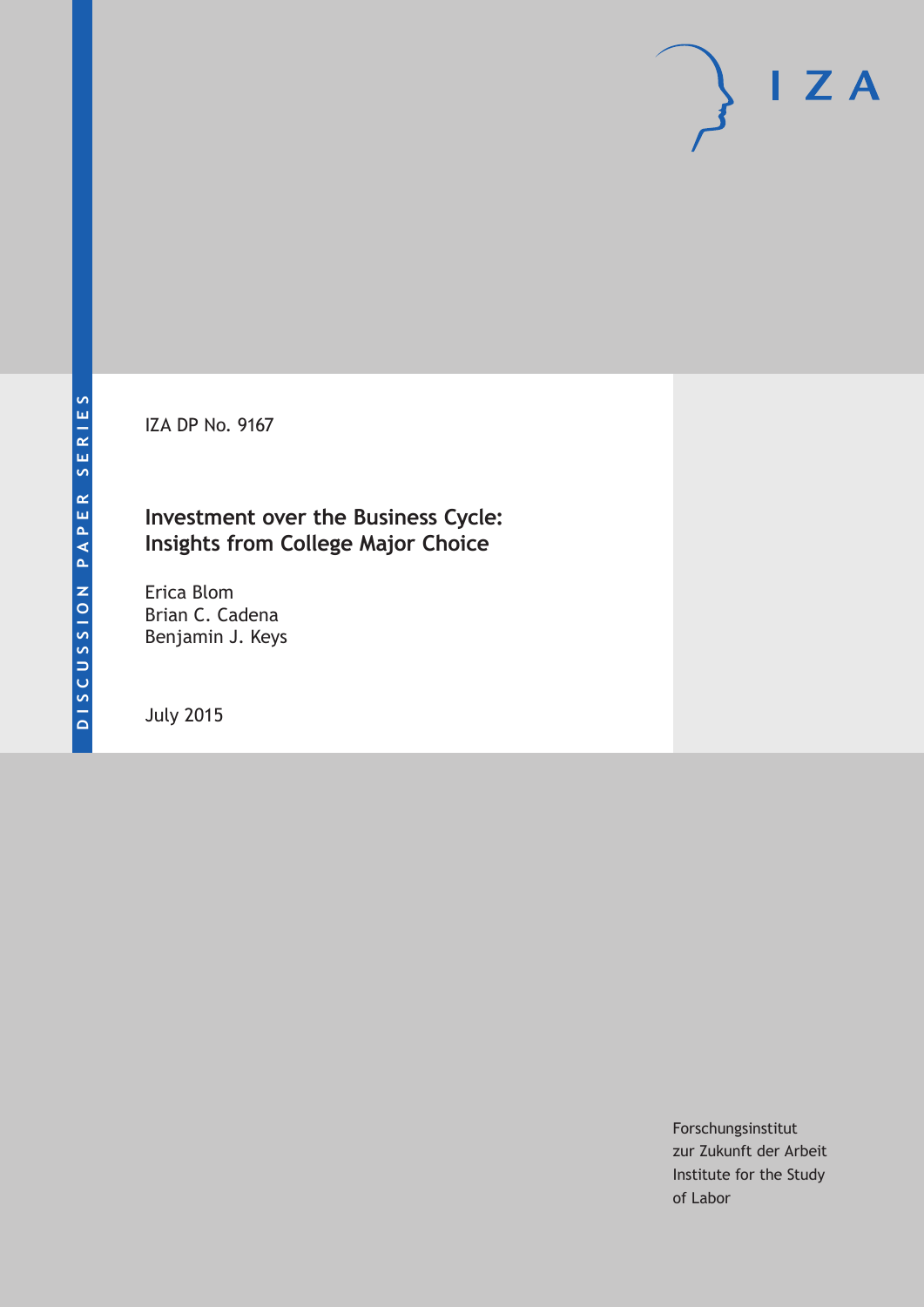# **Investment over the Business Cycle: Insights from College Major Choice**

# **Erica Blom**

*Edgeworth Economics*

# **Brian C. Cadena**

*University of Colorado Boulder and IZA*

### **Benjamin J. Keys**

*University of Chicago*

# Discussion Paper No. 9167 July 2015

IZA

P.O. Box 7240 53072 Bonn Germany

Phone: +49-228-3894-0 Fax: +49-228-3894-180 E-mail: iza@iza.org

Any opinions expressed here are those of the author(s) and not those of IZA. Research published in this series may include views on policy, but the institute itself takes no institutional policy positions. The IZA research network is committed to the IZA Guiding Principles of Research Integrity.

The Institute for the Study of Labor (IZA) in Bonn is a local and virtual international research center and a place of communication between science, politics and business. IZA is an independent nonprofit organization supported by Deutsche Post Foundation. The center is associated with the University of Bonn and offers a stimulating research environment through its international network, workshops and conferences, data service, project support, research visits and doctoral program. IZA engages in (i) original and internationally competitive research in all fields of labor economics, (ii) development of policy concepts, and (iii) dissemination of research results and concepts to the interested public.

IZA Discussion Papers often represent preliminary work and are circulated to encourage discussion. Citation of such a paper should account for its provisional character. A revised version may be available directly from the author.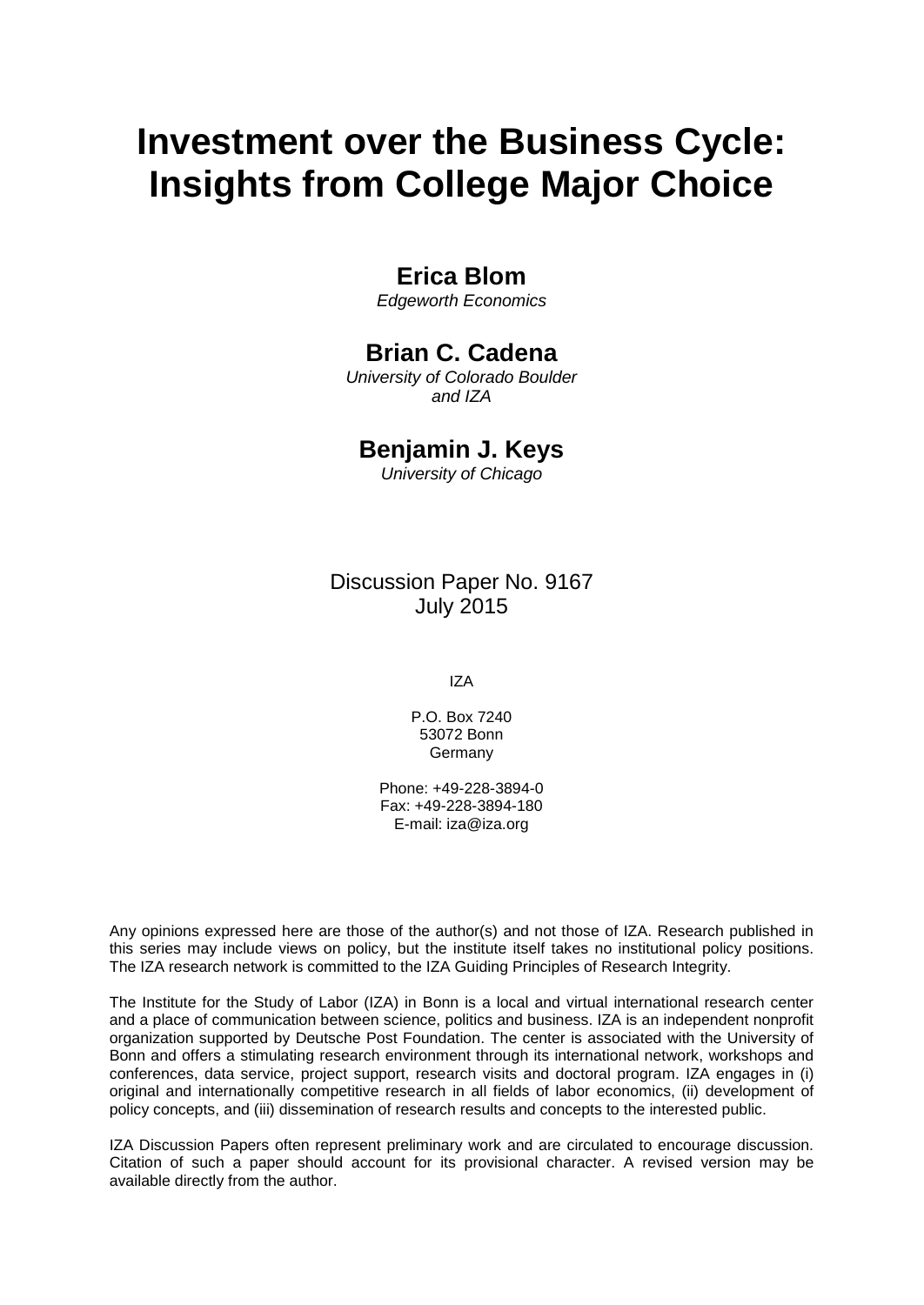IZA Discussion Paper No. 9167 July 2015

# **ABSTRACT**

# **Investment over the Business Cycle: Insights from College Major Choice[\\*](#page-2-0)**

This paper examines the relationship between individuals' personal exposure to economic conditions and their investment choices in the context of human capital. Focusing on bachelor's degree recipients, we find that birth cohorts exposed to higher unemployment rates during typical schooling years select majors that earn higher wages, that have better employment prospects, and that more often lead to work in a related field. Much of this switching behavior can be considered a rational response to differences in particular majors' labor market prospects during a recession. However, higher unemployment leads to other meaningful changes in the distribution of majors. Conditional on changes in lifetime expected earnings, recessions encourage women to enter male-dominated fields, and students of both genders pursue more difficult majors, such as STEM fields. These findings imply that the economic environment changes how students select majors, possibly by encouraging them to consider a broader range of possible degree fields. Finally, in the absence of this compensating behavior, we estimate that the average estimated costs of graduating in a recession would be roughly ten percent larger.

JEL Classification: E32, I23, J22, J24

Keywords: college major, business cycle, human capital investment, STEM majors, gender differences

Corresponding author:

Brian C. Cadena Department of Economics University of Colorado 256 UCB Boulder, CO 80309 USA E-mail: [brian.cadena@colorado.edu](mailto:brian.cadena@colorado.edu)

<span id="page-2-0"></span>We thank Lisa Kahn, Ofer Malamud, Thomas Lemieux and seminar participants at the Upjohn Institute and the University of Colorado-Boulder for helpful comments. Portions of this paper began as independent work by Blom (superseding relevant sections of Blom 2012) and by Cadena and Keys. First draft: September 2014.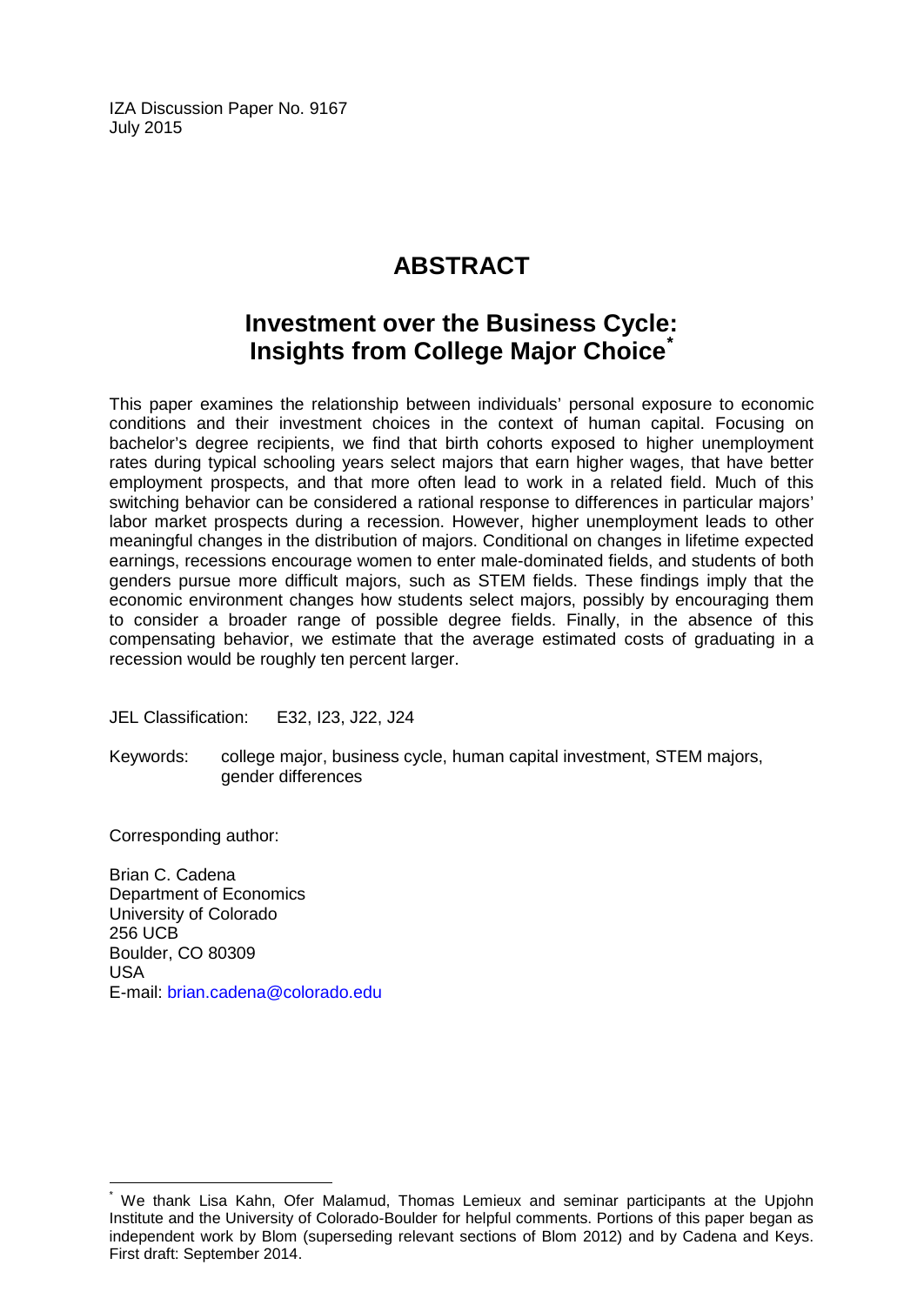# <span id="page-3-2"></span>1 Introduction

The consequences of economic fluctuations are large and long-lasting, especially among new labor market entrants such as recent college graduates (Kahn 2010, Oreopoulos, von Wachter and Heisz 2012). In addition to immediate interruptions in employment and income, however, recessions have recently been shown to have a broad and permanent influence on household decision-making across a variety of domains.<sup>[1](#page-3-0)</sup> Personally experiencing economic downturns affects the formation of subsequent expectations (Malmendier and Nagel 2015), risk preferences (Malmendier and Nagel 2011), and beliefs about the role of luck in success (Giuliano and Spilimbergo 2014).

In this paper, we explore the extent to which individuals' personal exposure to economic conditions affects their investment choices. Among firms, recessions are associated with reallocations of investment toward more highly productive uses (Davis and Haltiwanger 1990, Caballero and Hammour 1994). If exposure to recessions affects expectations and risk preferences, we should observe these changes borne out in individuals allocative investment decisions as well. We focus on the decision to invest in human capital, one of the primary drivers of growth of the modern economy. There is substantial evidence that recessions affect the total amount of schooling received. In the face of a depressed labor market, potential students are more likely to continue their education and enroll in post-secondary education (Sakellaris and Spilimbergo 2000, Christian 2006, Long 2015) or graduate school (Bedard and Herman 2008).

However, recent work suggests that the allocative margin of degree field may be as important as the choice to attend or complete college at all. For example, Altonji, Blom and Meghir (2012) show that the variation in earnings across college majors is nearly as large as the average wage gap between college and high school completers. Despite the fact that this decision is as crucial a driver of earnings potential as the enrollment decision itself, we know relatively little about how students choose college majors. Prior research has creatively explored how students form expectations about a particular major's career and earnings prospects and how these expectations affect students' choices (Arcidiacono [2](#page-3-1)004, Zafar 2013).<sup>2</sup> This literature, however, has largely focused on a static "point-in-time" framework or based the

<span id="page-3-0"></span><sup>1</sup>See, for instance, Ruhm (2000) on health and mortality, Currie and Schwandt (2014) on childbirth, and Hoynes, Miller and Schaller (2012) on the broader labor market impacts of recessions.

<span id="page-3-1"></span><sup>2</sup>A growing literature on major choice includes (but is not limited to) Arcidiacono, Hotz and Kang (2012), Beffy, Fougere and Maurel (2012), Betts (1996), Montmarquette, Cannings and Mahseredjian (2002), Stinebrickner and Stinebrickner (2014), Wiswall and Zafar (2015), and Zafar (2011).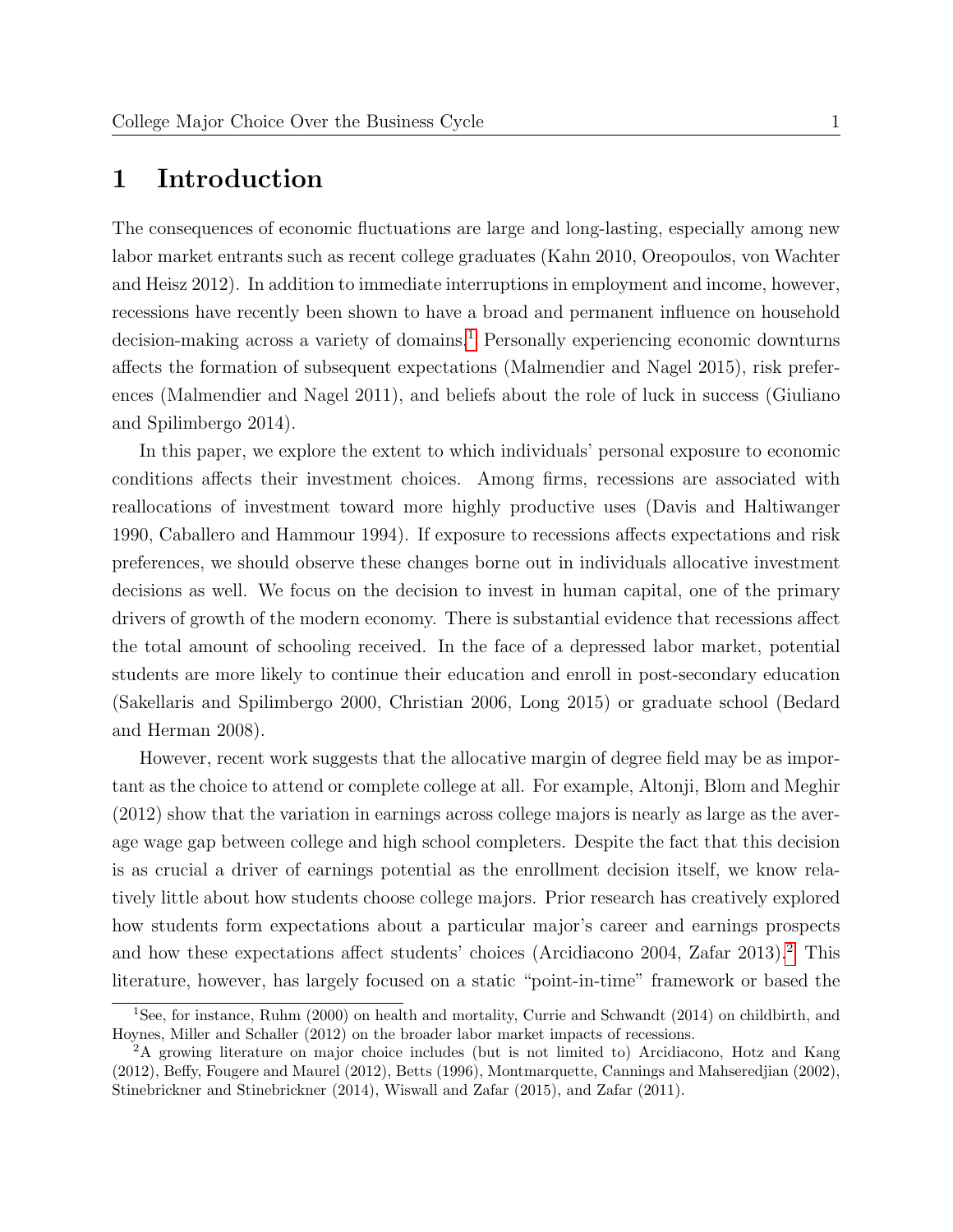analysis on a single cohort, largely due to data limitations.[3](#page-4-0)

In this paper, we leverage new publicly available data on over 50 cohorts of college graduates to examine two specific research questions. First, does the business cycle affect the distribution of selected majors among college completers? Second, which characteristics of degree fields predict how a field's share changes with macroeconomic conditions? Previous studies have found a substantial influence of the business cycle on other facets of human capital investment including college enrollment (Betts and McFarland 1995, Hershbein 2012), college completion (Dynarski 2008, Kahn 2010), and graduate school attendance (Bedard and Herman 2008, Johnson 2013).<sup>[4](#page-4-1)</sup> Additional research has investigated the role of economic conditions on the choice of specific careers, such as engineering (Freeman 1975) and investment banking (Oyer 2008). Yet to the best of our knowledge, this paper is the first to study the response to recession conditions by college students on the allocative margin of major choice.

We begin by outlining a framework for thinking about how students select their major. Conditional on enrollment, students choose to maximize the present discounted value of both future earnings and the non-pecuniary benefits (e.g. prestige or degree of difficulty) of a major. This general framework distinguishes among several sources of utility differences across majors, including permanent characteristics, long-run trends, short-run cyclical changes, and individual-specific preferences and skills. Our analysis of the importance of cyclical changes relies on the assumption that any changes in utility resulting from structural changes in higher education or in the labor market, discussed in detail below, are gradual enough such that they can be well approximated by flexible major-specific trends. In order to draw causal inference, we assume that, conditional on major fixed effects and these major-specific trends, the state of the business cycle when a student is choosing their college major is independent of other changes to the relative utility of college majors.<sup>[5](#page-4-2)</sup>

To answer this question empirically, we use data from the American Community Survey, which starting in 2009 collects data on field of study for all respondents with a Bachelor's

<span id="page-4-0"></span><sup>3</sup>Recent work in Chile (Hastings, Neilson and Zimmerman 2013) and Norway (Kirkebøen, Leuven and Mogstad 2014) has exploited discontinuities in centralized admissions processes to provide new estimates of plausibly exogenous returns to different fields of study and degree programs.

<span id="page-4-1"></span><sup>4</sup>See also Dellas and Sakellaris (2003) and Barr and Turner (2013) on enrollment, and Light and Strayer (2000) and Bound, Lovenheim and Turner (2009) on college completion. Charles, Hurst and Notowidigdo (2014) show that the impact of labor market conditions on educational attainment was especially pronounced during the housing boom and bust.

<span id="page-4-2"></span><sup>&</sup>lt;sup>5</sup>The use of multiple business cycles helps to support this assumption, as long as potential changes to a particular major's relative utility are not correlated with the rise and fall of every business cycle.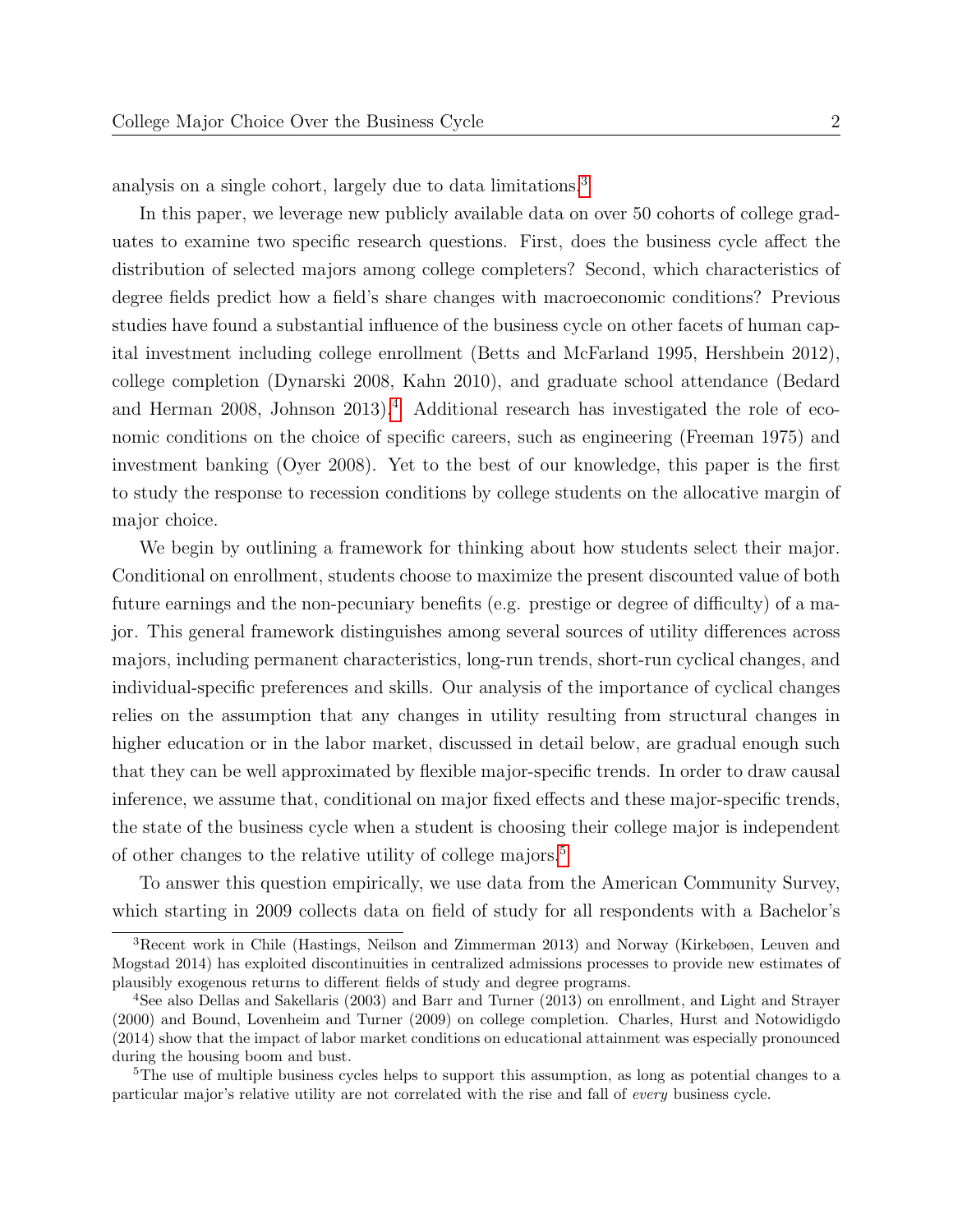degree. Unlike typical data sets with information on college major, such as the NLSY or Baccalaureate and Beyond, this new data from the ACS allows us to trace out the distribution of college majors among degree-holders for more than fifty birth cohorts who experienced substantial variation in labor market conditions immediately prior to entering the workforce. This large number of cohorts facilitates the requisite flexible controls for potentially unobservable differences and differential changes in the value of each major. In addition, the large sample sizes from five waves (2009-2013) of the ACS allow us to estimate major choices at a relatively fine level of aggregation. Importantly, we are able to provide estimates separately for men and women, which is essential given their dramatically different trends in college attainment and occupational choice over the last fifty years (Turner and Bowen 1999, Goldin and Katz 2009, Gemici and Wiswall 2014).

Figure [1](#page-33-0) presents time-series evidence that the share of college majors is starkly responsive to the business cycle. The dotted line in the figure shows the time-series from 1960 to 2011 of expected earnings for men with a Bachelor's degree who turned 20 during the reference year.<sup>[6](#page-5-0)</sup> This variable is calculated as the weighted average of mid-career earnings for men with a given major, using the share of each cohort selecting a given major as weights. Importantly, the expected earnings for a given major are treated as fixed, and the average for a cohort changes only through differences in the distribution of completed majors. The solid line presents the prevailing national unemployment rate in the year that each cohort turned 20 years of age and were most likely choosing their area of study.[7](#page-5-1) The figure provides the first piece of evidence that college major choices are responsive to the business cycle, with these two series strongly co-varying (correlation coefficient  $= +0.60$ ).

This striking figure motivates our subsequent empirical analysis. Using de-trended multinomial logit regressions (or linear approximations thereof), we estimate how choices among 38 college major categories respond to the business cycle. Although data limitations preclude a direct analysis of the share of individuals whose choice of major changes in response to the business cycle, we find a substantial reallocation overall. Adding up the average marginal effects from a multinomial logit reveals that a one percentage point increase in the unemployment rate leads to a 3.2 percentage point total reallocation of majors for men, and a

<span id="page-5-0"></span><sup>6</sup>The average expected earnings range from \$92,000 to \$96,000 in Figure [1](#page-33-0) because we focus on the full-time, full-year earnings of mid-career college educated males (ages 35–45), measured in 2010 dollars.

<span id="page-5-1"></span><sup>7</sup>Because we do not observe the year of graduation for degree-holders, we use the unemployment rate that prevailed at age 20, which corresponds to the second year of college for someone who graduated high school at age 18 and enrolled immediately after. This imprecision likely induces measurement error in calculating the relevant unemployment rate at the time of major selection. Thus, the responses we find are likely underestimates of the true amount of cyclical responses.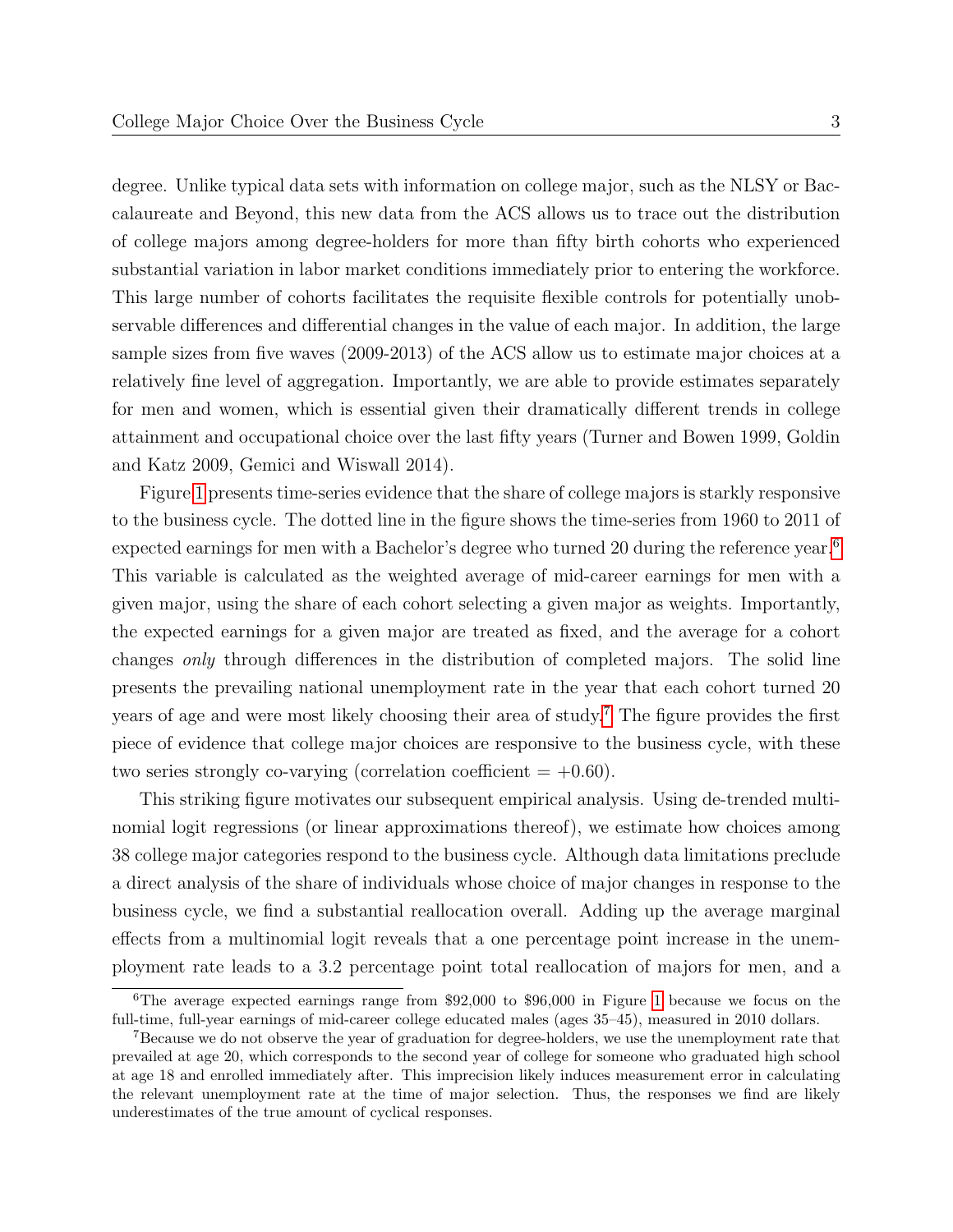4.1 percentage point reallocation for women. Scaled to a typical recession-based increase in unemployment of three percentage points, our findings suggest that recessions dramatically affect the skill content and academic specialization of cohorts.

Based on the coefficient estimates from these regressions, we investigate which majors are most affected by the business cycle. For men, the fields with the largest gains in share are engineering, accounting, business, and the natural sciences. For women, the largest gains are in nursing, accounting, and computer-related fields. In contrast, students of both genders leave fields such as sociology and education-related fields during recessions. This set of findings reveals that in the face of a tight labor market, students choose more applied fields with more relevant job training, rather than fields with broader content.

This quantification of how each major's popularity responds to changes in the unemployment rate facilitates our approach to the second research question: What (permanent) characteristics of majors are associated with a net gain or loss in "market share" of students as a result of the business cycle? Using detailed data on major-specific characteristics from the ACS and Baccalaureate and Beyond 1993 data, we investigate a number of specific hypotheses. First, we examine the degree to which students are responding to long-run (permanent income or labor force attachment) and/or short-run (e.g. finding a job more quickly) labor market prospects during recessions. We find that in response to recessions, students choose fields of study that are more challenging, require more math, and, above all, are higher paying. Both male and female students appear to be most strongly affected by median wages for prime-age workers in the occupations associated with the major, which explains 39 to 47 percent of the variation in major reallocation across the business cycle. These relationships are considerably stronger than are those with the number of job interviews or the share employed one year after completing college. For instance, majors with ten percent greater long-run median wages have a 1.8 percentage point more positive share elasticity in response to the unemployment rate for women and a 1.4 percentage point more positive share elasticity for men.

Next, we explore whether students respond to various major-specific attributes beyond labor market prospects, such as difficulty, gender balance, breadth of job opportunities, pathways to graduate school, and subsequent geographic labor mobility. We find strong support for the view that students move into more difficult fields, and this relationship continues to hold, even conditional on earnings potential. A possible explanation is that students facing weak labor markets prefer to have a stronger signal about their ability to a potential employer (Spence 1973). Similarly, women have increasing preferences for male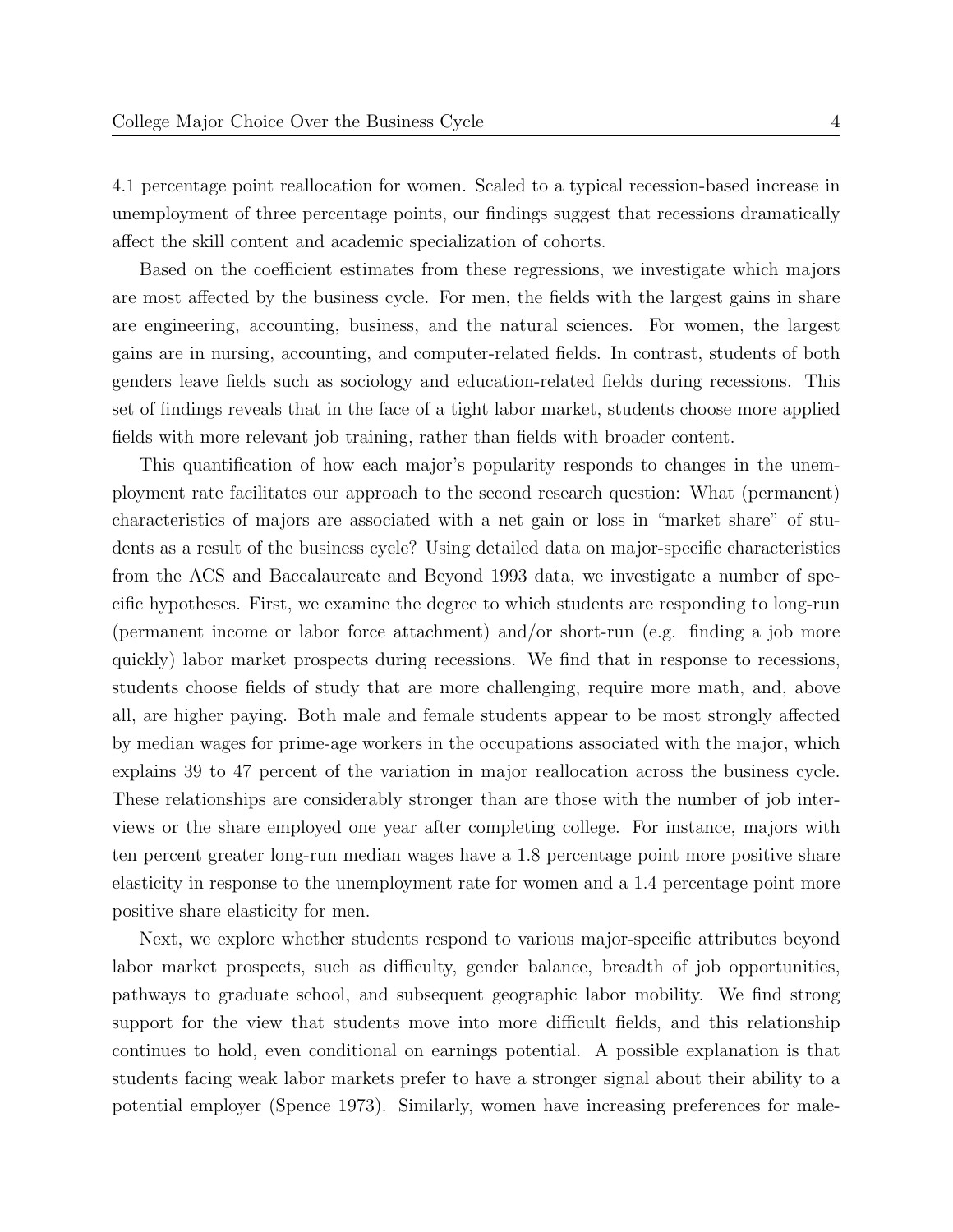dominated, more difficult, and more career-oriented majors even conditional on long-run earnings potential. The results imply that long-run earnings prospects alone are not a "sufficient statistic" for explaining the responsiveness of major choice to economic conditions.

Finally, using our answers to these two central questions, we can quantify how substantially this compensating behavior attenuates the costs of graduating in a recession. The economic consequences of graduating in a recession are well documented, as a growing literature has shown that students suffer from the timing of their exit from school (see, e.g. Oyer (2006), Kahn (2010), and Wee (2013)). Note that the "extensive margin" compensating behaviors of increased attendance and completion of college during recessions increase the supply of college graduates competing for post-graduation employment, which likely exacerbates the negative impact of graduating in a recession (Kahn 2010, Hershbein 2012, Johnson 2013).

In contrast, students leaving fields that are most hurt during recessions and entering recession-proof fields such as engineering and nursing partially offsets the costs of graduating in a recession. Thus, the typical average estimated costs of graduating in a recession likely understate the independent effect of graduating in a lower demand environment. In other words, the impact of graduating in a recession would be even more negative if students were unable to adjust on the margin of major choice. We estimate that the offsetting labor supply response along this intensive margin is roughly one-tenth of the demand effect of graduating in a recession, or 0.6 log points of expected earnings for "recession" conditions of an unemployment rate three percentage points above average.[8](#page-7-0) Notably, the average observed wage declines due to the business cycle, therefore, represent a weighted average of earnings increases for a minority of students and large earnings declines among the remainder.

Our results extend the prior research on human capital investment, which has primarily focused on the extensive margins of whether to enroll and complete additional years of post-secondary schooling.[9](#page-7-1) This choice is a crucial one to make, as the wage gap between college and high school graduates is large (Grogger and Eide 1995, Carneiro, Heckman and Vytlacil 2011), and the completion of a college degree provides the option value for continuing on to advanced degrees (Stange 2012). Several studies have examined important elements of the broader college investment decision including credit constraints (Carneiro and Heckman

<span id="page-7-0"></span><sup>&</sup>lt;sup>8</sup>As we discuss in more depth in the relevant section, this estimate is conservative in part because it does not adjust for variability in the impact of a recession by major, with lower earning fields hurt both more severely and more persistently than those that typically command higher wages (Oreopoulos et al. 2012, Altonji, Kahn and Speer 2013).

<span id="page-7-1"></span><sup>9</sup>See, for example, Altonji (1993) as well as Cunha, Heckman, Lochner and Masterov's (2006) discussion of the empirical literature in the context of a theoretical framework.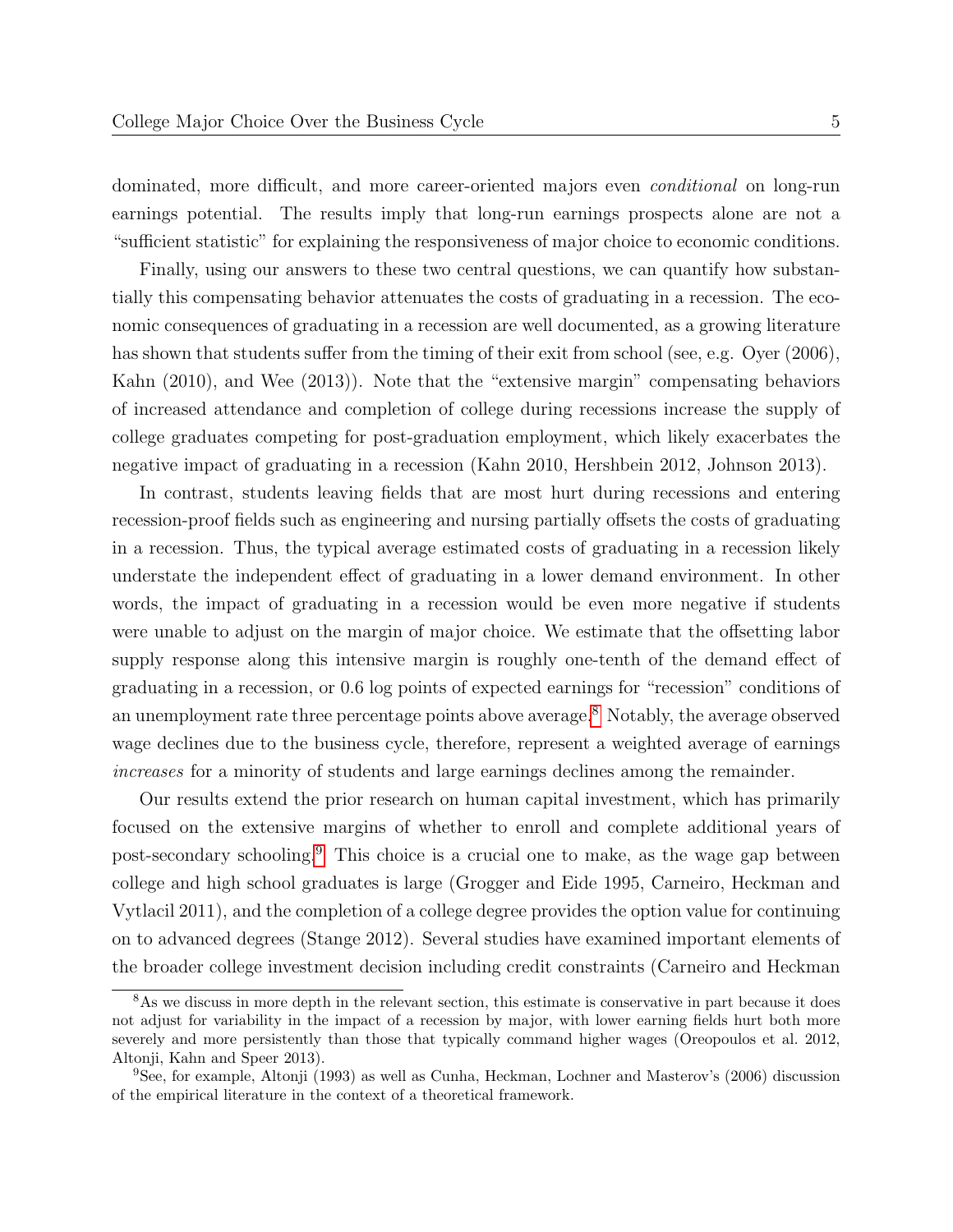2002, Lochner and Monge-Naranjo 2011), information barriers (Bettinger, Long, Oreopoulos and Sanbonmatsu 2012, Hoxby and Turner 2013), learning about one's ability (Stinebrickner and Stinebrickner 2012), and preferences (Cadena and Keys forthcoming). Our findings demonstrate an additional allocative margin upon which students adjust in response to labor market conditions.[10](#page-8-0)

These results also have important implications beyond this specific research question. In particular, we show that women are especially responsive to changes in economic conditions in their choice of college majors. This finding extends the literature on the gender gap by showing in another setting that women are relatively more responsive to recessions and, further, suggests that this differential responsiveness may reduce the gender gap in affected cohorts (Killingsworth and Heckman 1986, Brown and Corcoran 1997, Turner and Bowen 1999, Blau and Kahn 2007, Gemici and Wiswall 2014).

Relatedly, we contribute to the literature on the determinants of STEM majors (Ehrenberg 2010, Arcidiacono, Aucejo and Hotz 2013). Especially in the case of women, we identify a latent supply of college students with sufficient ability to complete STEM fields. A rise in the unemployment rate encourages more students to pursue STEM majors, which suggests that a substantial fraction of each cohort has sufficient preparation for STEM fields, yet chooses alternative majors during periods with stronger labor market prospects. This fact suggests room for policy interventions, although further research would be needed to identify the optimal design. Finally, these findings inform the literature on career choice (Freeman 1975, Oyer 2008, Goldin and Katz 2012) by showing that not only do recessions encourage more college-going and college completion, but that graduates pursue more technical, more career-oriented, and more remunerative fields of study in response to temporary periods of weak labor demand.

The remainder of the paper is organized as follows: Section 2 provides a conceptual framework of the college major decision that directly motivates our primary empirical specification; section 3 describes the data and presents the results on cyclical changes in major choice and the correlates of majors' cyclicality; section 4 estimates how significant the bias from ignoring the reallocation of college majors during recessions is when estimating the costs of graduating in a recession; section 5 concludes.

<span id="page-8-0"></span> $10$ In some cases, parental funding of college may be tied to a student's choice of major, and a strengthening of these ties during downturns could provide a partial explanation of these changing choices. Along a different but related margin, Field (2009) and Rothstein and Rouse (2011) use experimental evidence to show that graduates are responsive to student loan debt burden in their choice of careers.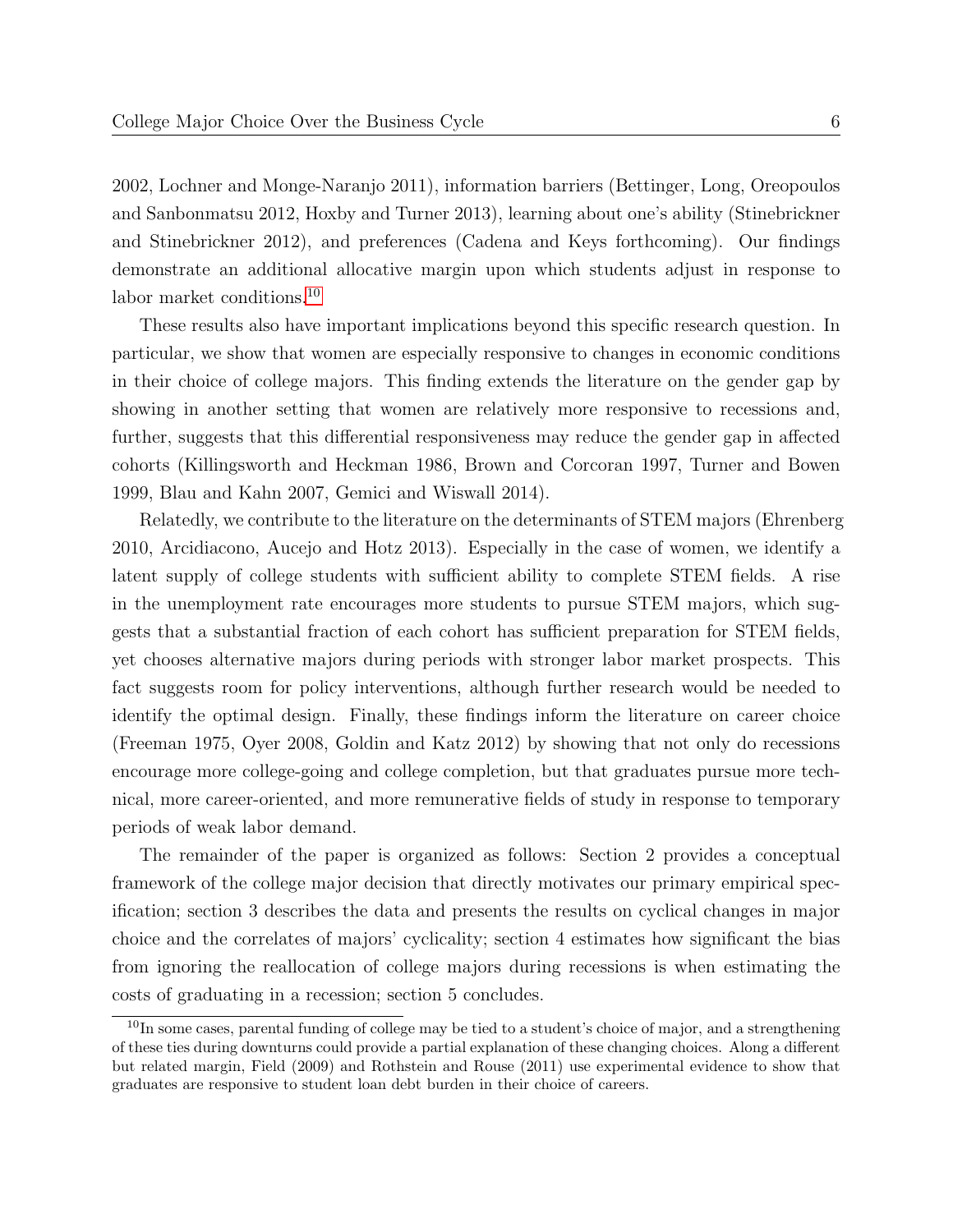# 2 Conceptual Framework and Empirical Specification

In this section we present a stylized framework of the college major decision that motivates our empirical specification. We abstract from the choice to enroll in college and instead focus solely on the choice of college major conditional on enrollment. Given our data limitations, we do not explicitly model heterogeneity or uncertainty, but we acknowledge that a richer model with these features would yield a range of interesting testable hypotheses provided a sufficiently detailed dataset.<sup>[11](#page-9-0)</sup>

We begin by defining the utility of major m for student i in cohort c to be  $U_{icm}$ . In a life-cycle context, as in Altonji (1993), Arcidiacono (2004), and Altonji et al. (2012), this utility captures the present discounted value of future earnings and non-pecuniary benefits available to majors. While students gain direct utility from the costs or benefits of investment and coursework, our primary focus is on the *indirect* utility in a modeling sense, as majors can be mapped probabilistically into occupations with differing patterns of expected earnings, employment probabilities, breadth vs. depth of career opportunities, and other characteristics.[12](#page-9-1)

Suppose we can decompose  $U_{icm}$  into fixed, structural, cyclical (which may be majorspecific), and individual components as follows:

$$
U_{icm} = \eta_m + \mu_{cm} + \gamma_{cm} + \epsilon_{icm} \tag{1}
$$

The fixed component of the utility "return" to a major,  $\eta_m$  captures all of the fixed (across cohorts) components of the major's potential employment and wage opportunities, as well as non-pecuniary costs and benefits, over the life-cycle. For example, a degree in Engineering has always required more math-intensive coursework and has always led to a more specific set of career options as compared to a degree in Sociology. Over the time period of our study (cohorts turning 20 from 1960-2010), a number of "structural"  $(\mu_{cm})$  factors have also altered the relative utility of different majors. For example, in more recent cohorts, women have faced fewer barriers to completing traditionally "male" majors, which increases the relative utility of pursuing those types of degrees. Note that without further assumptions, it is not possible to separately identify the influence of structural changes versus cyclical

<span id="page-9-0"></span><sup>11</sup>Previous research has often used assumptions regarding rational expectations (see, e.g. Berger (1988)), or myopic expectations (as in Freeman (1975)) about the path of future wages, which depend on both the actual degree of wage persistence as well as the degree of information constraints facing students. See Zafar (2011) and Arcidiacono et al. (2012) on how college students actually form these expectations.

<span id="page-9-1"></span><sup>&</sup>lt;sup>12</sup>See the relevant extended discussions in Beffy et al.  $(2012)$  and Montmarquette et al.  $(2002)$ .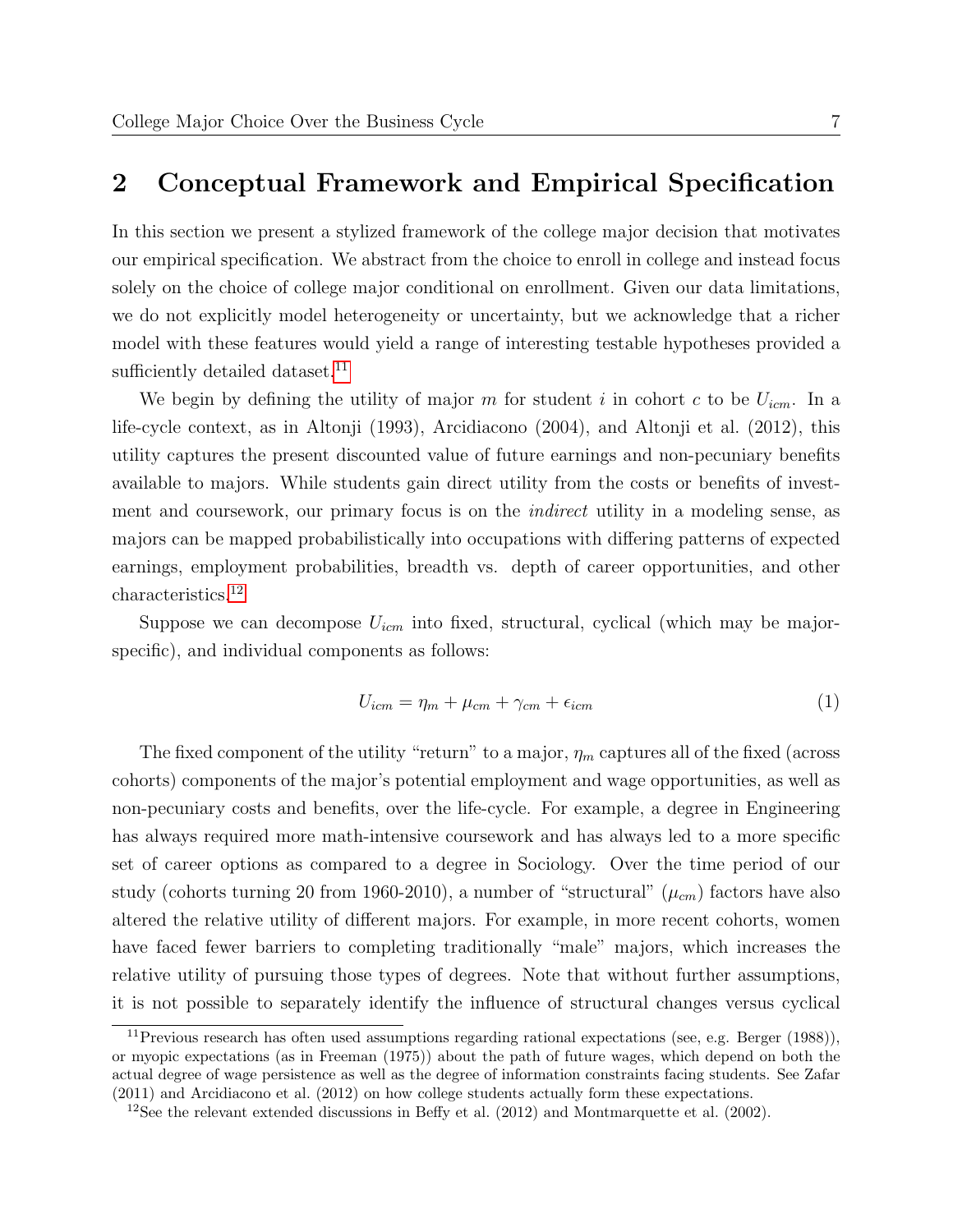changes because both operate at the cohort  $\times$  major level.

In what follows, our key assumption is that any changes in utility resulting from these types of structural components occur gradually over time, and thus can be represented by a major-specific, sufficiently smooth, function of time (birth cohort),  $\mu_{cm} = f_m(c)$ . In other words, any long-run structural characteristics of a major must change gradually rather than abruptly changing over a business cycle. Empirically, we will operationalize this assumption by including both major fixed effects and flexible major-specific trends to account for unobservable characteristics of majors that are either permanent or smoothly time-varying. Including these controls in specifications run separately for men and women allows us to remove the influence of substantial differences in trends for men and women over this time period (Gemici and Wiswall 2014).

The cyclical component,  $\gamma_{cm}$ , reflects the fact that certain majors fare differently over the business cycle, including through earnings or employment effects of the recession itself. To begin, we ask whether the unemployment rate has any effect on the distribution of selected majors. This allows us to estimate the effect of the unemployment rate semi-parametrically rather than as a function of major characteristics. In practice, we allow for the utility of the major to depend on  $\beta_m * unemp_c$ . The only restriction here is one of linearity, i.e. that the major-specific effect of the unemployment rate (at age 20) on the utility of each major is linear with respect to the unemployment rate.

Re-writing equation (1) to include these assumptions provides the initial basis for a functional form:

$$
U_{icm} = \beta_m * unemp_c + \eta_m + f_m(c) + \epsilon_{icm}
$$
\n<sup>(2)</sup>

The student chooses major  $m^*$  such that  $U_{icm^*} \geq U_{icm}$   $\forall m \neq m^*$ . Note that because the unemployment rate is a cohort level characteristic, we should not run conditional logit models without correcting for the correlation in the error terms. In fact, in our main specifications we instead aggregate to cohort-major cells and run linear regressions based on the functional form suggested by this model. To reach our main empirical specification, consider how the observed population shares in a given cohort-major  $(S_{cm})$  will depend on the choice probability  $(Pr(m = m^*) \equiv \pi_{cm})$  plus an error term.

$$
S_{cm} = \pi_{cm} + \nu_{cm} \tag{3}
$$

Assuming  $\epsilon_{icm}$  is independent across majors and has a Type I extreme value distribution, we can expand the above equation to: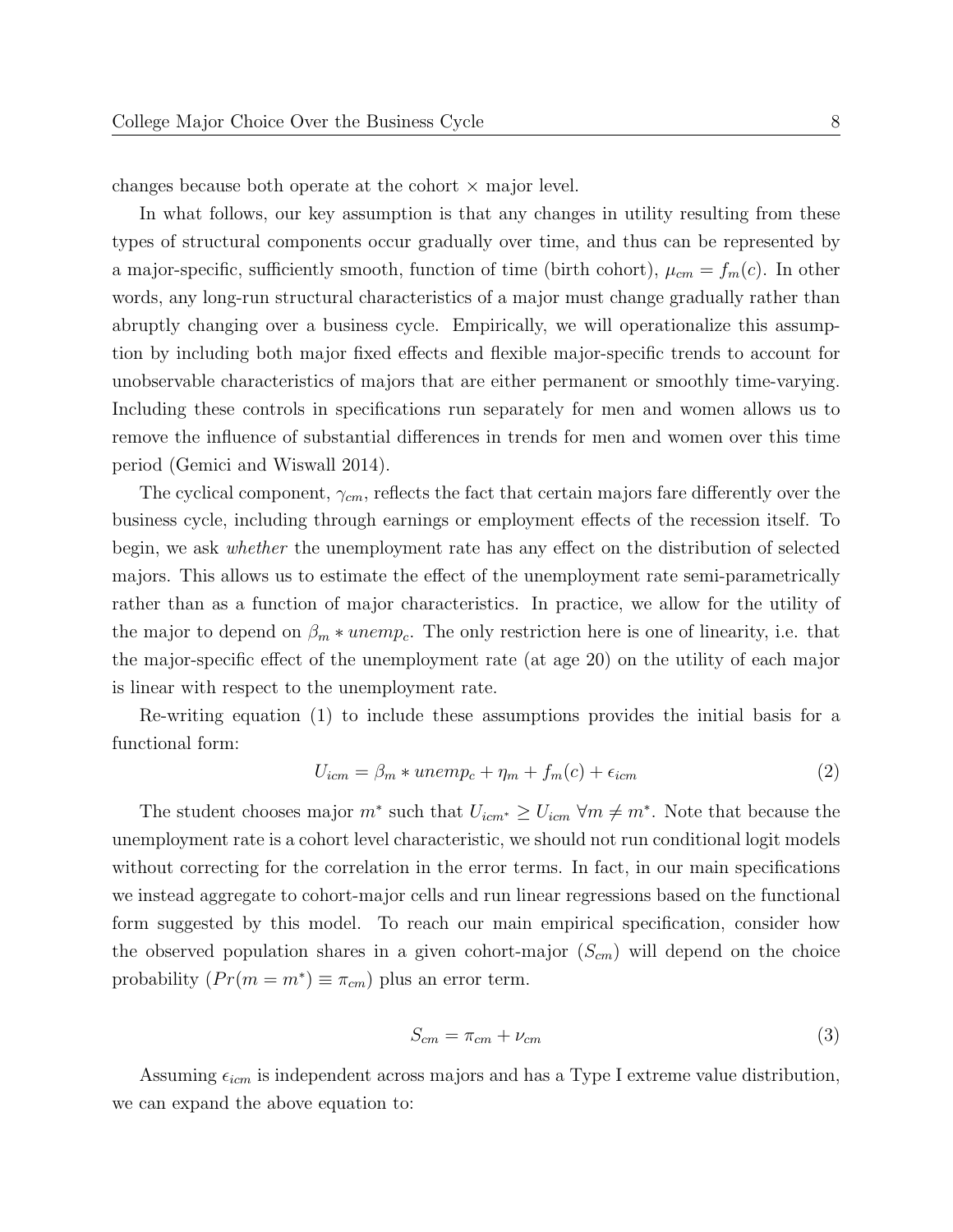$$
S_{cm} = \frac{e^{\beta_m * unemp_c + \eta_m + f_m(c)}}{\sum_M e^{\beta_m * unemp_c + \eta_m + f_m(c)}} + \nu_{cm}.
$$
\n
$$
(4)
$$

The denominator of the  $\pi_{cm}$  portion is a constant (within cohort), so for simplicity we denote it as  $e^{-\gamma_c}$ .

$$
Pr(m = m^*) = e^{\beta_m * unemp_c + \eta_m + f_m(c) + \gamma_c} + \nu_{cm}
$$
\n
$$
(5)
$$

Taking logs and linearizing around  $\nu_{cm} = 0$  yields:

$$
log(S_{cm}) \approx \beta_m * unemp_c + \eta_m + f_m(c) + \gamma_c + \frac{\nu_{cm}}{\pi_{cm}}
$$
(6)

Empirically, we approximate  $f_m(c) = \delta_{1m}c + \delta_{2m}c^2$ , which combined with the major fixed effects allows for a rich set of unobservables to affect majors' relative shares in each cohort. In addition, we bootstrap the standard errors to account for heteroskedasticity (due to the influence of  $\pi$ ) and the non-independence of the error terms within cohort. The relatively long time dimension of the panel supports this method of conducting inference, which is important because the cohort level is the effective level of variation.

A semi-elasticity regression specification such as this one faces the challenge that we cannot separately identify  $\gamma_c$  and all of the  $\beta_m$  coefficients on unemp<sub>c</sub>. We address this issue by assuming that all of the  $\gamma_c$  are zero for each c. In effect, this assumption implies that the unemployment rate does not alter the average log(share) across all majors. Briefly, this assumption allows us to avoid choosing a reference major to compare our results to, and it keeps our specification more easily interpretable than a multinomial logit specification, which would directly impose an adding up constraint. In the Appendix we discuss a test for assessing the validity of this assumption (which the data fail to reject), as well as robustness results using average marginal effects from a multinomial logit specification, and our semielasticity approach yields extremely similar results both qualitatively and quantitatively.

Finally, a note on causality. In order to draw causal inference, we must assume that, conditional on the major fixed effects and major-specific quadratic trends, the state of the business cycle when a student is choosing her college major is independent of other changes to the relative utility of college majors. Given that reverse causality is infeasible (students' choices of college major do not determine the national unemployment rate), and that overall trends in major shares appear to be fairly smooth, we believe this to be a reasonable assumption. Note that we do not need to know the mechanism by which unemployment affects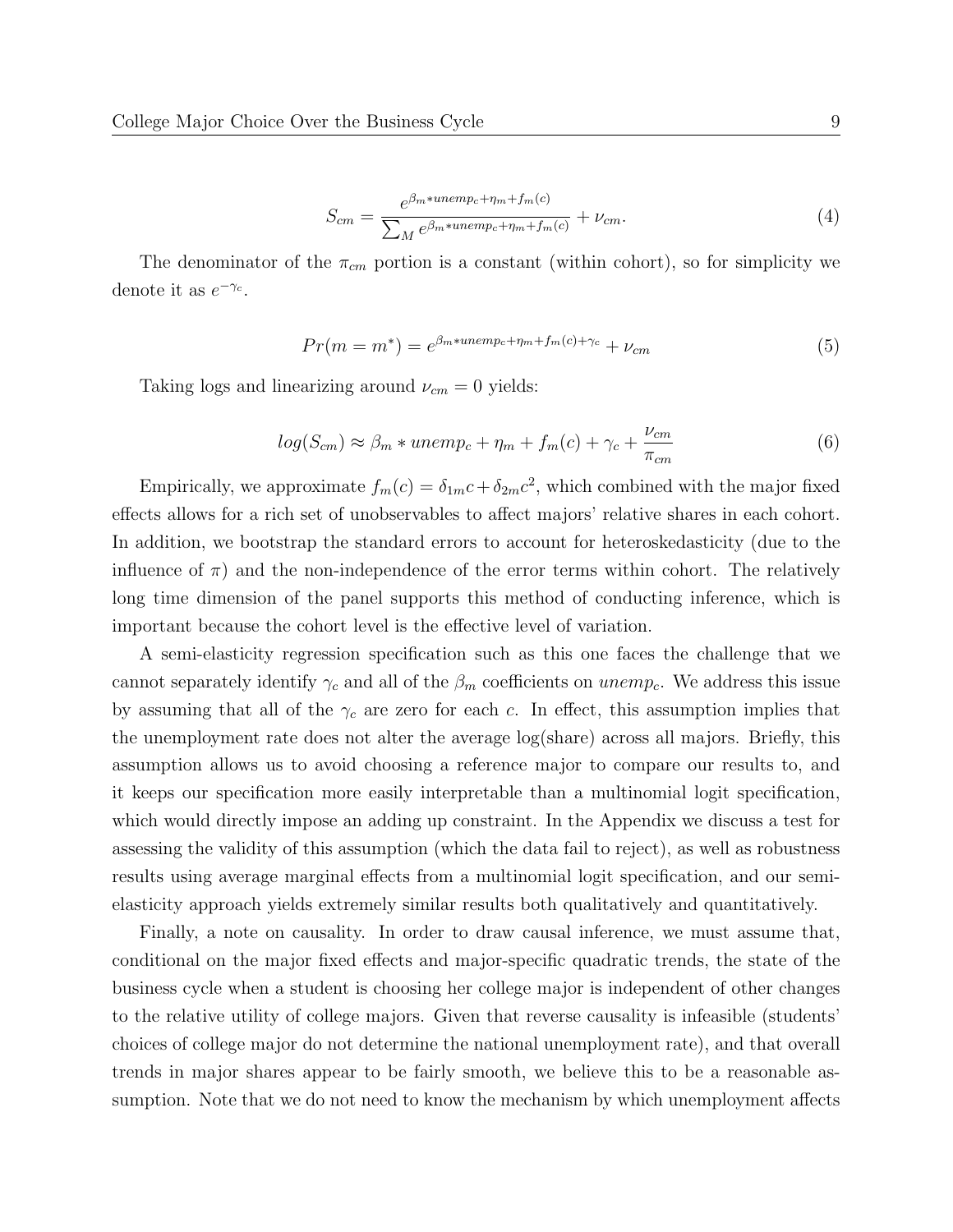major choice to establish causality. In fact, we would need stronger assumptions (i.e. an exclusion restriction) to determine the effect of potential mechanisms through which cycles could affect major choices, e.g. earnings or employment expectations. Thus, we think of our approach as treating recessions as natural experiments, and determining the extent to which recessions, exogenous from the perspective of contemporaneously enrolled college students, lead to changes in the composition of college majors.

# 3 Data and Results

#### 3.1 Data Sources and Descriptives

Our empirical analysis takes advantage of field-of-study questions available beginning in the 2009 wave of the American Community Survey.[13](#page-12-0) All respondents in this roughly one percent cross-sectional sample of the U.S. with a bachelor's degree or higher were asked to report the field of study for their bachelor's degree. By combining data from the five annual surveys from 2009-2013, we are able to calculate the distribution of college majors for cohorts turning age 20 from 1960-2011 based on a roughly five percent random sample of the population. The ACS also includes the respondent's age, which allows us to add age-specific unemployment rates to each record.<sup>[14](#page-12-1)</sup> The initial analysis uses this data source to determine whether and how major choices change over the business cycle.

We then supplement these cyclicality estimates with characteristics of majors calculated from the public use version of a single wave (1993) of the Baccalaureate and Beyond survey  $(B\&B)^{15}$  $(B\&B)^{15}$  $(B\&B)^{15}$  In order to combine these two data sources, it was necessary to create a standardized list of majors that can be constructed from the underlying coding schemes in both surveys. We created this list of majors by hand, with the goal of making the aggregate major categories as coherent as possible between the two surveys. Appendix Table [A-2](#page-47-0) provides more detail on the construction of the 38 major categories used in the analysis.

<span id="page-12-0"></span><sup>&</sup>lt;sup>13</sup>We accessed the ACS through the IPUMS web server (Ruggles, Alexander, Genadek, Goeken, Schroeder and Sobek 2010).

<span id="page-12-1"></span><sup>&</sup>lt;sup>14</sup>We use the annual national unemployment rate, calculated among all persons ages 16 and over: BLS series ID LNU04000000.

<span id="page-12-2"></span><sup>&</sup>lt;sup>15</sup>We accessed these statistics using the PowerStats portal, which is accessible via http://nces.ed.gov/datalab/. We created a customized version of the MAJCODE1 variable that grouped fields according to the categories provided in Appendix Table [A-2.](#page-47-0)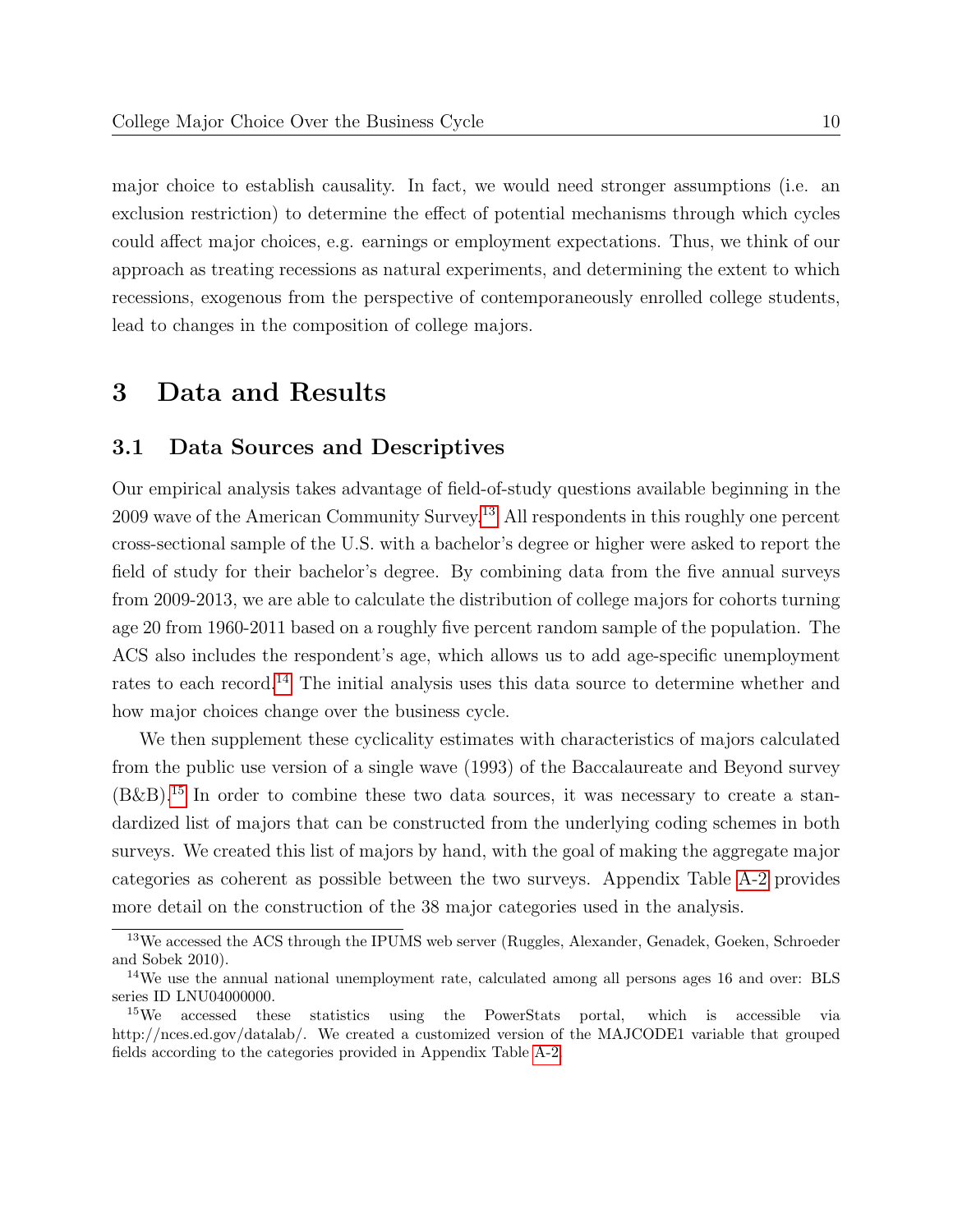#### 3.2 Cyclical Changes in Major Choices

#### 3.2.1 Specification and Identifying Variation

We first explore whether there is a systematic relationship between the prevailing unemployment rate when a birth cohort reaches age 20 and the distribution of college majors selected among that cohort's college graduates. In the results below, we estimate a linear regression model with major  $(m) \times$  birth cohort  $(c)$  cells as observations, which is motivated by the discussion in the previous section.<sup>[16](#page-13-0)</sup> We use the 38 major classifications discussed previously and the 52 birth cohorts that turned 20 years old in the years 1960-2011. All of the analysis is run separately for men and women.

<span id="page-13-1"></span>
$$
y_{mc} = \beta_m * \text{unemp.}20_c + \eta_m + \delta_{1m} * c + \delta_{2m} * c^2 + \epsilon_{mc}
$$
\n<sup>(7)</sup>

In our primary specification, we estimate Equation [7](#page-13-1) using the natural log of the major's share within each cohort as the dependent variable. Note that this specification contains a coefficient on the unemployment rate for each major,  $\beta_m$ , controlling for major-specific fixed effects  $(\eta_m)$  and major-specific quadratic trends.<sup>[17](#page-13-2)</sup> We report standard errors based on a block-bootstrap procedure that resamples entire cohorts.[18](#page-13-3) We also save each of these bootstrap trials for use in subsequent analysis.

The specification thus leverages cyclical deviations in major share relative to long-run trends. This approach requires an exceptionally long panel of college majors, which the ACS uniquely provides, in order to flexibly estimate major-specific trends. In the main text, we rely on major-specific quadratic trends, but Appendix Section [A-1](#page-3-2) explores the robustness of this choice to a variety of parametric and nonparametric alternatives. Figure [2,](#page-34-0) which corresponds to the analysis for women, provides examples of the identifying variation isolated by this approach. Panel A shows both the raw log(share) data (the solid line) and the fitted quadratic trends (the dashed line) for Engineering and for Early and Elementary Education from 1960-2011. As each of these fields experienced substantial changes in share over this time period, the importance of controlling for long-run trends is readily apparent in the figure.

<span id="page-13-0"></span><sup>&</sup>lt;sup>16</sup>Nevertheless, we have estimated the corresponding conditional logit model for robustness, and we include a comparison of the resulting estimates in Appendix Figure [A-1.](#page-44-0) In practice, the choice of methodology has little influence on the substantive conclusions, as the average marginal effects from the conditional logit are very similar to the linear regression estimates.

<span id="page-13-3"></span><span id="page-13-2"></span><sup>&</sup>lt;sup>17</sup>For a detailed examination of the determinants of these long-run trends, see Gemici and Wiswall  $(2014)$ .

<sup>&</sup>lt;sup>18</sup>We used 5000 bootstrap trials, and the results of this procedure produce qualitatively similar standard errors compared to using cluster robust standard errors clustered at the cohort level.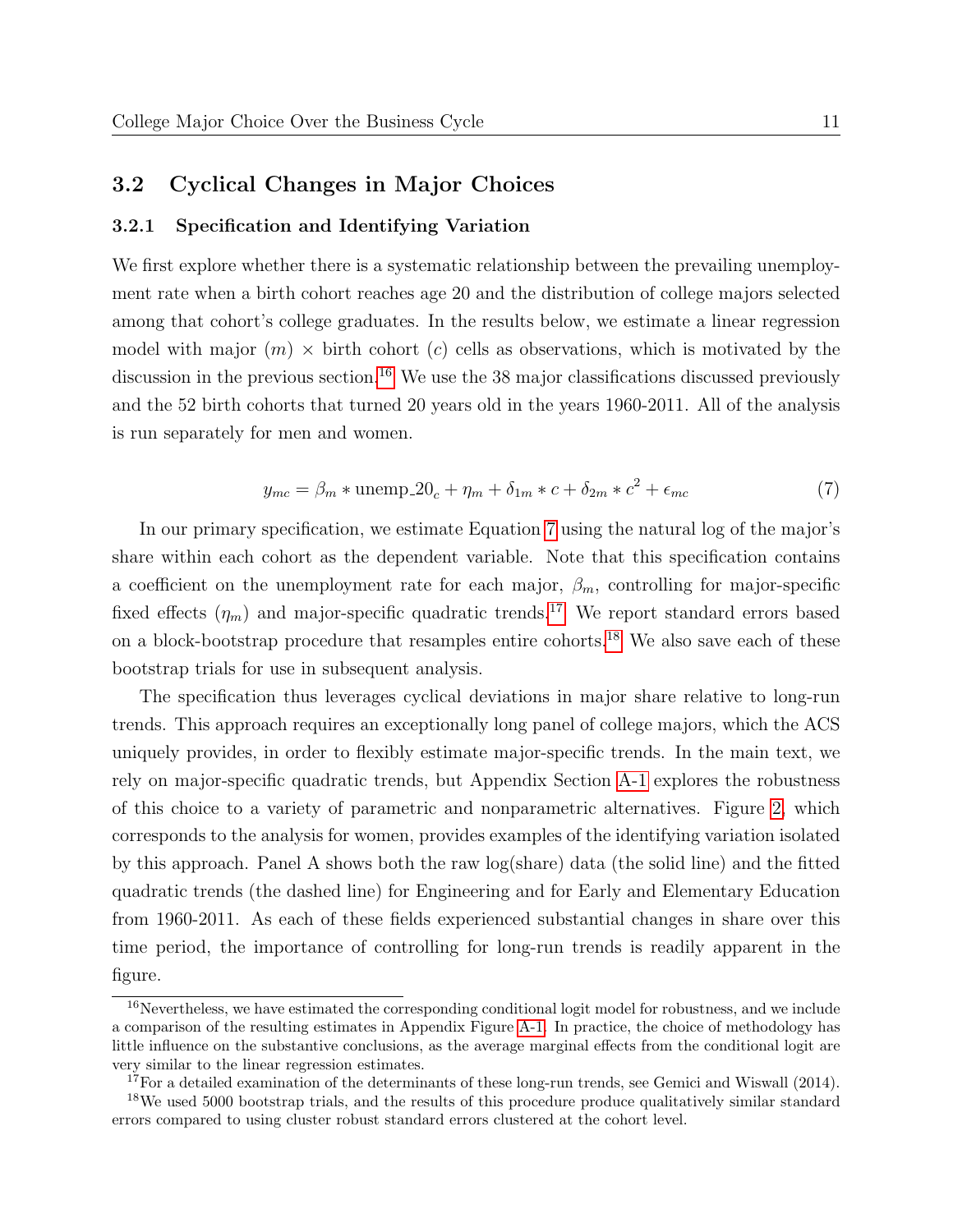The solid lines in Panel B of the figure show the residual changes in log(share) after removing the influence of these major-specific trends. The dashed lines represent a simi-larly de-trended version of the unemployment rate.<sup>[19](#page-14-0)</sup> The figure shows that the share of women choosing these two types of majors responds quite differently over the business cycle. The share choosing Engineering is strongly pro-cyclical while the share choosing Early and Elementary Education is strongly countercyclical. The estimated coefficients are  $+0.13$ for Engineering and -0.062 for Early and Elementary Education, which implies that each percentage point increase in the unemployment rate increases the share of women choosing Engineering by roughly thirteen percent and decreases the share of women choosing Early and Elementary Education by a little more than six percent.

#### 3.2.2 Major Cyclicality Results

Figure [3](#page-35-0) provides analogous coefficient estimates of the cyclicality of each of the 38 major categories among women. In general, the results are in line with the results from Figure [1,](#page-33-0) as majors associated with higher salaries tend to gain share while majors associated with lower salaries tend to lose share in response to a one percentage point increase in the unemployment rate. There is also a substantial overall shift in the distribution of major choices over the business cycle: 22 of the 38 majors have an unemployment gradient that is statistically significant at the 0.01 level, and an additional five majors have coefficients that are different from zero at either the 0.05 or 0.10 level.

Note that these coefficient estimates are semi-elasticities, and thus that some of the larger percentage changes are due in part to small baseline probabilities. Figure [4](#page-36-0) provides corresponding coefficient estimates of Equation [7](#page-13-1) using the raw share values as the dependent variable. This alternative specification shows that, in raw selection probability terms, the greatest gain in share occurs in Business fields: A one percentage point increase in the unemployment rate leads to more than a 0.6 percentage point increase in the share of women graduates with business degrees. Similarly, a one percentage point increase in the unemployment rate decreases the share of women with any education degree by more than one percentage point (combining the coefficients on the two education fields).

The results for men are broadly similar, with most majors either gaining or losing share consistently across both gender groups.[20](#page-14-1) The semi-elasticity results for men are given in

<span id="page-14-0"></span><sup>19</sup>Specifically, this line shows the residuals from a regression of the unemployment rate on a quadratic trend fit over the same time period.

<span id="page-14-1"></span> $^{20}$ Although the point estimates differ in sign for a few majors, there is no category for which both of these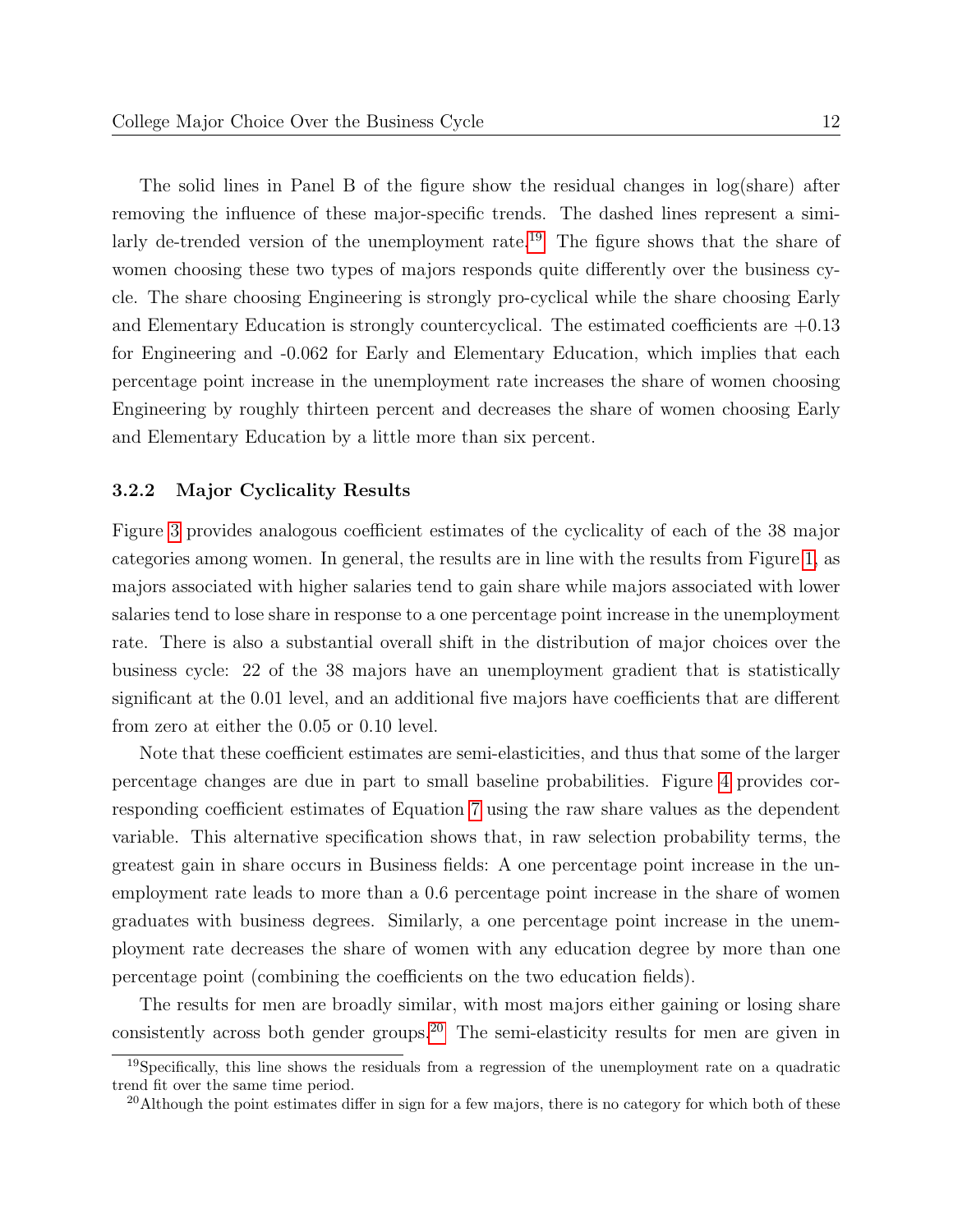Figure [5](#page-37-0) and share estimates are in Figure [6.](#page-38-0) Appendix Table [A-3](#page-54-0) contains a complete set of numerical results, including standard errors for the coefficient estimates and the long-run average shares for each major separately by gender. There are, however, smaller changes overall among men's chosen field in response to fluctuations in the unemployment rate. Adding up the absolute value of the coefficients for shares yields 4.1 percentage points in total reallocation among women as opposed to  $3.2$  percentage points among men.<sup>[21](#page-15-0)</sup> The stronger response among women along this margin is consistent with women having more elastic labor supply generally (Killingsworth and Heckman 1986, Heckman 1993, Blau and Kahn 2007). Overall, the evidence from these figures suggests that the business cycle has a substantial impact on the distribution of college majors, with a notable shift toward degrees that tend to pay higher salaries.

#### 3.3 Correlates of Majors' Cyclicality

The goal of this section is to characterize the time-invariant attributes of college majors that are associated with the major's cyclicality. Put simply, what characteristics of majors attract more students in a recession? We explore this question using major attributes as measured in the ACS and in the 1993 Baccalaureate and Beyond (B&B) survey. Note that this set of specifications is cross-sectional, and we in effect assume that the relative differences in major characteristics are fixed over time. Although this assumption does not need to be strictly true, it must be plausible that students' perceptions of the relative rank ordering of majors does not change substantially over our period of analysis. We divide the set of available major characteristics into four groups: long run labor market characteristics, short run labor market characteristics, degree of difficulty, and other attributes.<sup>[22](#page-15-1)</sup> This division is useful for exploring a range of hypotheses surrounding why certain college majors exhibit greater cyclicality than others.

point estimates are statistically significantly different from zero. Appendix Table [A-4](#page-55-0) shows the difference in coefficients, including tests of the differences in elasticities between genders.

<span id="page-15-0"></span> $21$ The level of these estimated net reallocation effects is naturally sensitive to the number of major categories. Narrower classifications of major categories would naturally increase these estimates as long as there is some switching happening within these relatively broad categories. Our 38 major groupings combine fields in some cases, and thus do not allow for a switch from majoring in English to majoring in a foreign language to be classified as a reallocation, for example.

<span id="page-15-1"></span><sup>22</sup>Summary statistics for each of these variables is available in Appendix Table [A-5.](#page-56-0)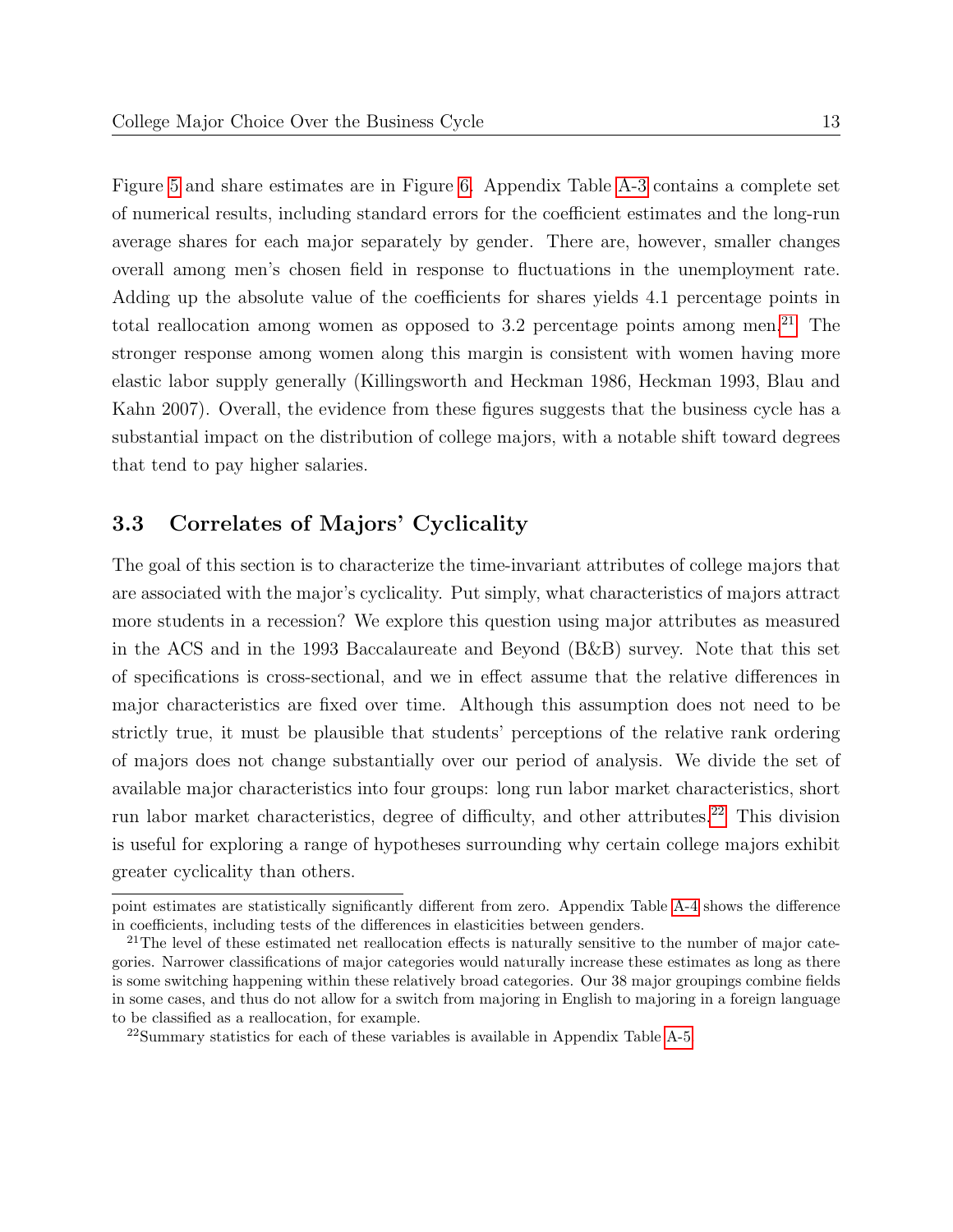#### 3.3.1 Bivariate Relationships with Major Cyclicality

We begin with a set of bivariate regressions using the semi-elasticity coefficients on the unemployment rate from Equation [7](#page-13-1) as the dependent variable and a number of major characteristics as explanatory variables:

<span id="page-16-0"></span>
$$
\hat{\beta}_m = \phi_0 + \phi_1 * X_m + \omega_m \tag{8}
$$

As the dependent variable in this second-stage regression is derived from the earlier "first-stage" analysis, we do not estimate equation [8](#page-16-0) by OLS. Instead we make two adjustments. First, we weight each observation by the inverse of the estimated variance of the  $\beta_m$  term, which we calculate using the bootstrap trial estimates of the  $\beta$ 's from the first stage.<sup>[23](#page-16-1)</sup> Second, in order to conduct inference, we empirically approximate the distribution of the second-stage coefficients ( $\phi$ 's) by estimating equation [8](#page-16-0) repeatedly using the set of  $\beta$ coefficients from each of the first-stage bootstrap trials. We report standard errors calculated as the standard deviation of the relevant  $\phi$  coefficient from this distribution.<sup>[24](#page-16-2)</sup>

We first analyze the relationship between cyclical changes in share and the long-run earnings of a major. Figure [7](#page-39-0) presents this relationship for women with median wages of prime-age workers on the x-axis and the degree of cyclicality (as estimated above) on the yaxis. Each dot represents a major, and the figure shows a strong positive relationship between average "long-run" wages and the fields that are most responsive to the business cycle, with more female students entering higher-paying fields (such as Pharmacy and Engineering) when unemployment rises. Recall that the cyclicality measures are within-major changes in market share due to higher unemployment, conditional on slow-changing trends. Thus, the results in Figure [7](#page-39-0) imply that students behave as though the utility of selecting a major with higher long-run earnings increases during a recession.

There are two likely explanations for this phenomenon. Perhaps the most obvious candidate is the heterogeneity in earnings losses experienced by those who graduate in a recession based on their chosen major (Oreopoulos et al. 2012). As shown by Altonji et al. (2013), this heterogeneity is primarily a function of the long-run earnings associated with each major.

<span id="page-16-1"></span><sup>&</sup>lt;sup>23</sup>The choice to weight has relatively little impact on the coefficients, although the coefficient estimates are more stable across specifications that include different numbers of major categories (for example, due to data not being available from B&B).

<span id="page-16-2"></span><sup>&</sup>lt;sup>24</sup>The standard errors from this method, which takes into account the non-independence of the estimated  $\hat{\beta_m}$ 's, are substantially smaller than OLS standard errors that assume independence. This difference reflects the fact that the two-step procedure produces results that are identified from variation at the cohort-major level in  $unemp_c \times X_m$  rather than from variation at the major level alone.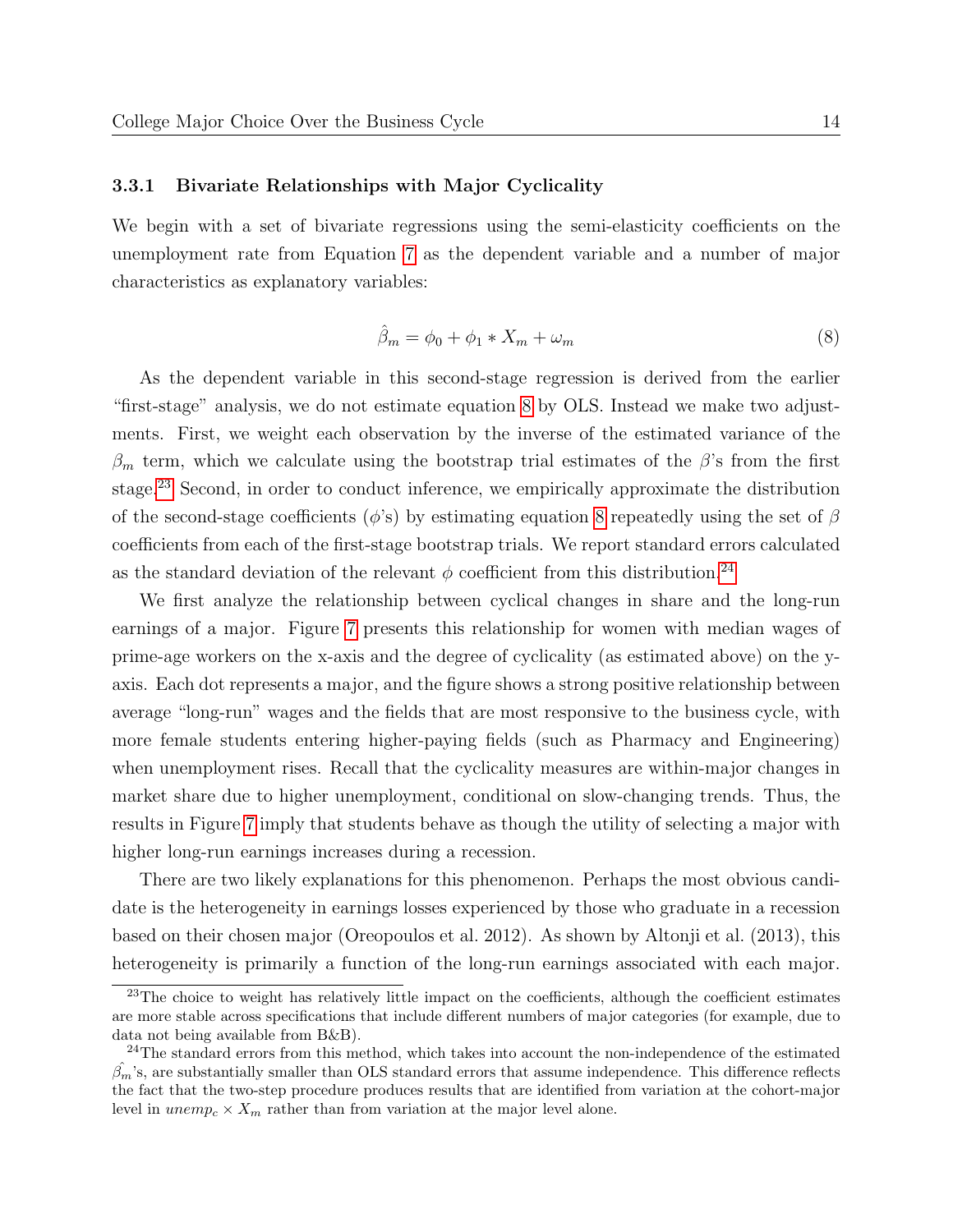Graduates who choose majors with lower long-run earnings lose, on average, more of their lifetime income when they graduate in a high unemployment environment. Thus, part of this relationship likely results from students' responses to these differential anticipated losses in earnings.

In addition, the experience of graduating in a time of high unemployment may alter how students collect and consider information about the relative returns to majors. Although students typically have fairly imprecise information about the relative value of different degrees, they may optimally choose to pursue this information during a time of labor market distress. This type of more intensive information gathering could also serve to increase the relative utility of majors that lead to higher salaries as students' priors become less diffuse. Each of these reasons, therefore, is consistent with the observed re-balancing of the major distribution toward those that tend to have higher earnings.

The corresponding slope coefficient from Figure [7](#page-39-0) is presented formally in the first row and first column of Table [1.](#page-40-0) This statistically significant coefficient implies that each ten percent increase in long-run median wages leads to a 1.9 log point more positive semi-elasticity with respect to a one percentage point increase in the unemployment rate. For example, Nursing majors earn about twenty percent more than Psychology majors. Majors whose graduates earn in the range of Nursing are expected to see gains in share of roughly 3.3 percent with each one percentage point increase in the unemployment rate. In contrast, majors that pay like Psychology are expected to lose 0.5 percent share with each percentage point rise in unemployment.

Each of the additional entries in Table [1](#page-40-0) provides the corresponding coefficient from a similar bivariate regression with the same dependent variable (the major-specific coefficients on the unemployment rate) and alternative explanatory variables. The relationship between major cyclicality and the share of majors working full-time, full-year is shown in row 2. Again, there is a statistically strong, positive relationship between changes in major share during times of high unemployment and the long-run labor market prospects of a major. Taken together with the results in the first row, the results reveal that, despite the fact that most recessions are relatively short-lived, students of both genders make permanent investments in fields of study with more favorable long-run labor market potential when the macroeconomy is relatively weak.

The next sets of results in Table [1](#page-40-0) examine the relationship between the cyclical changes in major shares and the short-term benefits and short-term costs associated with each major. Recall that these are intended to be "typical" short-run characteristics of the majors,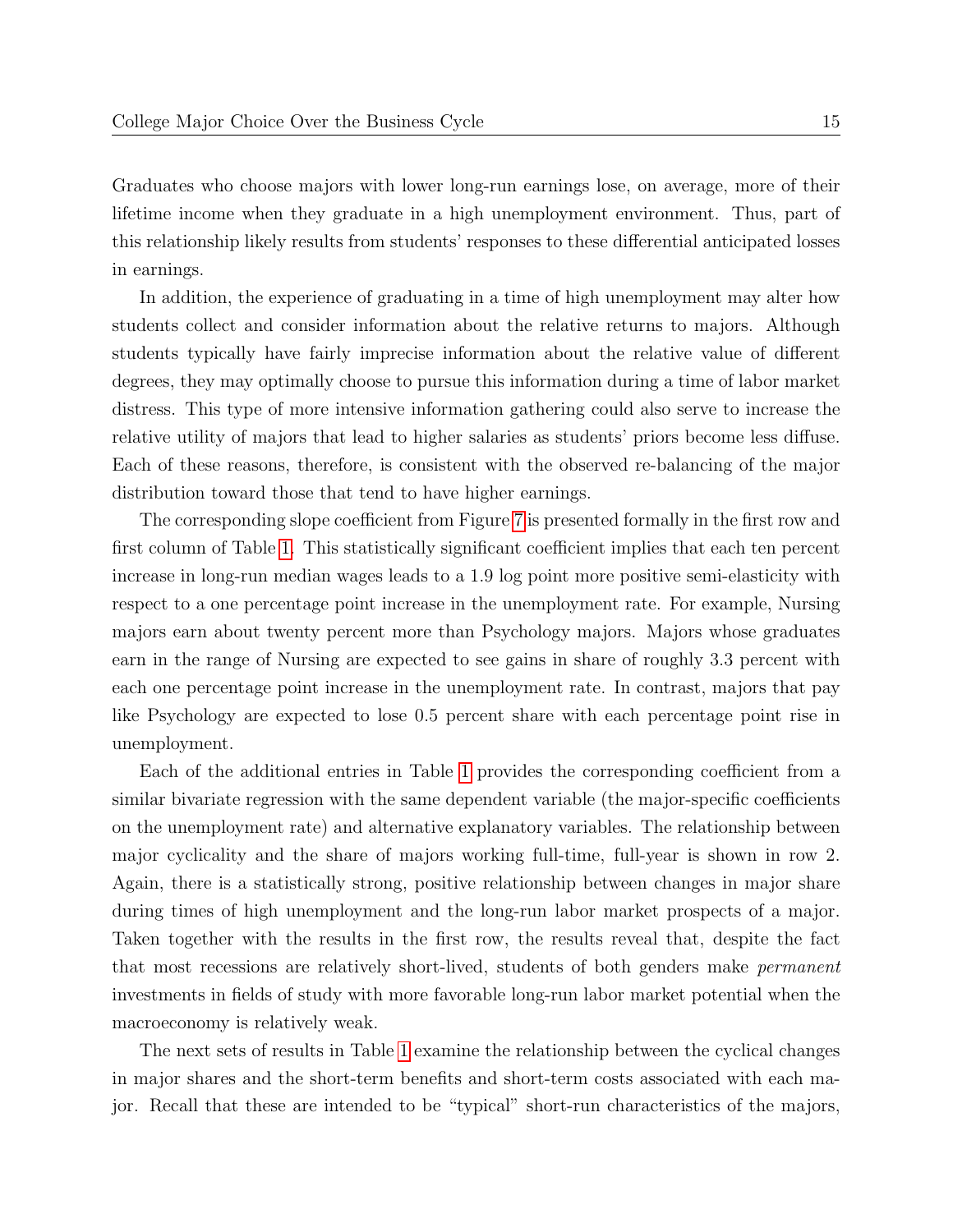calculated from a single cross-section, and thus reflect a changing prioritization of these characteristics rather than a response to cyclical changes in the characteristics themselves. We find that both men and women choose majors with higher employment rates one year after graduation, more job interviews, and a higher share of jobs in related fields. Thus, recessions increase the importance that students place on being able to find employment in a related field relatively soon after graduation.

Perhaps relatedly, the results in the third panel on major difficulty suggest that students are willing to exert more effort during school by selecting more challenging majors during recessions. Majors with the most mathematical rigor and least grade inflation (such as Engineering) are most responsive to the business cycle, a pattern that holds for both men and for women. Thus, recessions appear to alter students' willingness to pay short-term costs of additional difficulty and effort while in school to obtain majors with these advantages.

Finally, the last panel of Table [1](#page-40-0) explores a number of alternative hypotheses. First, we find that students avoid majors with a high share of women (such as Sociology) during recessions. This pattern holds for both male and female students. This finding is of particular interest for female students given concerns that women likely face barriers to pursuing degrees in male-dominated areas, such as STEM fields.[25](#page-18-0)

The fact that women are more likely to choose gender-atypical majors during a recession has important implications for policymakers seeking to alter women's participation in these fields. First, these results are consistent with earlier findings that there is a sizable share of women whose academic preparation and ability allow them to complete either a more quantitative major or a more gender-typical major (Turner and Bowen 1999, Goldin 2013). Additionally, the fact that women are more likely to choose these majors in a recession provides some insight into what types of policy interventions may prove effective in encouraging women to pursue male-dominated fields. Perhaps better information about the relative career prospects or programs designed to encourage women to think of college as an "investment" rather than as "consumption" may be particularly effective. Although we are unable to disentangle the potential mechanisms, it is clear that some aspect of the high unemployment environment effectively encourages women to enter gender-atypical fields. Notably, this type of exogenous increase in female representation in male-dominated fields may have spillover encouragement effects on subsequent cohorts depending on the nature of the barriers women face in entering those fields (Goldin 2014).

<span id="page-18-0"></span> $25$ Ehrenberg (2010) provides an overview of these concerns, and additional articles in the same issue address specific research questions related to the differential persistence across gender in STEM fields.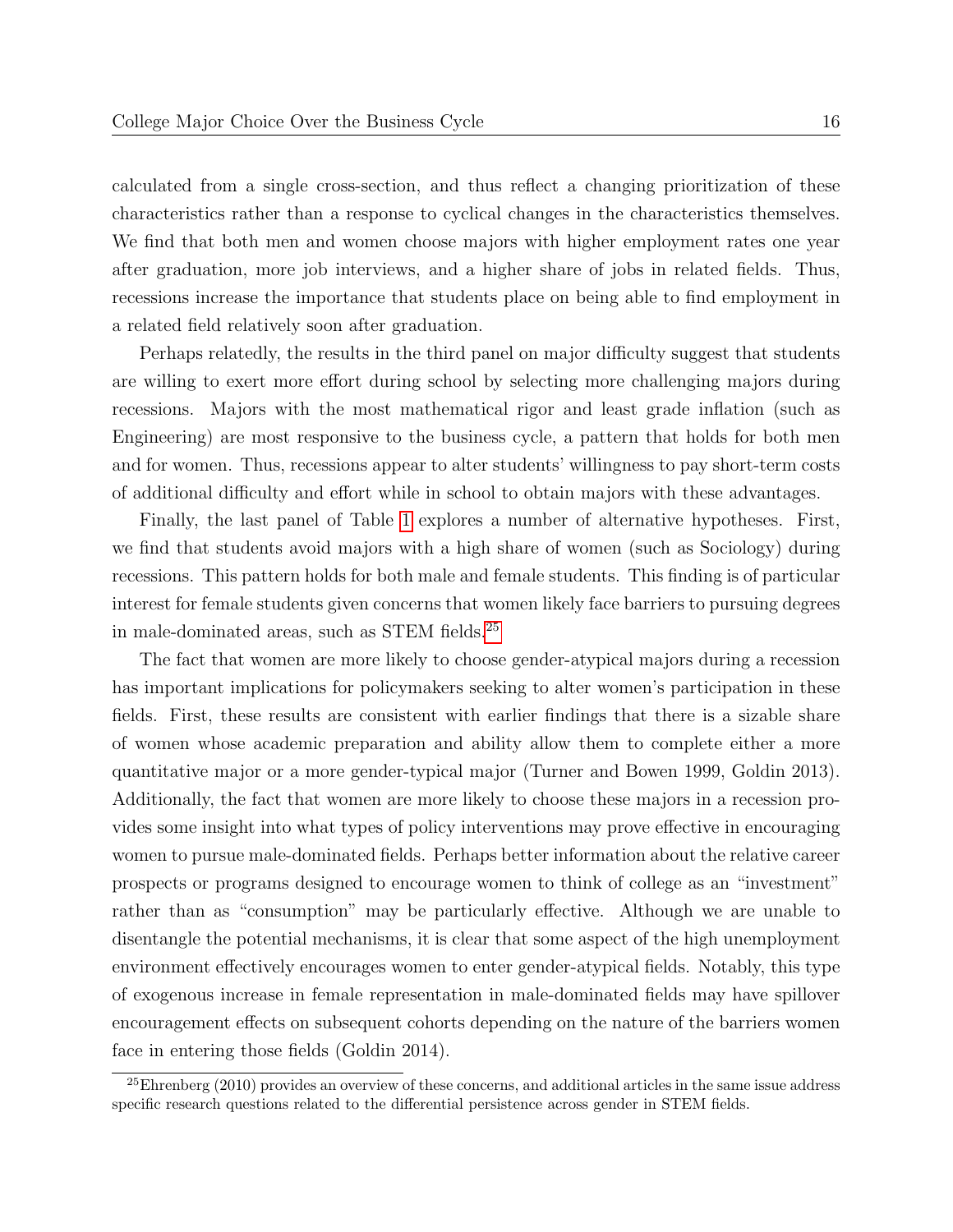In addition, we consider whether high unemployment encourages students to prefer majors that allow for greater career mobility, either across geographic labor markets or across occupations. These options could provide an additional hedge against the risk of graduating in a recession. In the next row of the last panel in Table [1,](#page-40-0) we find that women are drawn to more geographically mobile majors during recessions, unconditional on labor market prospects (we present multivariate analysis below). Despite the fact that college completion has been shown to causally increase geographic mobility (Malamud and Wozniak 2012), perhaps surprisingly this mobility does not differentially increase during recessions for men. We also find no evidence that male students differentially select majors that provide more potential occupations, as we observe no relationship between major cyclicality and a measure of occupational concentration in that major (based on a Herfindahl–Hirschman Index), while women move into majors with less concentrated occupation options and thus more general sets of skills.[26](#page-19-0)

Similarly, we find that students tend to move away from majors that typically lead to graduate school. The final row of the table shows negative point estimates for both men and women, although the coefficient is three times larger for women than men. These estimates suggest that recessions lead to more students choosing majors that are effectively "terminal," i.e. that lead to careers without additional schooling. This perhaps surprising result implies that, although some students "wait out" recessions by attending graduate school (Johnson 2013), this behavior likely does not reflect a forward-looking choice of an undergraduate major that more often leads to graduate school. In sum, we find robust evidence that recessions alter the distribution of completed college majors toward those that have higher labor market returns. Students are more likely to select higher-paying jobs with better long-term employment rates and a higher likelihood of working in a related field relatively soon after graduation.

#### 3.3.2 Multivariate Relationships with Major Cyclicality

In the standard life-cycle model of college major choice (as in Berger (1988)), students' major decisions should respond exclusively to long-run earnings prospects, assuming fully forward looking agents with exponentially discounted time preferences. There is, however, scope for recessions to alter students' choices beyond the effects of a widening gap in expected earnings. In particular, students may experience an incentive to increase their information

<span id="page-19-0"></span><sup>&</sup>lt;sup>26</sup>This potentially counter-intuitive result is driven by movements out of Early and Elementary Education, the second most concentrated major (after Pharmacy majors).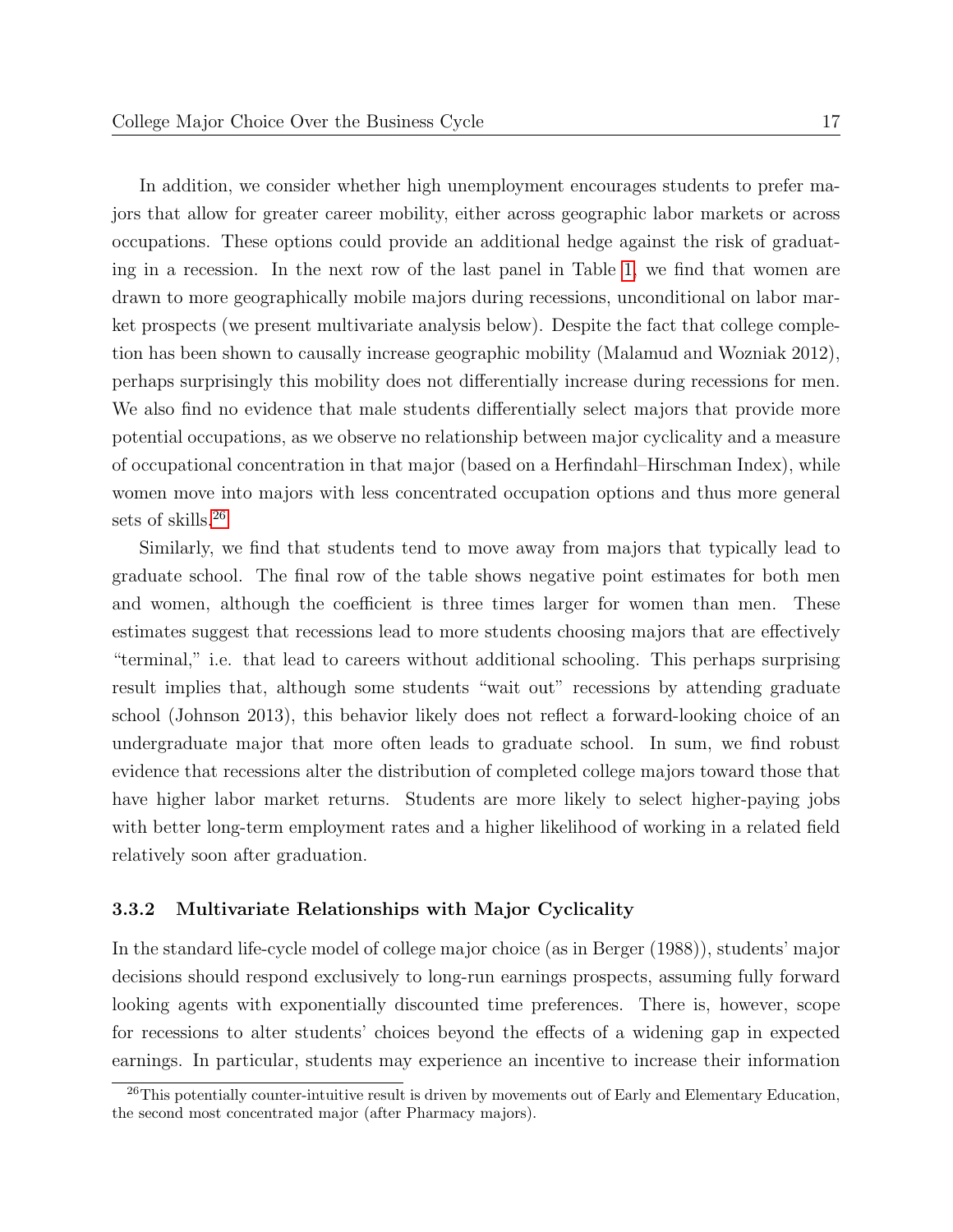gathering from typically low levels and to pay closer attention to the differences in career prospects afforded by different majors. Additionally, recessions may increase the value of higher education as a signaling device (Spence 1973), and more difficult majors may gain in market share, even beyond what would be expected given their long-run earnings. In the next set of results, therefore, we run "horse race" regressions to test whether other major characteristics are related to the cyclicality of college majors, conditional on how the recession alters relative long-run wage prospects. Recall from the previous discussion that heterogeneity in earnings losses as a result of recessions derives primarily from the long-run earnings and employment probabilities of a graduate's major.

Table [2](#page-41-0) presents the multivariate results related to labor market prospects for women (columns 1–3) and men (columns 4–6), respectively. Beginning in column 1 of Table [2,](#page-41-0) it is clear that long-run earnings are quite predictive of cyclical changes in share among women: this single variable explains nearly half of the variation (47.4%) in majors' cyclicality. The ability to find employment, and to find related employment in particular, are strong independent predictors of cyclical changes in share as well (columns 2 and 3). Each of these variables likely reflects students choosing majors with relatively smaller recession-induced declines in labor market prospects. These four measures of labor market prospects explain over three-quarters of the overall variation in majors' cyclicality.

Columns 4–6 of Table [2](#page-41-0) show parallel results for men. Again, long-run earnings explain a significant portion (39%) of the variation in majors' cyclicality. The ability to find employment within the first year is an especially large and significant correlate of cyclicality for men. Our available measures of long- and short-run earnings prospects and employment probabilities explain nearly 60% of the overall variation in major cyclicality for men.

In Table [3,](#page-42-0) we show the relationships between major attributes and major cyclicality conditional on labor market prospects (the four variables shown in Table [2\)](#page-41-0) for women and men, respectively. This table tests whether any of the previously discussed correlations (shown above in Table [1](#page-40-0) remain after controlling for changes in relative labor market returns. Notably, we find that, even conditional on changes in earnings, recessions induce women to choose gender-atypical fields. Women also choose more difficult majors during recessions, even controlling for the fact that more difficult majors typically experience smaller declines in expected earnings. Furthermore, women are more likely to select a major with a career orientation, i.e. one with a greater likelihood of working full time during prime earnings years. Thus, it is not simply that cyclical majors with higher earnings also happen to be male-dominated, more difficult, and more career oriented, but rather that women have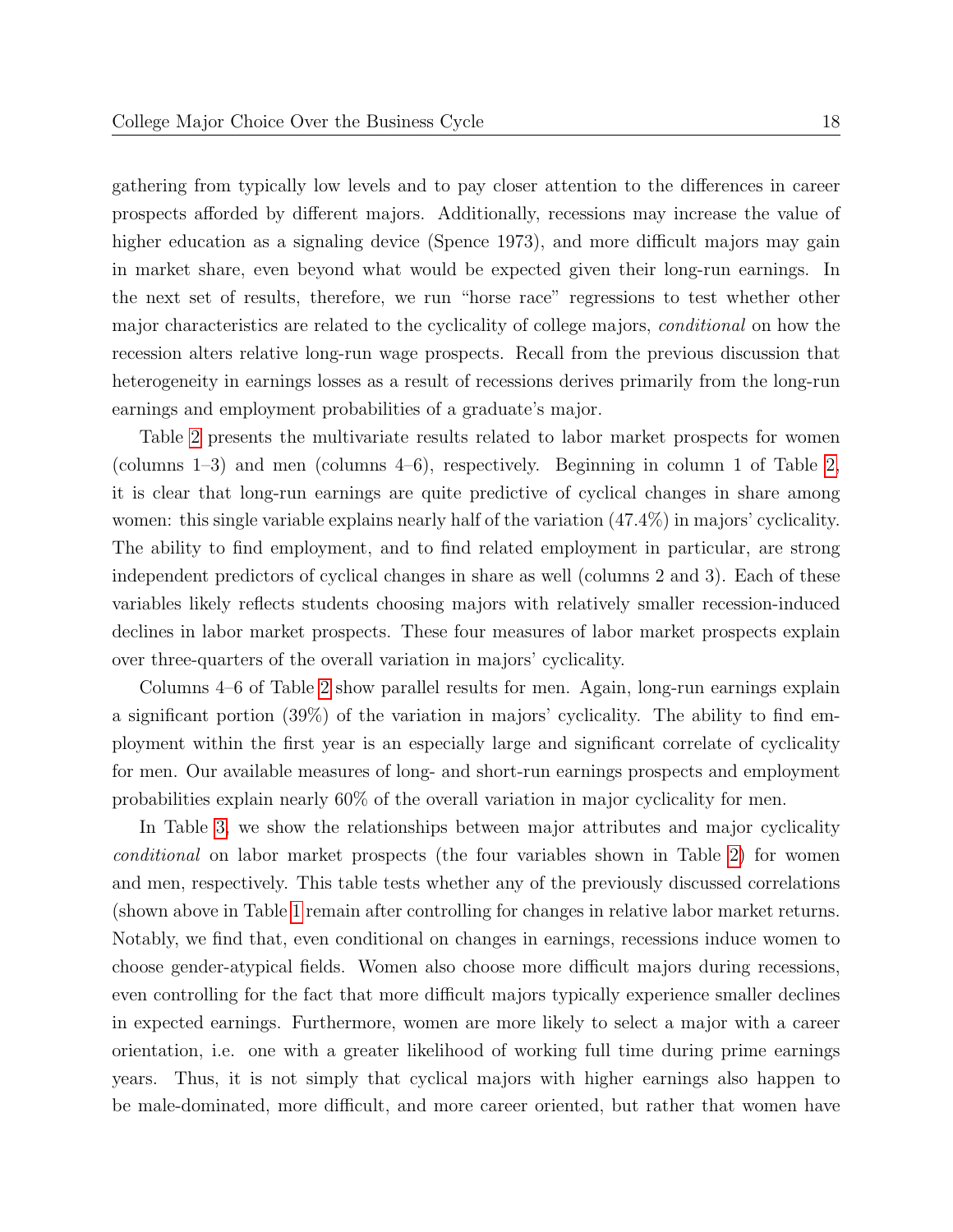increasing preferences for each of these features conditional on long-run earnings potential.

Men generally exhibit similar patterns of major cyclicality, but the magnitudes of the responsiveness (relative to women) are frequently of smaller magnitude. Men similarly choose more difficult majors during recessions, majors with a greater likelihood of working full time, and majors that are more male-dominated. These findings support the view that long-run earnings prospects alone are not a sufficient statistic for understanding the responsiveness of either men's and women's major choices to economic conditions, as we observe relationships that are consistent with increased information gathering as well as the increased value of education as a signaling device during recessions.

# 4 Implications for the Analysis of Graduating in a Recession

The previous section established that students respond to increases in the unemployment rate by selecting more difficult majors that command higher earnings levels in the labor market. However, to our knowledge, no empirical analyses of the earnings losses of graduating in a recession incorporate the impact of this compensating behavior. In this subsection, we discuss one approach to estimating the magnitude of the omitted variable bias from failing to consider the major-reallocation response to recessions. To fix ideas, consider the following analytical framework:

Suppose that the earnings of a cohort shortly following a recession,  $log(earnings)_{c}$ , are a function of demand conditions at graduation (unempgrad) and the average market value of the cohort's selected majors (majorval):

$$
log(earnings)_c = \beta_0 + \beta_1 unempgrad_c + \beta_2 majorval_c + \epsilon_c \tag{9}
$$

Assume that when both the unemployment rate and the value of the major are included in a regression model that the coefficient on  $unempgrad_c$  is the causal effect of the unemployment rate on  $log(earnings).^{27}$  $log(earnings).^{27}$  $log(earnings).^{27}$  Previous analysis, instead, estimates the relationship between the earnings of a cohort and the unemployment rate in the context of a "short" regression

<span id="page-21-0"></span> $27$ For simplicity, we discuss this regression without controls. It is straightforward to generalize this specification to one that includes a number of additional controls and to treat these three variables and the residual as having been purged of the influence of those controls. In this case, this assumption would be conditional on these controls.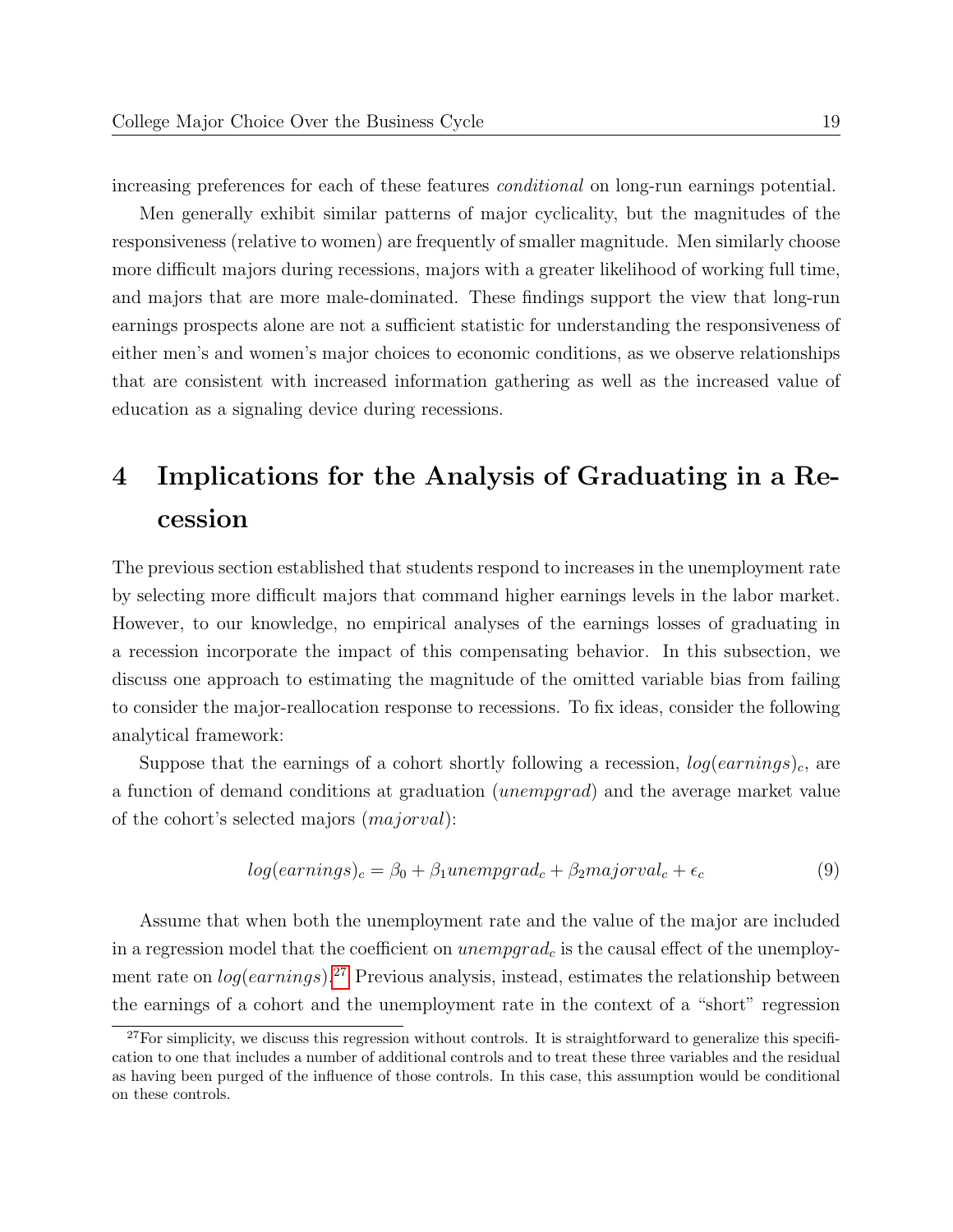without the control:

$$
log(earnings)_c = \tilde{\beta}_0 + \tilde{\beta}_1 unempgrad_c + \tilde{\epsilon}_c \tag{10}
$$

with the standard omitted variable bias to  $\beta_1$ :

<span id="page-22-0"></span>
$$
\tilde{\beta}_1 = \beta_1 + \beta_2 \frac{Cov(majorval,unempgrad)}{Var(unempgrad)}
$$
\n(11)

Now suppose further that the unemployment rate at graduation does not directly affect the distribution of chosen majors (because it is too late to make adjustments), but that it is correlated with the unemployment rate midway through one's academic career, which does influence the set of majors selected by a cohort:

$$
majorval_c = \gamma_0 + \gamma_1 unempmid_c + \eta_c \tag{12}
$$

Again, relying on the assumption that the unemployment rate at graduation is unrelated to the residual in the major value equation, the omitted variable bias expression in [\(11\)](#page-22-0) simplifies to:

$$
\tilde{\beta}_1 = \beta_1 + \beta_2 \gamma_1 \delta_1 \tag{13}
$$

with  $\delta_1 = \frac{Cov(unempmid,unempgrad)}{Var(unempgrad)}$  $\frac{unempmd,unempgrad)}{Var(unempgrad)}.$ 

Therefore, the coefficient on the unemployment rate at graduation will be biased when omitting the composition of majors as long as the product  $\beta_2\gamma_1\delta_1$  is not zero. The numerical value of the bias depends on slope coefficients from three regressions: [1] The "long" regression coefficient of earnings on major value  $(\beta_2)$ , [2] A regression of major value on the unemployment rate midway through school  $(\gamma_1)$ , and [3] A regression of the unemployment rate midway through school on the unemployment rate at graduation  $(\delta_1)$ .

We expect that the first coefficient,  $\beta_2$ , is positive by construction – more valuable majors increase earnings. As the previous results in the paper have shown (including perhaps most directly Figure [1\)](#page-33-0), the sign of  $\gamma_1$  is also positive, as the typical major-based earnings capacity of a cohort rises in response to unemployment experienced partway through school. The final coefficient,  $\delta_1$ , is also positive: A regression of the unemployment rate at time t on the unemployment rate at time  $t + 2$  over our time period yields a coefficient of  $+0.43.^{28}$  $+0.43.^{28}$  $+0.43.^{28}$ Thus, the total omitted variable bias is positive: The typical estimate of the negative effect of graduating in a recession is, in fact, an underestimate of the earnings losses due to weak

<span id="page-22-1"></span><sup>28</sup>This specification is run using data from 1960-2012, and it includes the same quadratic trends used in the main analysis.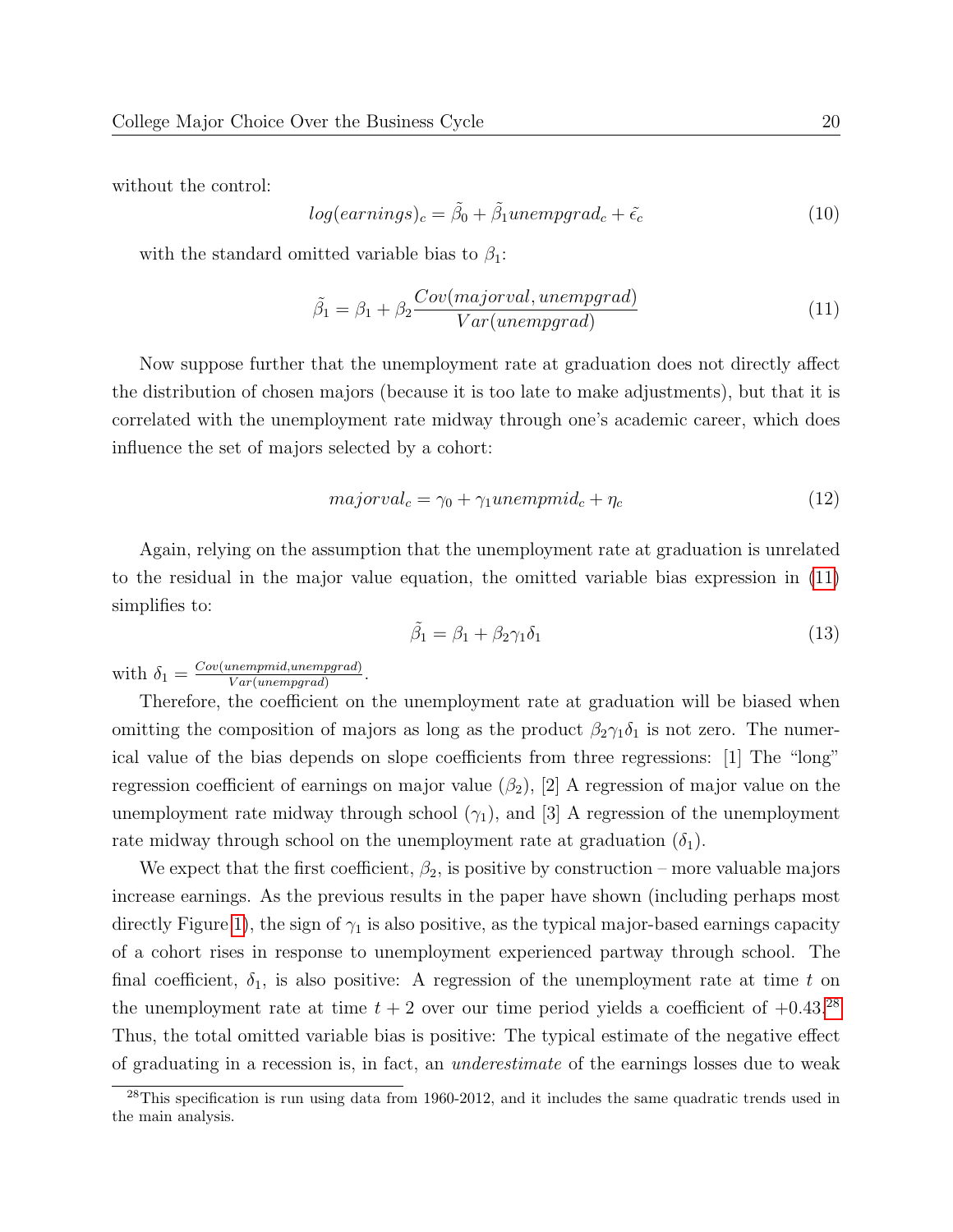demand at graduation.

#### 4.1 Quantifying the Bias

Quantifying the magnitude of this bias requires numerical estimates of the first and second regression coefficients in addition to the  $+0.43$  estimate of  $\delta_1$ . Doing so requires a more exact definition of *majorval*. In the analysis that follows, we calculate *majorval* for each cohort as the weighted average of the median mid-career (ages 35-45) log(earnings) associated with the distribution of majors selected by that cohort. Importantly, we treat the earnings potential of majors as constant across cohorts, but the weights on each major,  $\pi_{jc}$ , change from cohort to cohort.

Consider two cohorts that experience different levels of unemployment during college. We can write the difference in the average of any permanent major characteristic  $(\bar{x})$  across cohorts 0 and 1 as

$$
\bar{x}_1 - \bar{x}_0 = \sum_j (\pi_{j1} - \pi_{j0}) x_j.
$$
\n(14)

Evaluating this expression is straightforward given our estimates of how the shares of each major change with unemployment and a measure of mid-career earnings for each major. Specifically, suppose that cohort 0 faces average unemployment levels and cohort 1 faces unemployment that is 1 percentage point higher. Based on our earlier results, we can calculate the difference in share for each major as as  $\pi_{j1} - \pi_{j0} = \left(e^{\beta_j^{unemp}} - 1\right) \cdot \pi_j^0$ , and then multiply each difference in major share by that major's long-run earnings,  $\bar{x}$ <sup>[29](#page-23-0)</sup>

Taking the weighted sum of the changes in shares across all 38 majors yields approximately  $+0.5$  log points. In other words, the increase in *permanent* earnings capacity of a cohort rises by roughly 0.5 percent with each percentage point increase in the unemployment rate it experiences at age 20 as a result of the resulting change in the distribution of chosen majors.[30](#page-23-1) To obtain the effect of an increase in unemployment at the time of graduation, we scale this coefficient by 0.43, the increase in unemployment at age 20 associated with a one percentage point rise in the unemployment rate at age 22  $(\delta_1)$ . This adjustment reflects

<span id="page-23-0"></span><sup>29</sup>Alternatively, we could use the results of the share level regressions, which would take the more straightforward form:  $\pi_{j1} - \pi_{j0} = \beta_j^{unemp}$ . In practice, this choice turns out to be immaterial because the results are so similar to each other.

<span id="page-23-1"></span> $30$ The weighted change in log(median earnings) with each one percentage point increase in the unemployment rate is 0.49 for men and 0.5 for women. In implementing these calculations, we adjust the changes in share to sum to zero across all majors, which is not required in the log(share) specification. We subtract from each major's change in share a portion of the total change in share that is proportional to the absolute value of the unadjusted change in share, requiring the resulting coefficients sum to zero.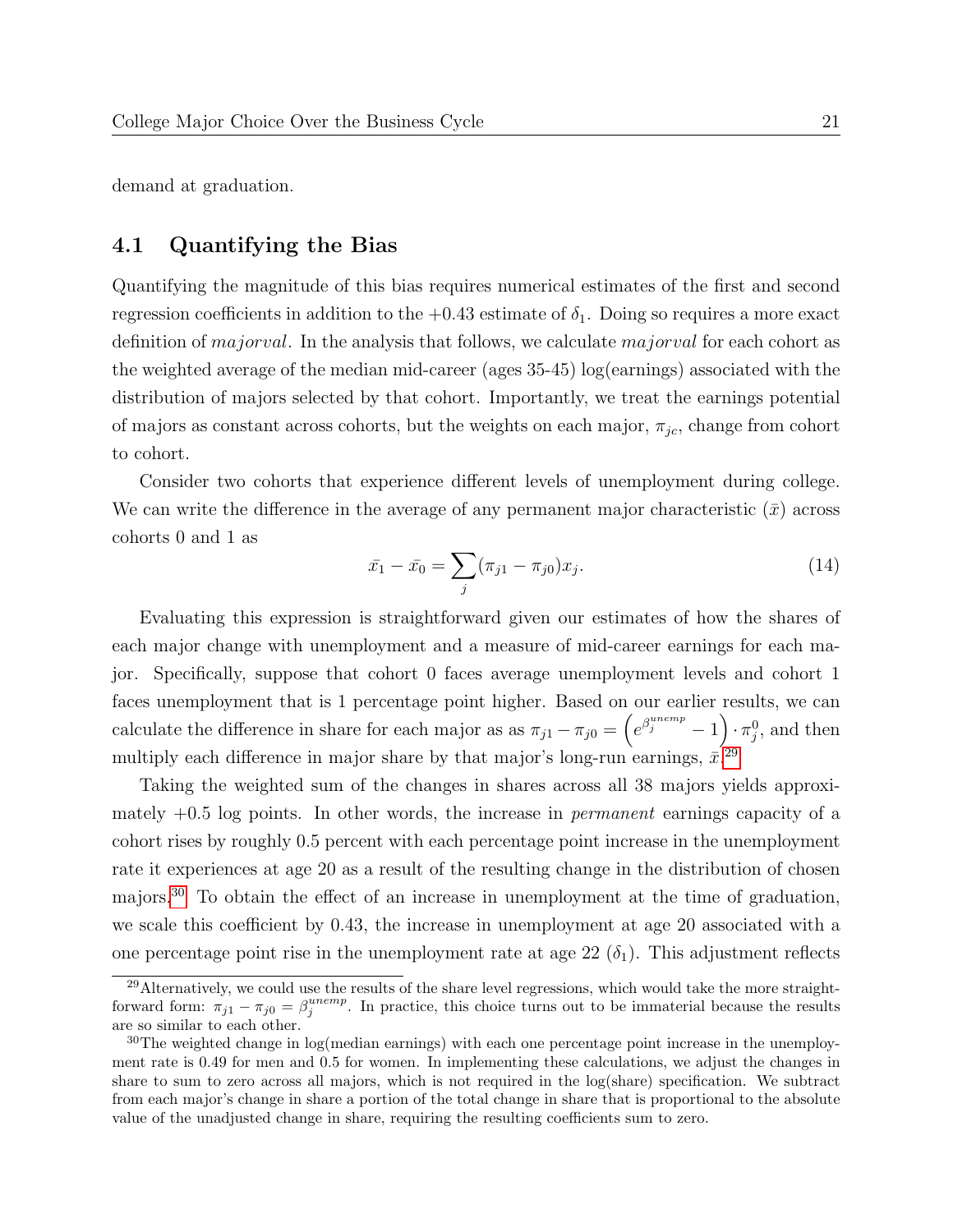the fact that economic conditions at the time of major choice are correlated with but not identical to those faced at the time of graduation. Thus, a cohort graduating in a recession (with unemployment three percentage points higher than average) can be expected to have major-based earnings capacity that is  $0.5 * 0.43 * 3 \approx 0.64$  log points higher than the cohort graduating with average unemployment.<sup>[31](#page-24-0)</sup>

The only remaining component of the calculation is selecting a reasonable value of  $\beta_2$ , the regression coefficient of earnings in a recession on major value. Given that both the omitted variable and the dependent variable are measured as log(earnings), a reasonable benchmark is  $\beta_2 = 1$ . A coefficient of 1 would imply that the relative differences in earnings across majors in the years following graduation would be equal in percentage terms to those in mid-career. Imposing this value likely results in a conservative bias calculation, given that recessions tend to expand the earnings gaps between high-paying and low-paying majors (Oreopoulos et al. 2012, Altonji et al. 2013).

These calculations thus imply that an analysis that treats the major distribution as fixed will have a positive bias of roughly 0.64 log points. Compared to typical estimates in the -6 to -8 log point range, e.g. (Kahn 2010), this bias is not insignificant, but it does imply that labor demand conditions have an even stronger adverse effect on young graduates than previously estimated. Our results imply that the demand effect alone is roughly ten percent larger than the combined effect of supply and demand. Thus, even accounting for recessioninduced changes to college majors, it seems likely that most students who graduate during a recession experience negative earnings as a result.

In contrast, the results suggest relatively mild earnings effects from experiencing a recession while in school. For example, our results imply that a 3 percentage point rise in unemployment rates at age 20 leads to a distribution of majors that earns roughly 1.5 percent more, on average, on a permanent basis. Because we cannot observe both the chosen and counterfactual major, we are unable to determine for any particular individual how a recession affects her lifetime earnings.<sup>[32](#page-24-1)</sup> Nevertheless, it seems likely that for many students, the presence of a recession does not alter their chosen major. In this case, the estimated increase of 1.5 percent of earnings on average reflects substantial heterogeneity between marginal and inframarginal individuals. Among those who switch majors as a result of the recession, the recession induces a large increase in lifetime earnings, even when accounting

<span id="page-24-1"></span><span id="page-24-0"></span> $31$ This characterization of a "recession" is the same as used in Altonji et al. (2013).

 $32$ In addition, this is an inherently partial equilibrium estimate, and there may be broader general equilibrium effects, as found in Bianchi's (2014) study of Italian educational reforms.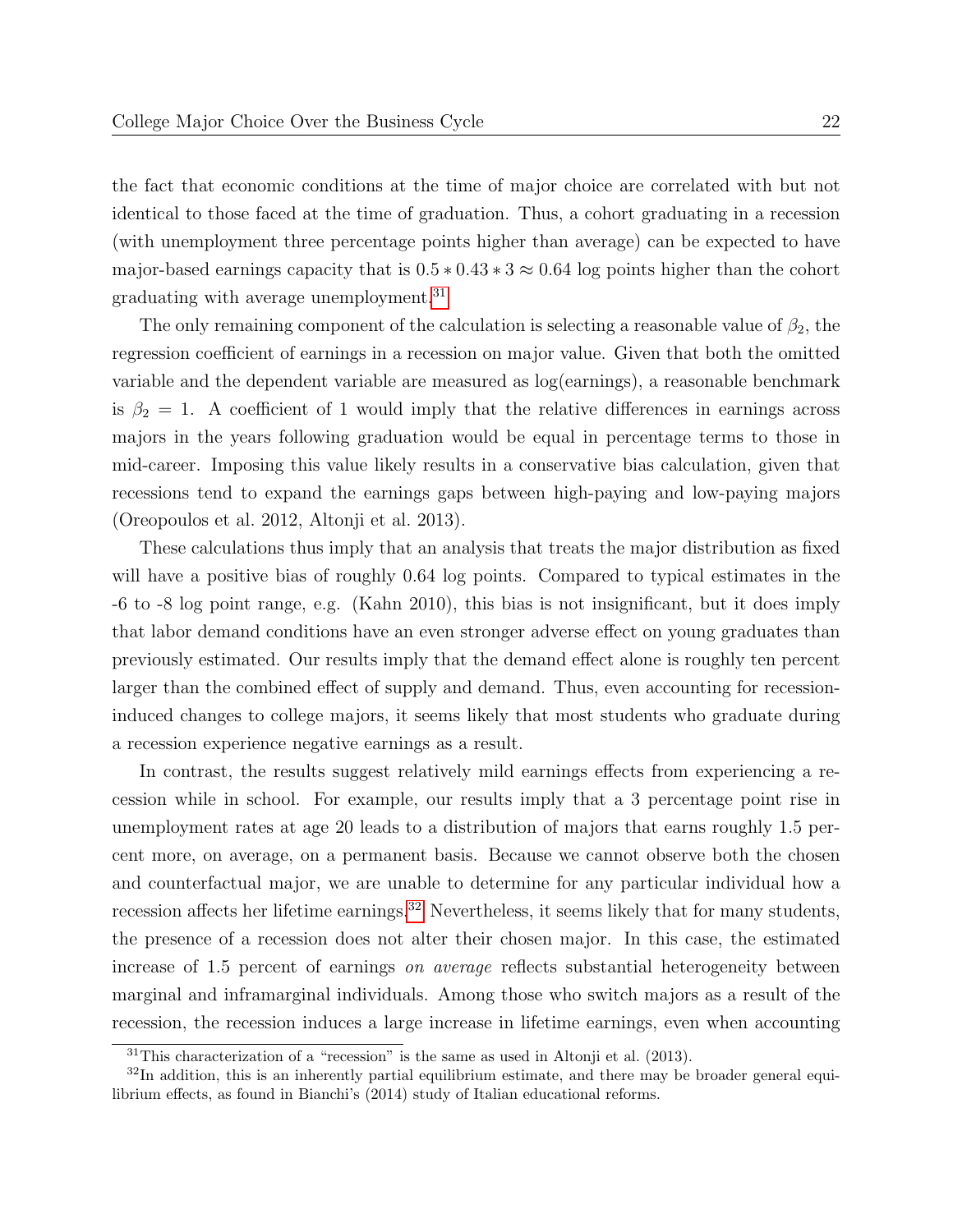for the negative labor demand effect at the time of graduation.

For example, suppose that fifteen percent of the population switches majors in response to a recession, in line with our estimate for net switching among female students. In that case, those fifteen percent would see a nine percent increase in lifetime earnings capacity, while the other 85 percent are unchanged. Even if fully 30 percent of the population switches, the average gains among switchers would be larger than the resulting demand shock.<sup>[33](#page-25-0)</sup> Thus, many students who face high unemployment during and immediately after college actually experience an increase in lifetime earnings because the recession changes their investment in human capital through the allocative margin of major choice.

# 5 Conclusion

Personal experience with transitory economic downturns shapes individuals' preferences and expectations in surprisingly long-lasting ways. In this paper, we take advantage of the release of unprecedented data on degree recipients in the United States to investigate the impact of economic conditions on the choice of college major, a central component of "permanent" human capital. Using data on college major choice from the American Community Survey for cohorts graduating between 1962 and 2013, we show that the distribution of college majors changes substantially in response to the business cycle. The sample size and long time dimension of our dataset allow us to control comprehensively for fixed and slow-moving structural changes to the demand for and components of college majors over this fifty year period. We estimate that a one percentage point increase in the unemployment rate leads to a 3.2 percentage point total reallocation of majors for men, and a 4.1 percentage point reallocation for women.

The recession-induced reallocation in college majors shifts the distribution toward fields of study that are more challenging, require more math, and, above all, are higher paying. Longrun earnings in a given major is the strongest predictor of recession-induced reallocation into the field, explaining more than one-third of the variation in cyclical elasticities. Nonetheless, even conditional on long-run earnings we show that students move into more difficult, more male-dominated (among women), and more career-oriented fields. These shifts suggest that a substantial number of college students make an (short- and long-run) earnings-maximizing

<span id="page-25-0"></span><sup>&</sup>lt;sup>33</sup>Note that each percentage point increase in the unemployment rate at age 20 corresponds with a roughly 0.5 percentage point increase in the unemployment rate at age 22. Thus, the earnings decline due to graduating with high unemployment for this cohort would be roughly half of the six to eight percent losses in the literature.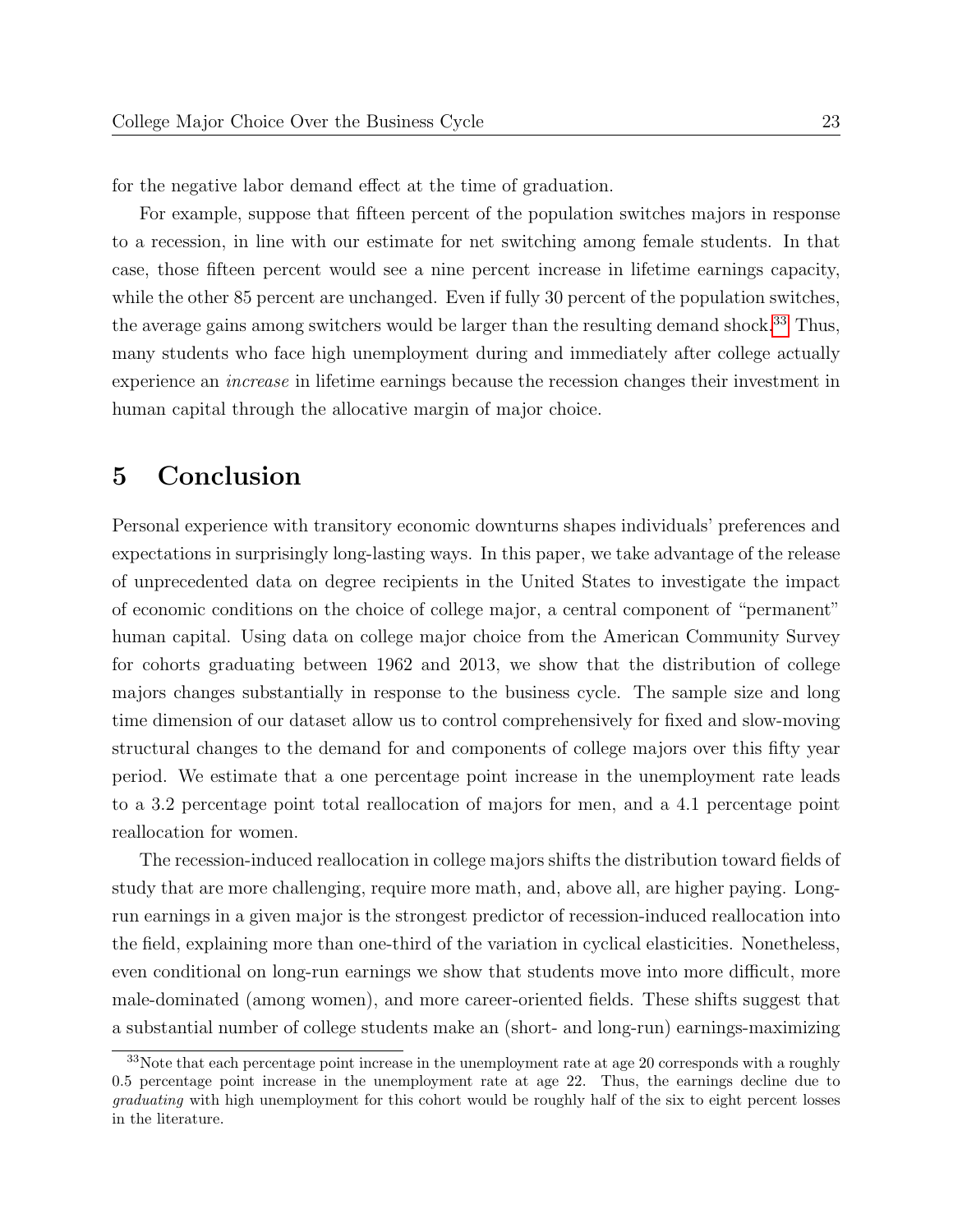response to recession conditions by choosing majors that are more insulated from recessions.

We also find that recessions lead to share increases among more difficult and maledominated majors, even controlling for differences in earnings and the likelihood of finding employment. These additional results suggest that in response to anticipated weak labor demand upon graduation, students either devote more resources to learning about the career potential of majors or become more sensitive to the signal that their major sends about their ability to potential employers. The stark responsiveness to the business cycle suggests that many college students, and especially female college students, have sufficient ability to complete more challenging majors, such as STEM fields, yet choose not to do so in periods with stronger labor market prospects.<sup>[34](#page-26-0)</sup> A direction for future research is to understand what aspects of the business cycle lead to this adjustment and whether it is possible to encourage greater take-up of these more difficult fields even in a healthy labor market.

Finally, we use our findings to estimate the bias from estimating the impact of graduating in a recession without accounting for the endogenous changes in the distribution of college majors. Relative to the estimated impact of graduating in a recession on the order of 6 percent, we find that this coefficient is biased downwards by roughly ten percent. In other words, the offsetting labor supply response along this intensive margin is one-tenth of the demand effect of graduating in a recession, and thus graduating in a recession would be ten percent more painful had students not reallocated across majors. Relatedly, we find that a three percentage point rise in unemployment at the time of major choice leads to a distribution of majors that earns roughly 1.35 percent more, on average, for their long-run earnings. The results suggest that even brief recessions can have a long-lasting impact on the distribution of human capital in the economy and provide new insight into how labor supply adjusts in subtle ways to temporary disruptions in labor demand.

<span id="page-26-0"></span> $34$ On a related point, Jacobson, LaLonde and Sullivan (2005) find that displaced workers obtain sizable returns to math and science community college courses, and that the return is more than twice as large for women.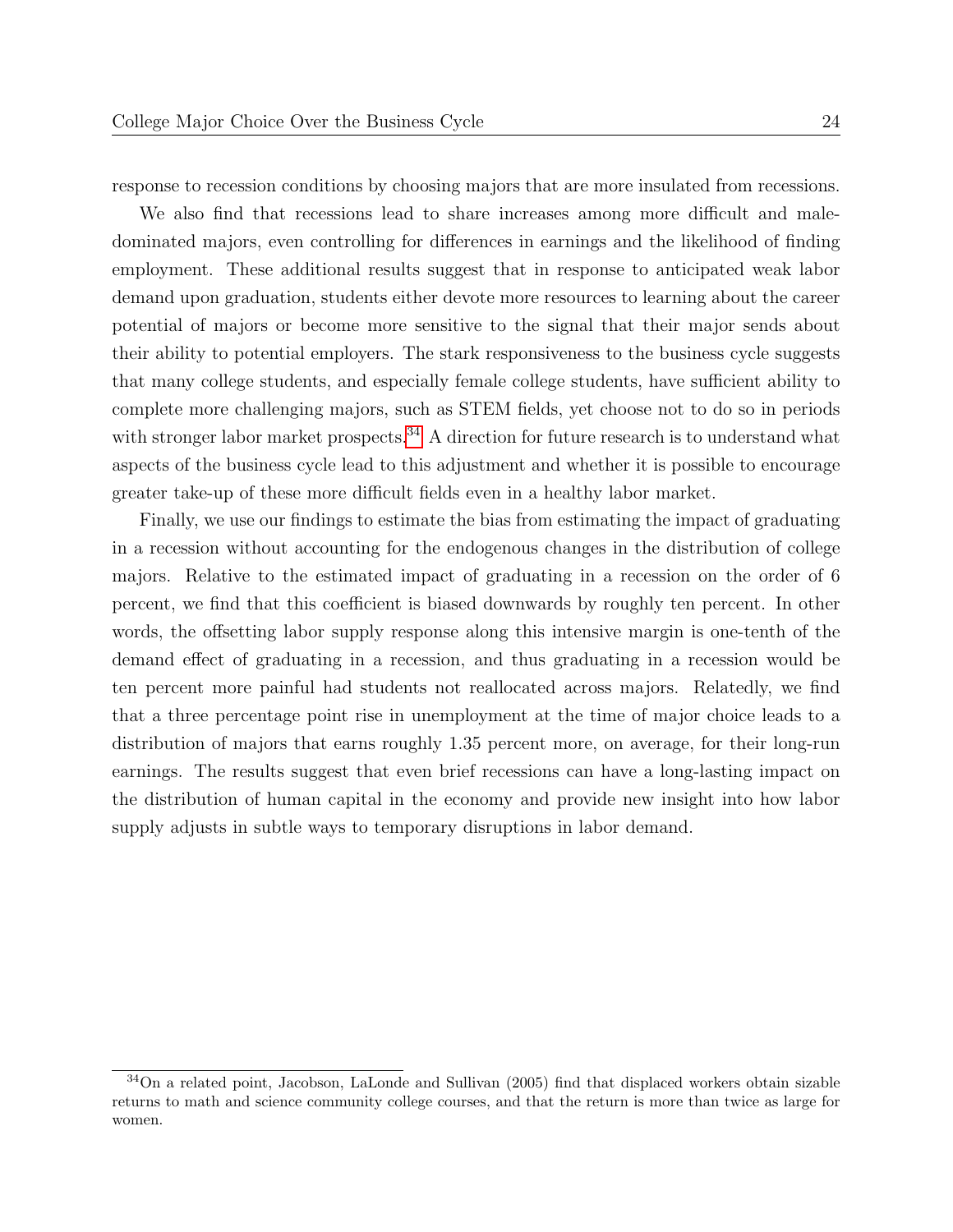# References

- Altonji, Joseph, "The Demand for and Return to Education when Education Outcomes are Uncertain," Journal of Labor Economics, 1993, 11, 48–83.
- Altonji, Joseph G, Erica Blom, and Costas Meghir, "Heterogeneity in Human Capital Investments: High School Curriculum, College Major, and Careers," Annual Review of Economics, 2012, 4 (1), 185–223.
- , Lisa B Kahn, and Jamin D Speer, "Cashier or Consultant? Entry Labor Market Conditions, Field of Study, and Career Success," 2013. Yale University mimeo.
- Arcidiacono, Peter, "Ability Sorting and the Returns to College Major," Journal of Econometrics, 2004, 121 (1), 343–375.
- **Esteban M Aucejo, and V Joseph Hotz**, "University differences in the graduation of minorities in STEM fields: Evidence from California," Technical Report, National Bureau of Economic Research Working Paper No. 18799 2013.
- , V Joseph Hotz, and Songman Kang, "Modeling college major choices using elicited measures of expectations and counterfactuals," Journal of Econometrics, 2012, 166 (1), 3–16.
- Barr, Andrew and Sarah E Turner, "Expanding Enrollments and Contracting State Budgets The Effect of the Great Recession on Higher Education," The ANNALS of the American Academy of Political and Social Science, 2013, 650 (1), 168–193.
- Bedard, Kelly and Douglas A Herman, "Who goes to graduate/professional school? The importance of economic fluctuations, undergraduate field, and ability," Economics of Education Review, 2008, 27 (2), 197–210.
- Beffy, Magali, Denis Fougere, and Arnaud Maurel, "Choosing the field of study in postsecondary education: do expected earnings matter?," Review of Economics and Statistics, 2012, 94 (1), 334–347.
- Berger, Mark C, "Predicted Future Earnings and Choice of College Major," Industrial and Labor Relations Review, 1988, pp. 418–429.
- Bettinger, Eric P, Bridget Terry Long, Philip Oreopoulos, and Lisa Sanbonmatsu, "The Role of Application Assistance and Information in College Decisions: Results from the H&R Block FAFSA Experiment," The Quarterly Journal of Economics, 2012, 127 (3), 1205–1242.
- Betts, Julian R, "What do students know about wages? Evidence from a survey of undergraduates," Journal of Human Resources, 1996, pp. 27–56.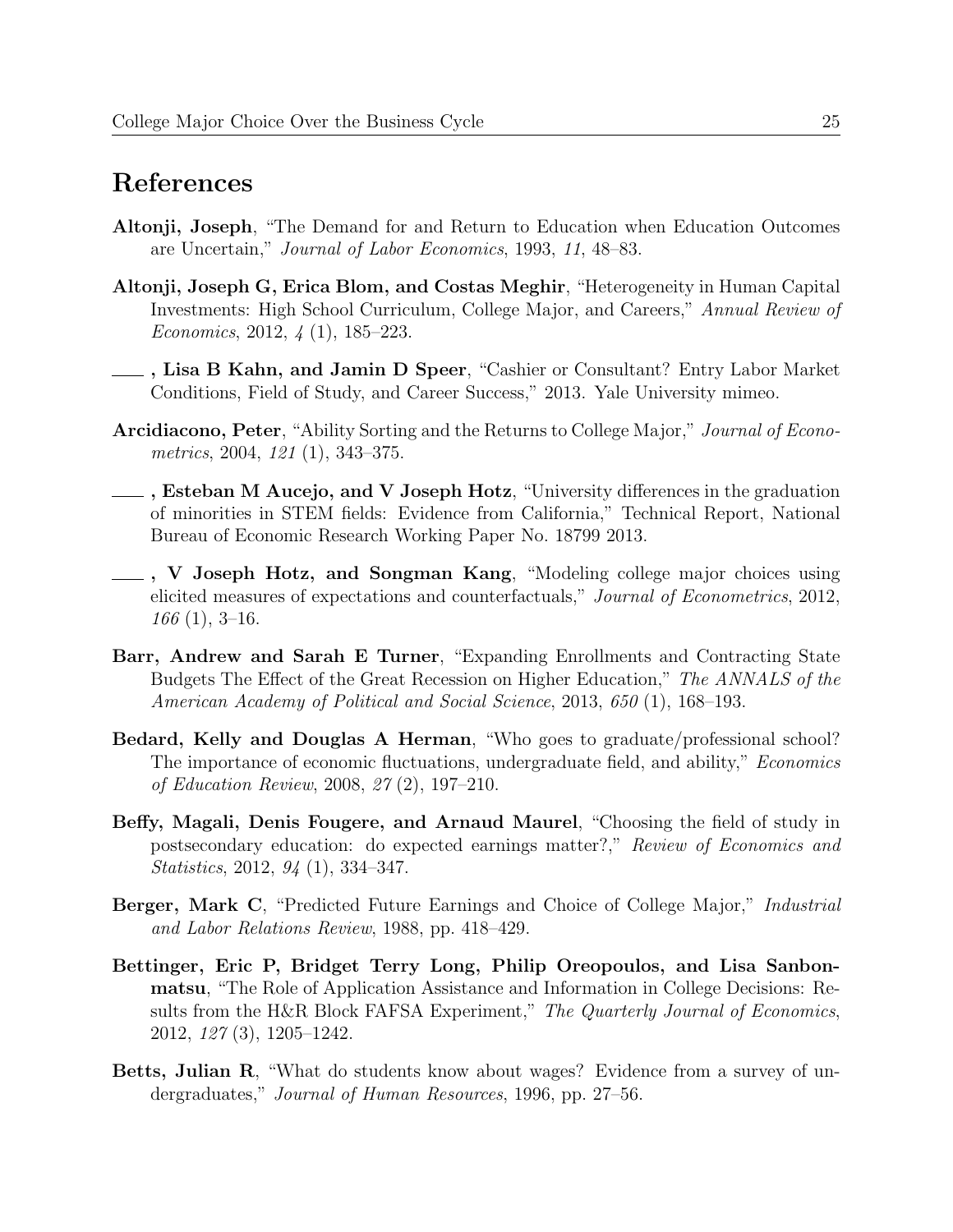- and Laurel L McFarland, "Safe port in a storm: The impact of labor market conditions on community college enrollments," Journal of Human Resources, 1995, pp. 741– 765.
- Bianchi, Nicola, "The General Equilibrium Effects of Educational Expansion," Technical Report, Stanford University Working Paper 2014.
- Blau, Francine D. and Lawrence M. Kahn, "Changes in the Labor Supply Behavior of Married Women: 1980-2000," Journal of Labor Economics, 2007, 25 (3), pp. 393–438.
- Blom, Erica, "Labor Market Determinants of College Major," Manuscript, November, 2012.
- Bound, John, Michael Lovenheim, and Sarah Turner, "Why have college completion rates declined? An analysis of changing student preparation and collegiate resources," Technical Report, National Bureau of Economic Research Working Paper No. 15566 2009.
- Brown, Charles and Mary Corcoran, "Sex-Based Differences in School Content and the Male-Female Wage Gap," Journal of Labor Economics, 1997, 15 (3), 431–65.
- Caballero, Ricardo J and Mohamad L Hammour, "The Cleansing Effect of Recessions," American Economic Review, 1994, 84 (5), 1350–68.
- Cadena, Brian C. and Benjamin J. Keys, "Human Capital and the Lifetime Costs of Impatience," American Economic Journal: Economic Policy, forthcoming.
- Carneiro, Pedro and James J Heckman, "The Evidence on Credit Constraints in Post-Secondary Schooling," The Economic Journal, 2002, 112 (482), 705–734.
- ,  $\ldots$ , and Edward J Vytlacil, "Estimating Marginal Returns to Education," The American Economic Review, 2011, 101 (6), 2754–2781.
- Charles, Kerwin K, Erik Hurst, and Matthew J Notowidigdo, "Housing Booms, Labor Market Outcomes, and Educational Attainment," Manuscript, University of Chicago, 2014.
- Christian, Michael S, "Liquidity constraints and the cyclicality of college enrollment in the United States," Oxford Economic Papers, 2006.
- Cunha, Flavio, James J. Heckman, Lance Lochner, and Dimitriy V. Masterov, "Interpreting the Evidence on Life Cycle Skill Formation," in E. Hanushek and F. Welch, eds., Handbook of the Economics of Education, Vol. 1, Elsevier, 2006, chapter 12, pp. 697 – 812.
- Currie, Janet and Hannes Schwandt, "Short-and long-term effects of unemployment on fertility," Proceedings of the National Academy of Sciences, 2014, 111 (41), 14734–14739.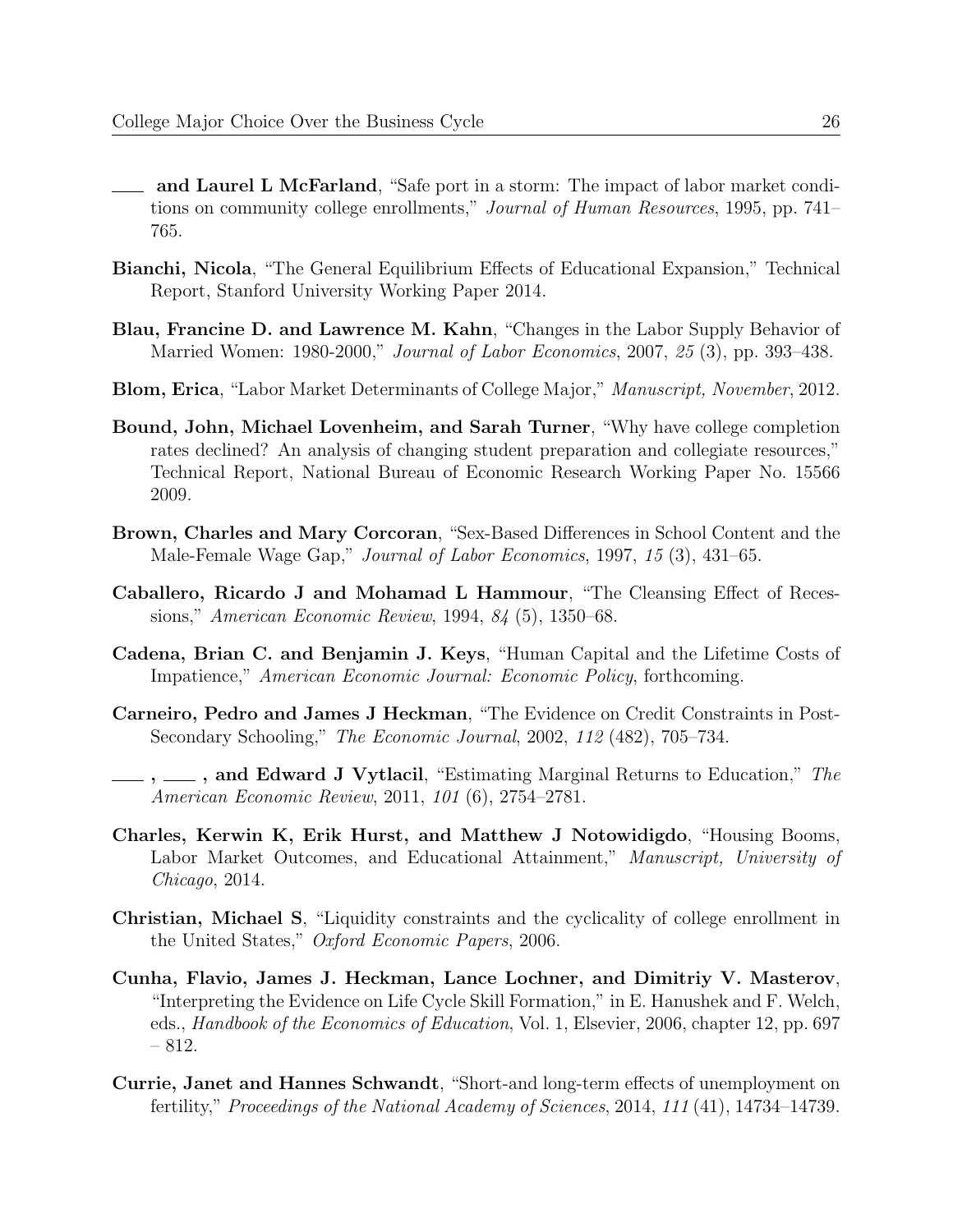- Davis, Steven J and John Haltiwanger, "Gross job creation and destruction: Microeconomic evidence and macroeconomic implications," in "NBER Macroeconomics Annual 1990, Volume 5," MIT Press, 1990, pp. 123–186.
- Dellas, Harris and Plutarchos Sakellaris, "On the cyclicality of schooling: theory and evidence," *Oxford Economic Papers*, 2003, 55 (1), 148–172.
- Dynarski, Susan, "Building the stock of college-educated labor," Journal of Human Resources, 2008, 43 (3), 576–610.
- Ehrenberg, Ronald G, "Analyzing the Factors That Influence Persistence Rates in STEM Field, Majors: Introduction to the Symposium," Economics of Education Review, 2010, 29 (6), 888–891.
- Field, Erica, "Educational Debt Burden and Career Choice: Evidence from a Financial Aid Experiment at NYU Law School," American Economic Journal: Applied Economics, 2009, 1 (1), 1–21.
- Freeman, Richard B, "Cobweb Model of the Supply and Starting Salary of New Engineers, A," Indus. & Lab. Rel. Rev., 1975, 29, 236.
- Gemici, Ahu and Matthew Wiswall, "Evolution Of Gender Differences In Post-Secondary Human Capital Investments: College Majors," International Economic Re*view*, 2014,  $55(1)$ , 23–56.
- Giuliano, Paola and Antonio Spilimbergo, "Growing up in a Recession," The Review of Economic Studies, 2014, 81 (2), 787–817.
- Goldin, Claudia and Lawrence F Katz, "The most egalitarian of all professions: Pharmacy and the evolution of a family-friendly occupation," Technical Report, National Bureau of Economic Research Working Paper No. 18410 2012.
- Goldin, Claudia D., "Notes on Women and the Undergraduate Economics Major," CSWEP Newsletter, 2013, Summer, 4–6,15.
- , "A Pollution Theory of Discrimination: Male and Female Differences in Occupations and Earnings," 2014. Harvard University mimeo.
- Goldin, Claudia Dale and Lawrence F Katz, The Race Between Education and Technology, Harvard University Press, 2009.
- Grogger, Jeff and Eric Eide, "Changes in College Skills and the Rise in the College Wage Premium," *Journal of Human Resources*, 1995, pp. 280–310.
- Hastings, Justine S, Christopher A Neilson, and Seth D Zimmerman, "Are some degrees worth more than others? evidence from college admission cutoffs in Chile," Technical Report, National Bureau of Economic Research Working Paper 19241 2013.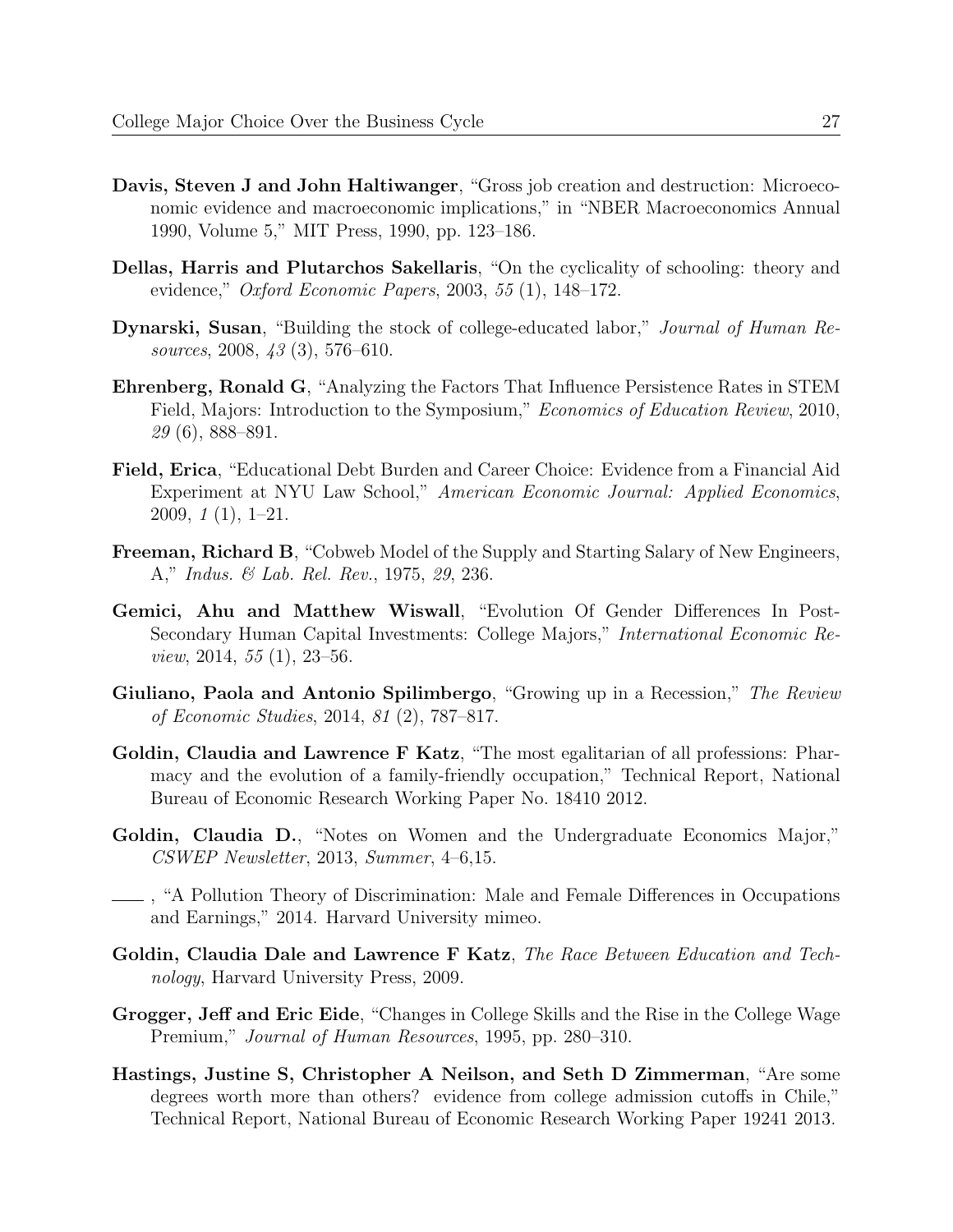- Heckman, James J., "What Has Been Learned About Labor Supply in the Past Twenty Years?," The American Economic Review, 1993, 83 (2), pp. 116–121.
- Hershbein, Brad J, "Graduating High School in a Recession: Work, Education, and Home Production," The BE Journal of Economic Analysis & Policy, 2012, 12 (1).
- Hoxby, Caroline and Sarah Turner, "Expanding college opportunities for high-achieving, low income students," Stanford Institute for Economic Policy Research Discussion Paper, 2013, (12-014).
- Hoynes, Hilary, Douglas L. Miller, and Jessamyn Schaller, "Who Suffers During Recessions?," The Journal of Economic Perspectives, 2012, 26 (3), 27–47.
- Jacobson, Louis, Robert LaLonde, and Daniel G Sullivan, "Estimating the returns to community college schooling for displaced workers," Journal of Econometrics, 2005, 125 (1), 271–304.
- Johnson, Matthew T., "The Impact of Business Cycle Fluctuations on Graduate School Enrollment," Economics of Education Review, 2013, 34, 122–134.
- Kahn, Lisa B., "The Long-Term Labor Market Consequences of Graduating from College in a Bad Economy," Labour Economics, 2010, 17 (2), 303–316.
- Killingsworth, Mark R. and James J. Heckman, "Female Labor Supply: A Survey," Handbook of labor economics, 1986, 1, 103–204.
- Kirkebøen, Lars, Edwin Leuven, and Magne Mogstad, "Field of Study, Earnings, and Self-Selection," Technical Report, National Bureau of Economic Research Working Paper No. 20816 2014.
- Light, Audrey and Wayne Strayer, "Determinants of college completion: School quality or student ability?," Journal of Human Resources, 2000, pp. 299–332.
- Lochner, Lance and Alexander Monge-Naranjo, "Credit constraints in education," Technical Report, National Bureau of Economic Research 2011. w17435.
- Long, Bridget Terry, "The Financial Crisis and Declining College Affordability: How Have Students and their Families Responded?," in J. Brown and C. Hoxby, eds., How the Great Recession Affected Higher Education, University of Chicago Press / NBER Conference Report, 2015.
- Malamud, Ofer and Abigail Wozniak, "The Impact of College on Migration Evidence from the Vietnam Generation," Journal of Human resources, 2012, 47 (4), 913–950.
- Malmendier, Ulrike and Stefan Nagel, "Depression Babies: Do Macroeconomic Experiences Affect Risk Taking?," Quarterly Journal of Economics, 2011, 126 (1).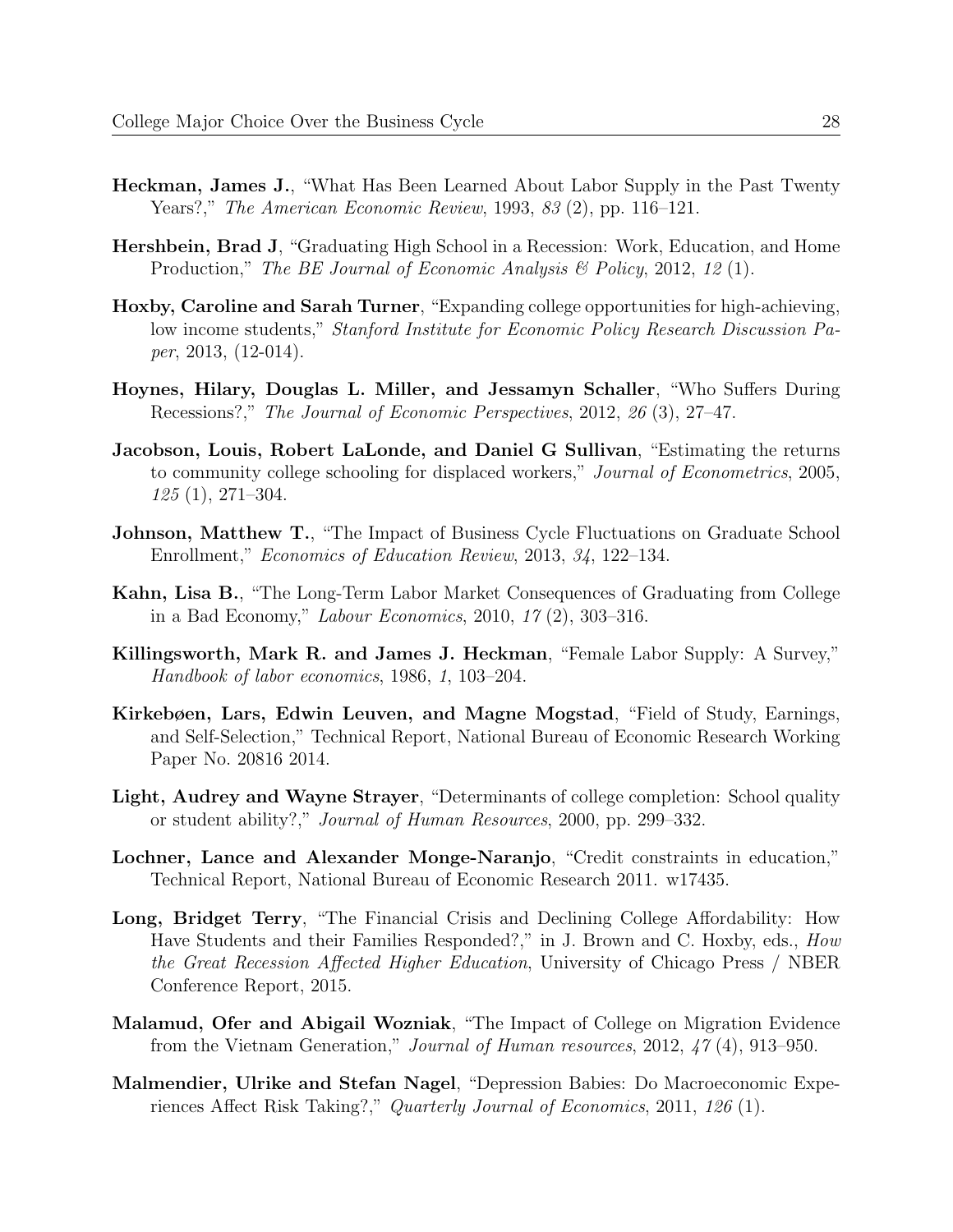- and  $\_\_\$ , "Learning from Inflation Experiences," Quarterly Journal of Economics, 2015.
- Montmarquette, Claude, Kathy Cannings, and Sophie Mahseredjian, "How do Young People Choose College Majors?," *Economics of Education Review*, 2002, 21 (6), 543–556.
- Oreopoulos, Philip, Till von Wachter, and Andrew Heisz, "The Short- and Long-Term Career Effects of Graduating in a Recession," American Economic Journal: Applied Economics, 2012, 4 (1), 1–29.
- Oyer, Paul, "Initial Labor Market Conditions and Long-Term Outcomes for Economists," Journal of Economic Perspectives, Summer 2006, 20 (3), 143–160.
- , "The Making of an Investment Banker: Macroeconomic Shocks, Career Choice, and Lifetime Income," The Journal of Finance, 2008, 63 (6), 2.
- Rothstein, Jesse and Cecilia Elena Rouse, "Constrained after college: Student loans and early-career occupational choices," Journal of Public Economics, 2011, 95 (1), 149– 163.
- Ruggles, Steven, J. Trent Alexander, Katie Genadek, Ronald Goeken, Matthew B. Schroeder, and Matthew Sobek, "Integrated Public Use Microdata Series: Version 5.0," 2010. Machine-readable database. Minneapolis: University of Minnesota.
- Ruhm, Christopher J., "Are Recessions Good for Your Health?\*," The Quarterly Journal of Economics, 2000, 115 (2), 617–650.
- Sakellaris, Plutarchos and Antonio Spilimbergo, "Business cycles and investment in human capital: international evidence on higher education," in "Carnegie-Rochester Conference Series on Public Policy," Vol. 52 Elsevier 2000, pp. 221–256.
- Spence, A. Michael, "Job Market Signaling," The Quarterly Journal of Economics, 1973,  $87(3), 355-74.$
- Stange, Kevin M., "An Empirical Investigation of the Option Value of College Enrollment," American Economic Journal: Applied Economics, 2012, 4 (1), 49–84.
- Stinebrickner, Ralph and Todd Stinebrickner, "A Major in Science? Initial Beliefs and Final Outcomes for College Major and Dropout," The Review of Economic Studies, 2014, 81 (1), 426–472.
- Stinebrickner, Todd and Ralph Stinebrickner, "Learning about Academic Ability and the College Dropout Decision," Journal of Labor Economics, 2012, 30 (4), 707–748.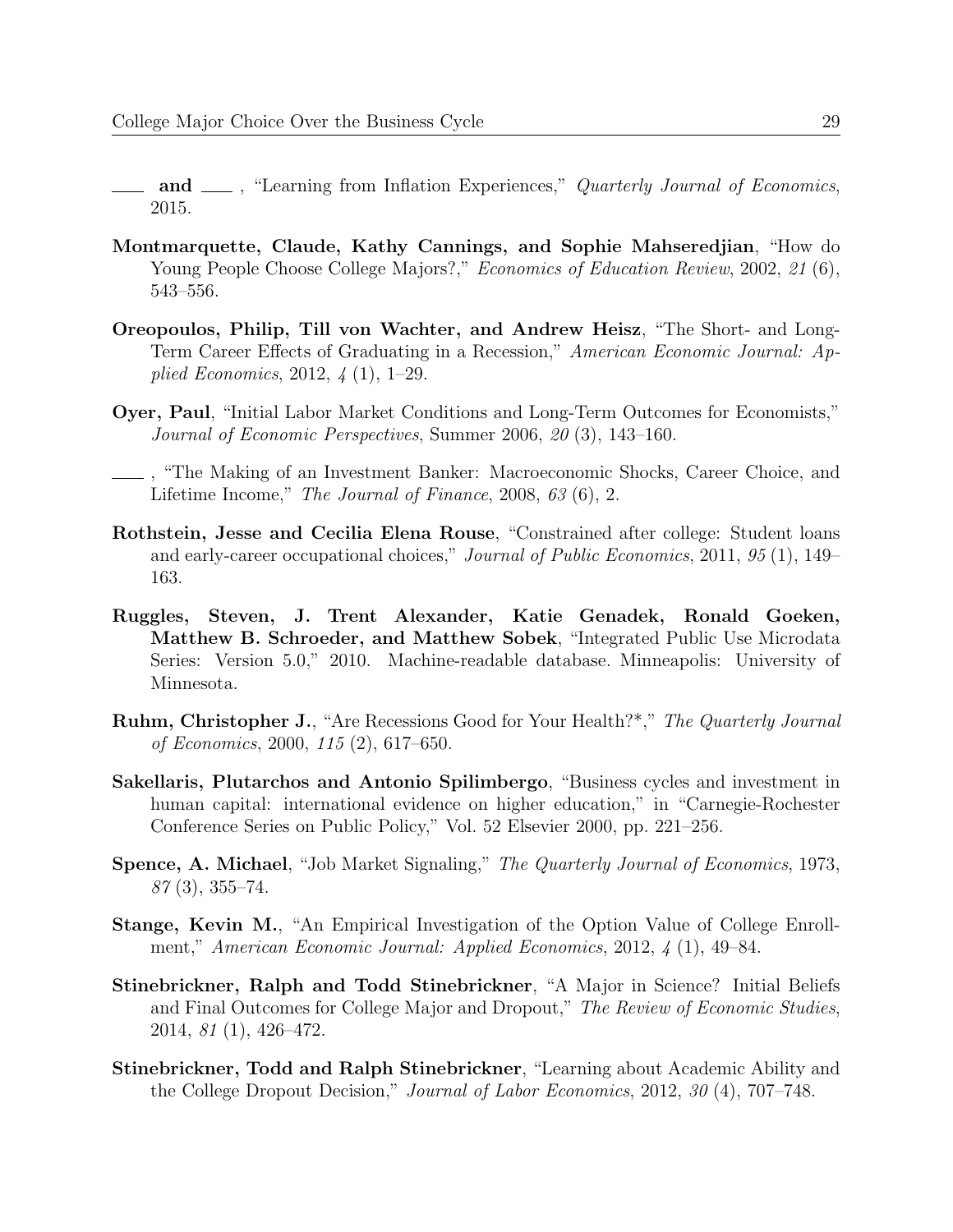- Turner, Sarah E and William G Bowen, "Choice of Major: The Changing (Unchanging) Gender Gap," Industrial and Labor Relations Review, 1999, pp. 289–313.
- Wee, Shu Lin, "Born Under a Bad Sign: The Cost of Entering the Job Market During a Recession," 2013. University of Maryland mimeo.
- Wiswall, Matthew and Basit Zafar, "Determinants of College Major Choice: Identification Using an Information Experiment," Review of Economic Studies, 2015, 82 (2), 791–824.
- Zafar, Basit, "How do College Students Form Expectations?," Journal of Labor Economics, 2011, 29 (2), 301–348.
- , "College Major Choice and the Gender Gap," Journal of Human Resources, 2013, 48 (3), 545–595.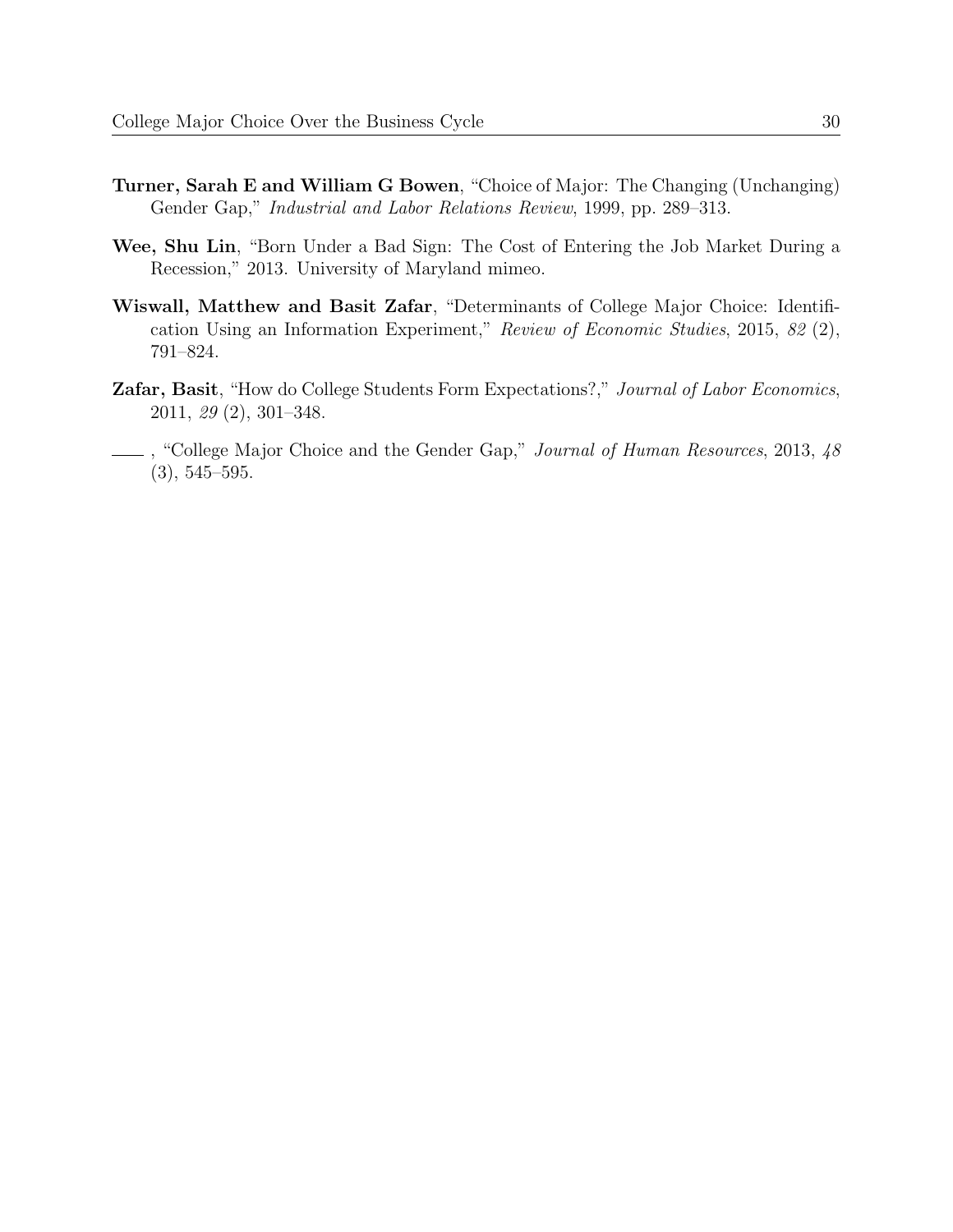<span id="page-33-0"></span>

Average expected earnings for a field of study are based on 2009-2012 earnings data among men ages 35-45 who are employed full time (at earnings is a weighted average of these major-specific average earnings levels using each birth cohort's share of college graduate men who least 35 hours per week), full year (50-52 weeks per year). Earnings are adjusted for inflation to constant 2010 dollars. Average expected Source: Bureau of Labor Statistics (unemployment rate) and authors' calculations from IPUMS 2009-2012 (average expected earnings). Average expected earnings for a field of study are based on 2009-2012 earnings data among men ages 35-45 who are employed full time (at least 35 hours per week), full year (50-52 weeks per year). Earnings are adjusted for inflation to constant 2010 dollars. Average expected earnings is a weighted average of these major-specific average earnings levels using each birth cohort's share of college graduate men who Source: Bureau of Labor Statistics (unemployment rate) and authors' calculations from IPUMS 2009-2012 (average expected earnings) completed each major as weights. completed each major as weights.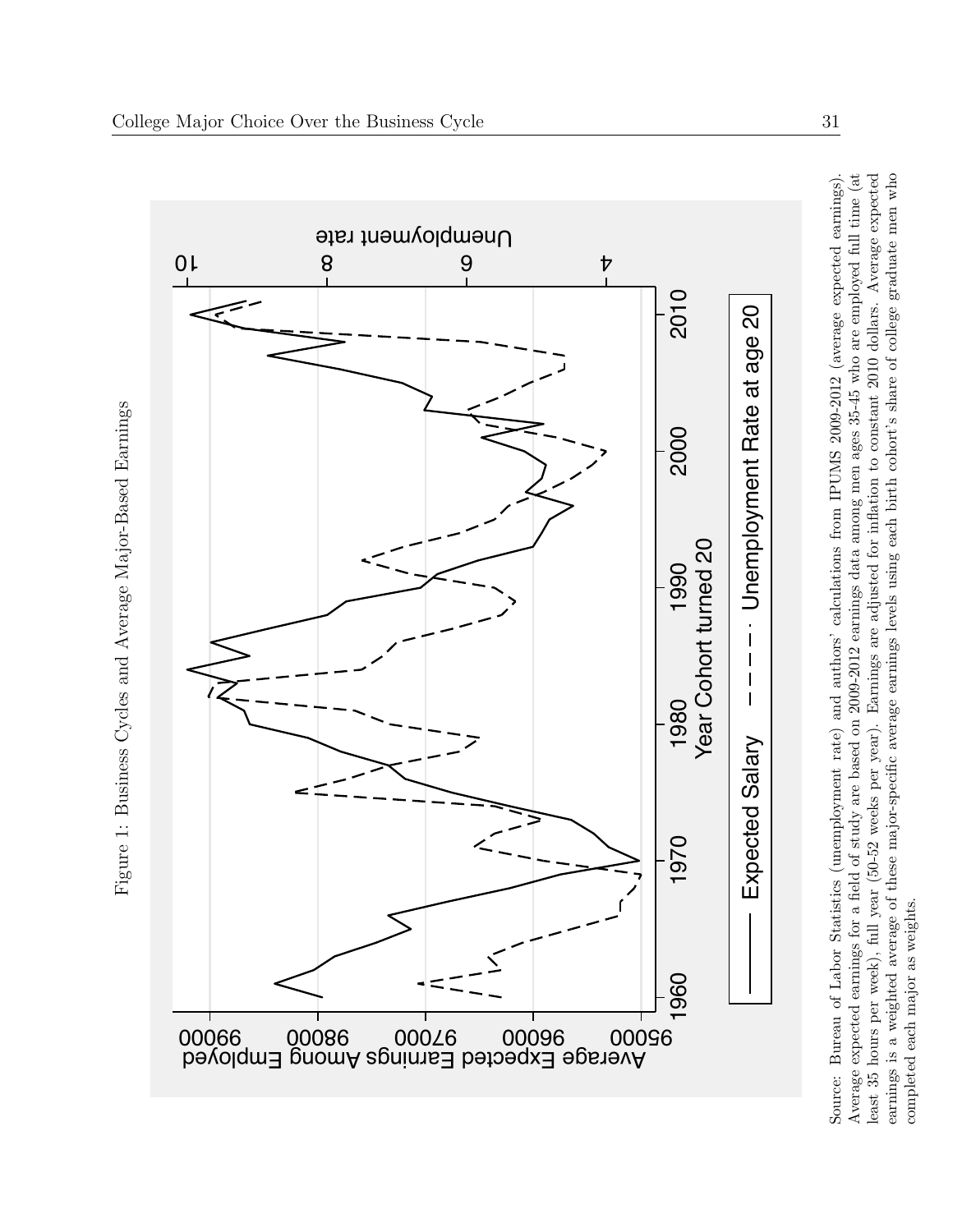<span id="page-34-0"></span>

Figure 2: Example of Identifying Variation



Data sources: BLS and authors' calculations from 2009-2012 ACS data. This analysis is based on the fields of study for birth cohorts of women who completed college degrees. Panel A shows the raw data and best fit quadratic trends for the log(share) of graduates completing degrees in Engineering and Early and Elementary Education. Panel B shows the time series of the residual log(share) variable after removing the trend as well as a similarly (quadratic) de-trended time series of the national unemployment rate.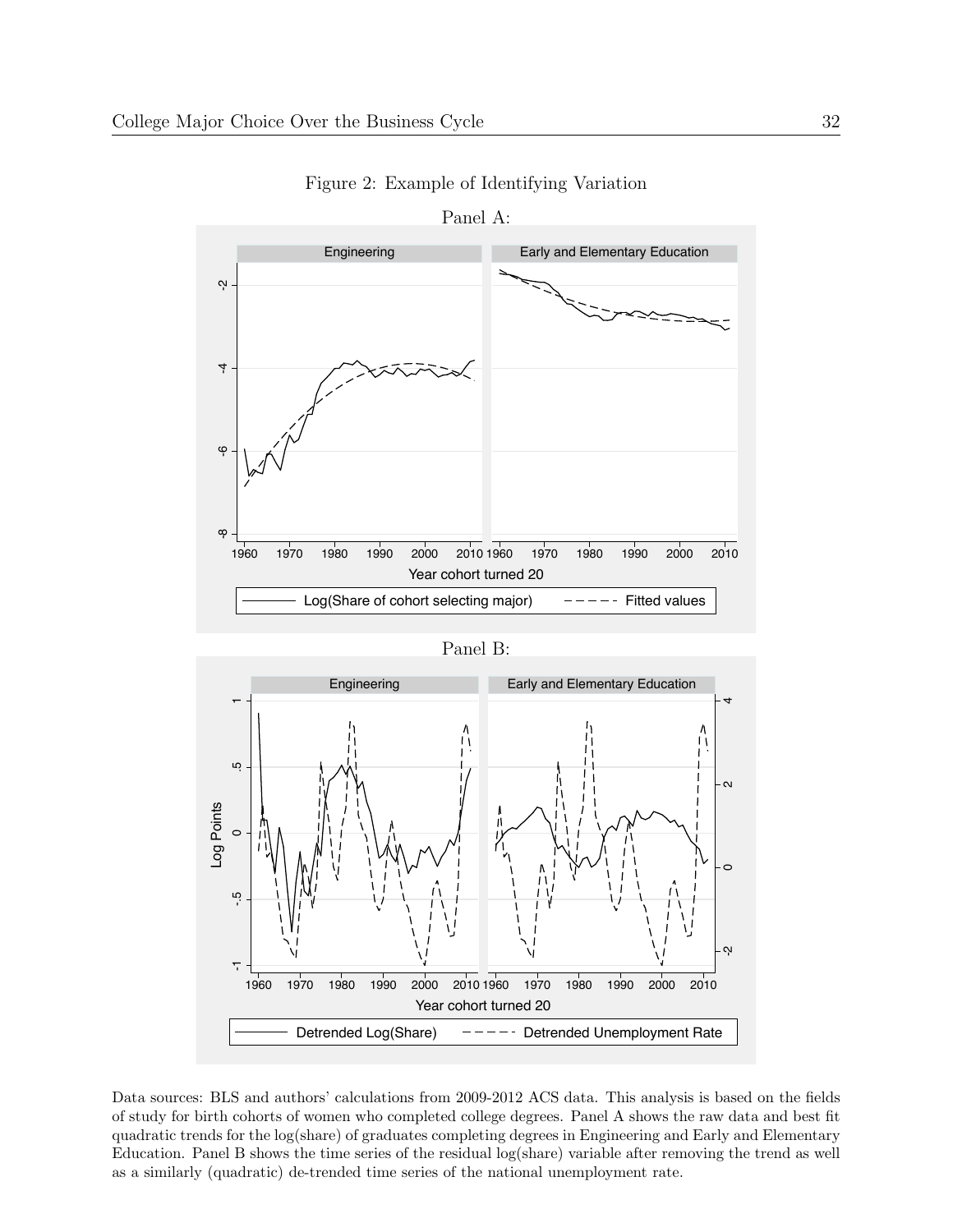

<span id="page-35-0"></span>includes major fixed effects and major-specific trends. Stars next to the name of the major represent the p-value from a test of the null that Data sources: BLS and authors' calculations from 2009-2012 ACS data. These coefficients represent the change in log(share) of a birth cohort selecting a given major category due to a one percentage point increase in the unemployment rate and are based on Equation 7, which contains a complete set of numerical results, including standard errors for the coefficient estimates and the long-run average shares for each Data sources: BLS and authors' calculations from 2009-2012 ACS data. These coefficients represent the change in log(share) of a birth cohort selecting a given major category due to a one percentage point increase in the unemployment rate and are based on Equation [7,](#page-13-1) which includes major fixed effects and major-specific trends. Stars next to the name of the major represent the p-value from a test of the null that  $0.10$ . See Appendix Table [A-2](#page-47-0) for a list of constituent degree fields in each of these groups of majors. The specifications are run separately for men and women; see Figure [5](#page-37-0) for the corresponding results for men. Appendix Table [A-3](#page-54-0) contains a complete set of numerical results, including standard errors for the coefficient estimates and the long-run average shares for each V  $< 0.05 * p$  $< 0.01,$  \*\*p major separately by gender. major separately by gender.the coefficient is zero \*\*\*p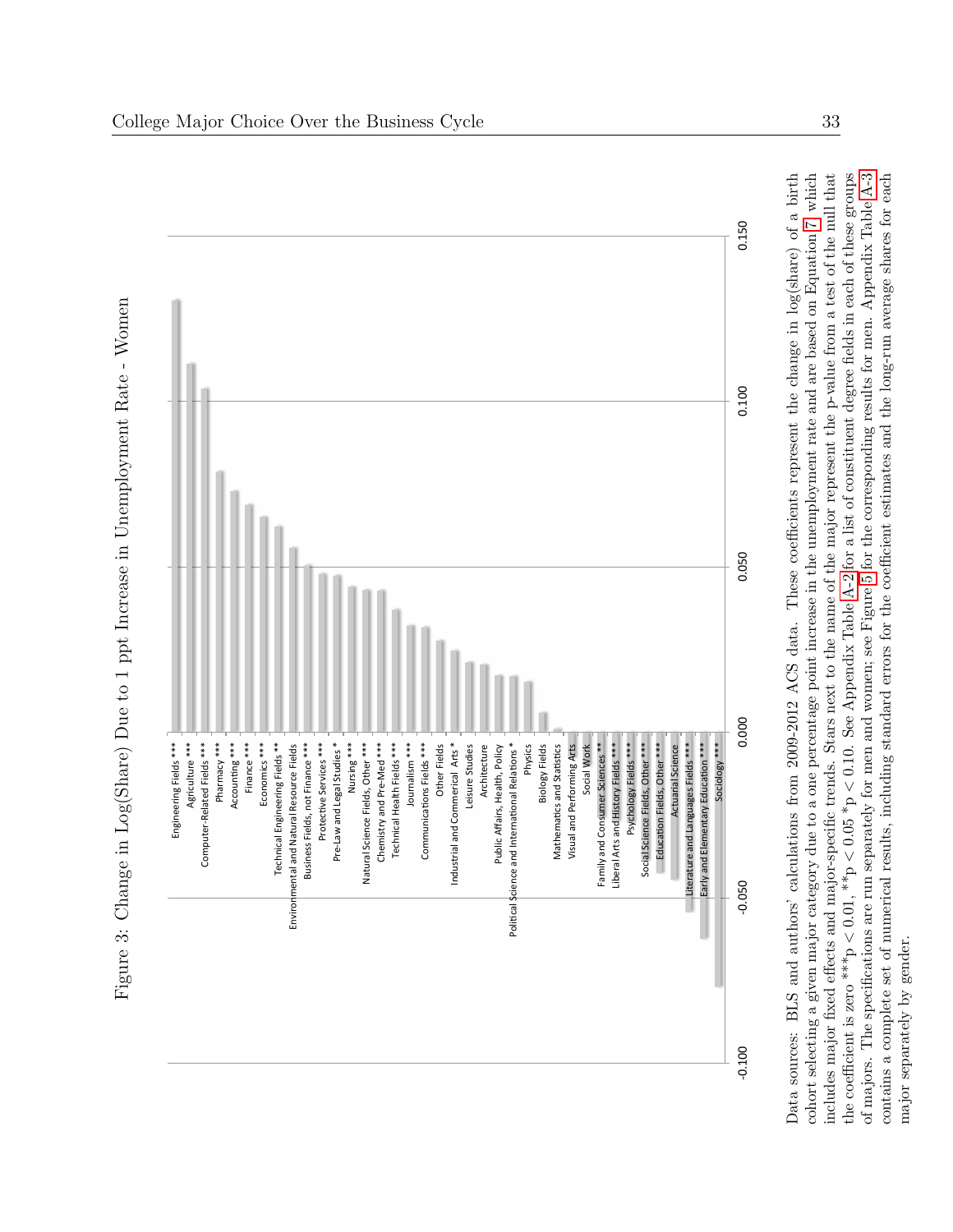

<span id="page-36-0"></span>Figure 4: Change in Share Due to 1 ppt Increase in Unemployment Rate - Women Figure 4: Change in Share Due to 1 ppt Increase in Unemployment Rate - Women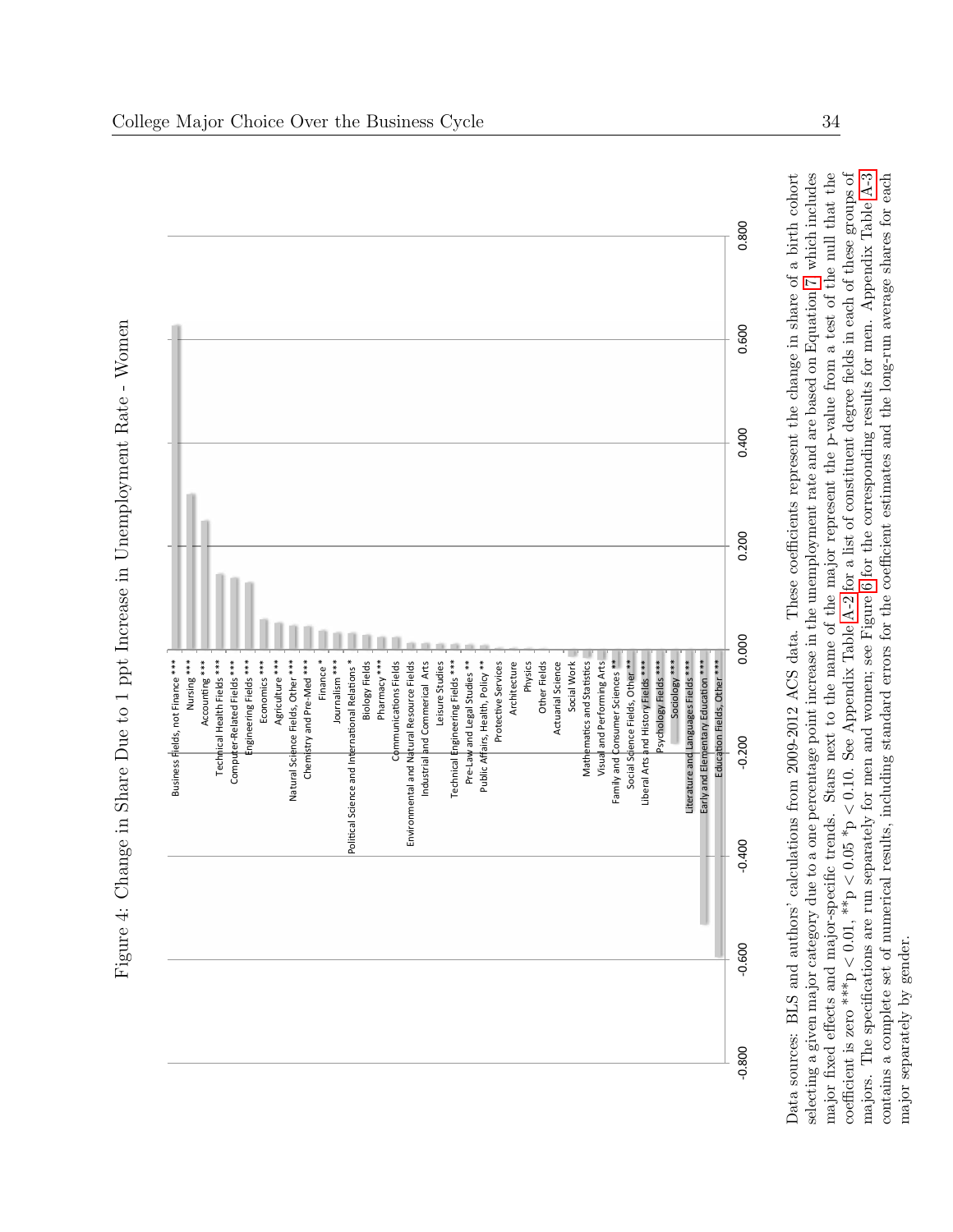<span id="page-37-0"></span>

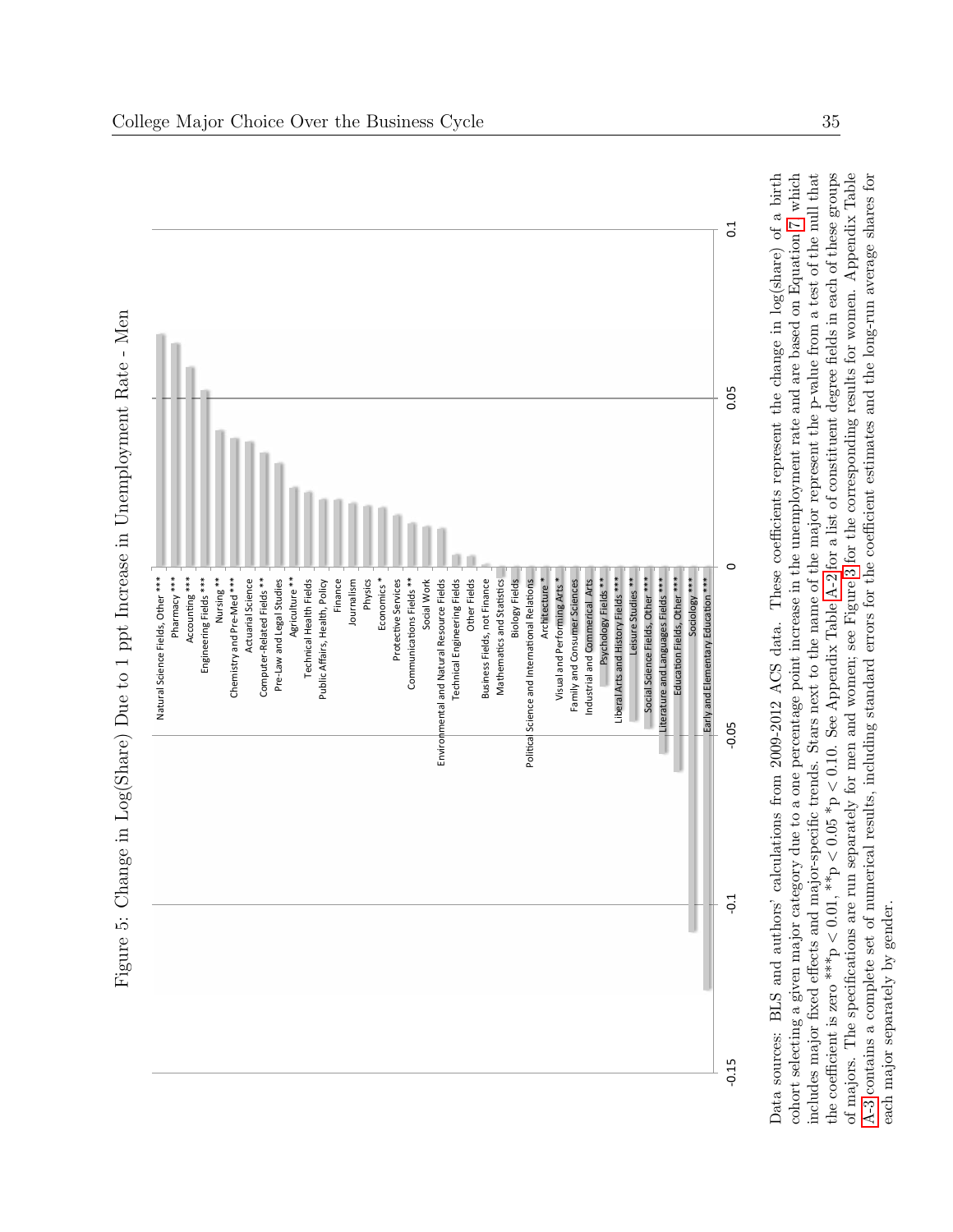<span id="page-38-0"></span>

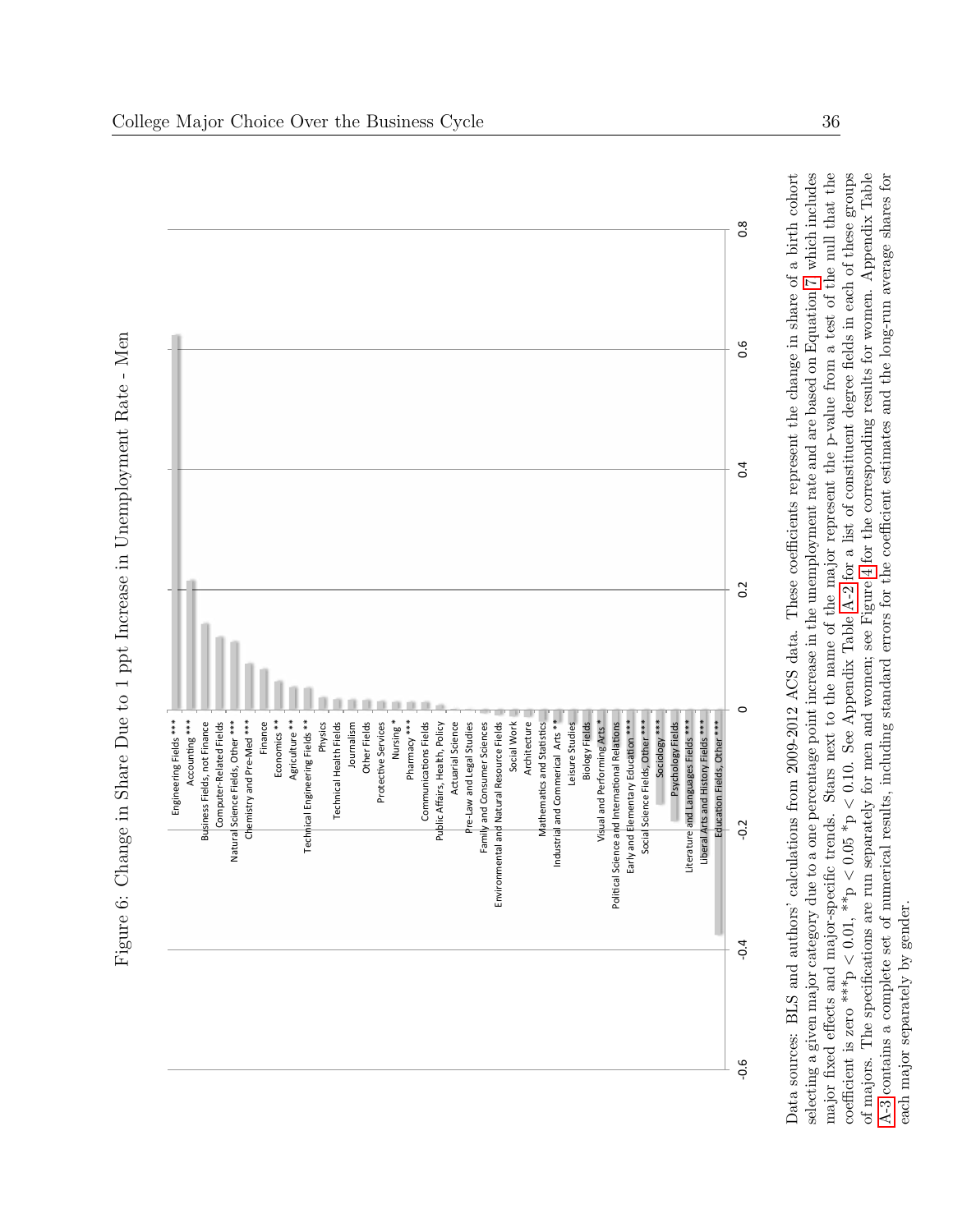

<span id="page-39-0"></span>Figure 7: Relationship Between Long-Run Earnings and Major Share Cyclicality

The dependent variable is the major-specific coefficient on the unemployment rate from the analysis in Figure [3.](#page-35-0) The fitted line represents the predicted values from an weighted regression, using the inverse of the sampling variance of the dependent variable (estimated using the bootstrapping procedure discussed in the text). Long-Run Earnings are the median log(earnings) of women ages 35-45 working full-time, full-year in 2009-2012.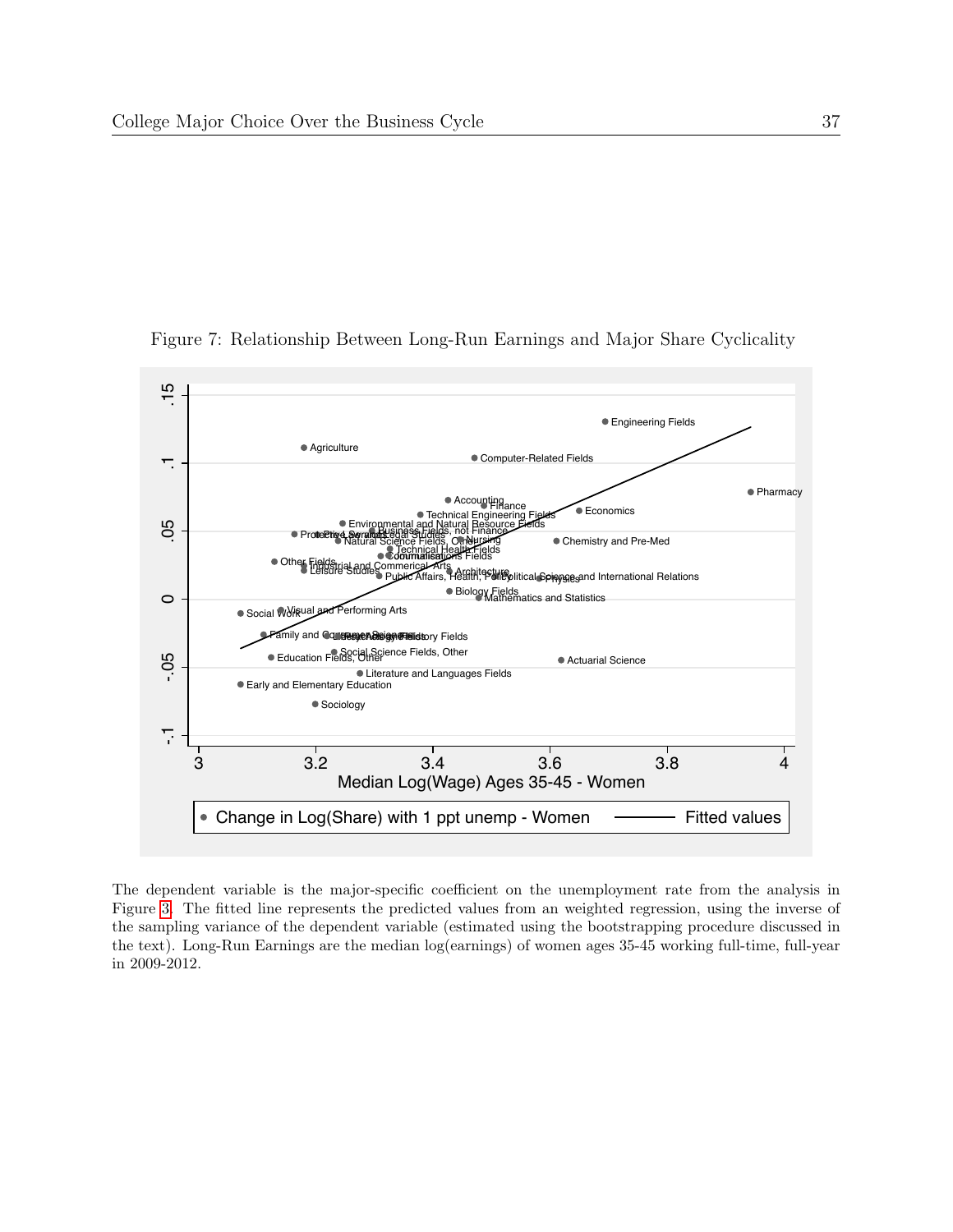<span id="page-40-0"></span>

| Characteristic of Major                    |              | Men<br>Women |              |         |
|--------------------------------------------|--------------|--------------|--------------|---------|
| Labor Market Prospects - Long Run          |              |              |              |         |
| Median Log(Wage) Ages 35-45                | $0.187$ ***  | (0.023)      | $0.138$ ***  | (0.020) |
| Share Working FTFY (35-45)                 | $0.489$ ***  | (0.051)      | $0.547$ ***  | (0.061) |
| Labor Market Prospects - Short Run         |              |              |              |         |
| Number of Job Interviews w/in first year   | $0.015$ ***  | (0.002)      | $0.011$ ***  | (0.003) |
| Share Employed at 1 year                   | $0.361$ ***  | (0.055)      | $0.127$ ***  | (0.038) |
| Share in Unrelated Jobs in first year      | $-0.166$ *** | (0.020)      | $-0.142$ *** | (0.017) |
| Difficulty                                 |              |              |              |         |
| Median SAT Math Score/100                  | $0.045$ ***  | (0.005)      | $0.033$ ***  | (0.004) |
| Average Math GPA                           | $0.037$ ***  | (0.006)      | $0.047$ ***  | (0.007) |
| Average GPA for Major Courses              | $-0.323$ *** | (0.038)      | $-0.191$ *** | (0.027) |
| Other                                      |              |              |              |         |
| Long-run average Female Share of Major     | $-0.117$ *** | (0.015)      | $-0.091$ *** | (0.023) |
| Share living in state of birth (Age 35-45) | $-0.113$ *** | (0.021)      | $-0.027$     | (0.027) |
| HHI of occupations (Age 35-45)             | $-0.068$ *** | (0.010)      | $-0.004$     | (0.026) |
| Share with a grad degree (Age 35-45)       | $-0.177$ *** | (0.025)      | $-0.051$ *** | (0.017) |

Table 1: Correlates of Cyclical Changes in Major Shares

Authors' calculations from ACS and B&B data. The dependent variable in each regression is the majorspecific coefficient on the unemployment rate from Equation [7](#page-13-1) using Log(Share) as the dependent variable. These coefficient estimates are available in Figures [3](#page-35-0) and [5.](#page-37-0) Earnings and FTFY are calculated separately by gender. All other variables are calculated based on all graduates in the major category. See Appendix Table [A-2](#page-47-0) for a list of majors. Regressions using major characteristics calculated from the ACS include all 38 majors. Regressions using B&B characteristics have generally fewer observations due to data availability. Appendix Table [A-5](#page-56-0) provides summary statistics, including means, standard deviations and the number of valid observations for each of these characteristics. Observations are weighted by the inverse of the estimated variance of the dependent variable, which is calculated using the bootstrapping procedure described in the text. Bootstrapped standard errors in parentheses - see text for bootstrapping details. \*\*\*  $p < 0.01$ , \*\*  $p < 0.05, * p < 0.1$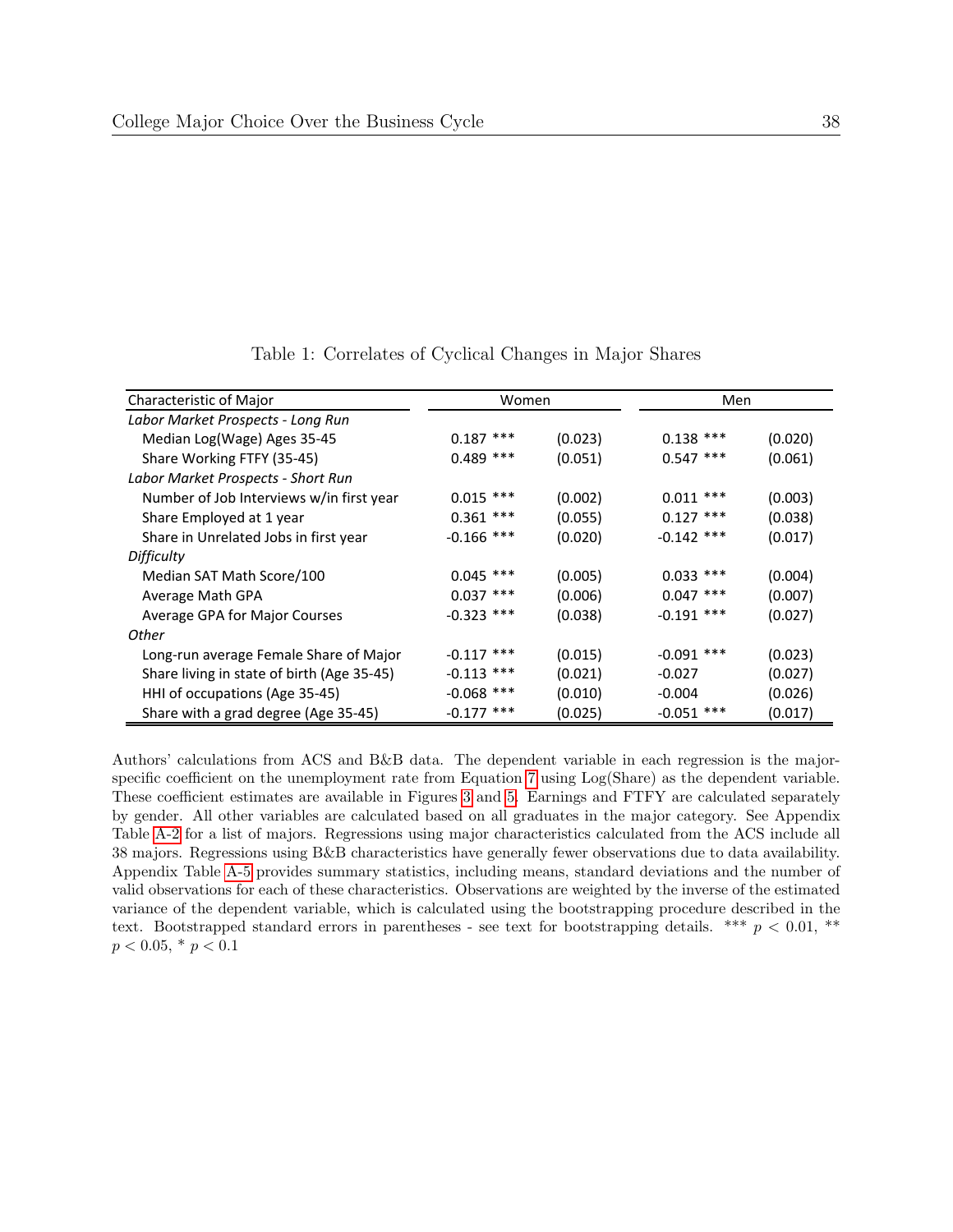|                                          |            | Women                                        |                                                                                                                             |            | Nen                                |                                                                                       |
|------------------------------------------|------------|----------------------------------------------|-----------------------------------------------------------------------------------------------------------------------------|------------|------------------------------------|---------------------------------------------------------------------------------------|
|                                          |            | $\widehat{Q}$                                | ල                                                                                                                           | ₹          | 6                                  | ම                                                                                     |
| omen<br>Median Log(Wage) Ages 35-45 - W  | $0.203***$ |                                              | $0.108***$                                                                                                                  | $0.145***$ | $0.129***$                         | $0.099***$                                                                            |
|                                          | (0.023)    | $0.171***$<br>(0.017)<br>0.007***<br>(0.003) |                                                                                                                             | (0.020)    |                                    |                                                                                       |
| Number of Job Interviews w/in first year |            |                                              |                                                                                                                             |            |                                    |                                                                                       |
|                                          |            |                                              |                                                                                                                             |            | $(0.015)$<br>$0.004*$<br>$(0.003)$ |                                                                                       |
| Share Employed at 1 year                 |            |                                              |                                                                                                                             |            |                                    |                                                                                       |
|                                          |            |                                              |                                                                                                                             |            |                                    |                                                                                       |
| Share in Unrelated Jobs in first year    |            |                                              |                                                                                                                             |            |                                    |                                                                                       |
|                                          |            |                                              | $\begin{array}{l} (0.014) \\ 0.011^{***} \\ (0.003) \\ 0.099^{***} \\ (0.034) \\ (0.034) \\ (0.027) \\ (0.027) \end{array}$ |            |                                    | $(0.019)$<br>$0.002$<br>$(0.003)$<br>$(0.041)$<br>$(0.041)$<br>$(0.019)$<br>$(0.019)$ |
| Observations                             | 32         | 32                                           |                                                                                                                             | 32         | 32                                 |                                                                                       |
| R-squared                                | 0.474      | 0.523                                        | 0.762                                                                                                                       | 0.388      | 0.406                              | 0.598                                                                                 |

<span id="page-41-0"></span>Table 2: Correlates of Cyclical Changes in Major Shares - Multivariate Analysis of Labor Market Prospects Table 2: Correlates of Cyclical Changes in Major Shares – Multivariate Analysis of Labor Market Prospects Authors' calculations from ACS and B&B data. The dependent variable in each regression is the major-specific coefficient on the unemployment rate from Equation 7 using Log(Share) calculated among women as the dependent variable. These coefficient estimates are available in Figure 3 and 5. Earnings and FTFY are calculated separately by gender. All other variables are calculated based on all graduates in the major Health, Policy. Appendix Table A-5 provides summary statistics, including means, standard deviations and the number of valid observations category. See Appendix Table A-2 for a list of majors. Regression samples are limited to a consistent set of majors for which all included covariates are available. Excluded majors are Actuarial Science; Journalism; Pre-Law/Legal Studies; Pharmacy; Physics; and Public Affairs, for each of these covariates. Observations are weighted by the inverse of the estimated variance of the dependent variable, which is calculated using the bootstrapping procedure described in the text. Bootstrapped standard errors in parentheses - see text for bootstrapping details. Authors' calculations from ACS and B&B data. The dependent variable in each regression is the major-specific coefficient on the unemployment rate from Equation [7](#page-13-1) using Log(Share) calculated among women as the dependent va \*\*\*  $p < 0.01$ , \*\*  $p < 0.05$ , \*  $p < 0.1$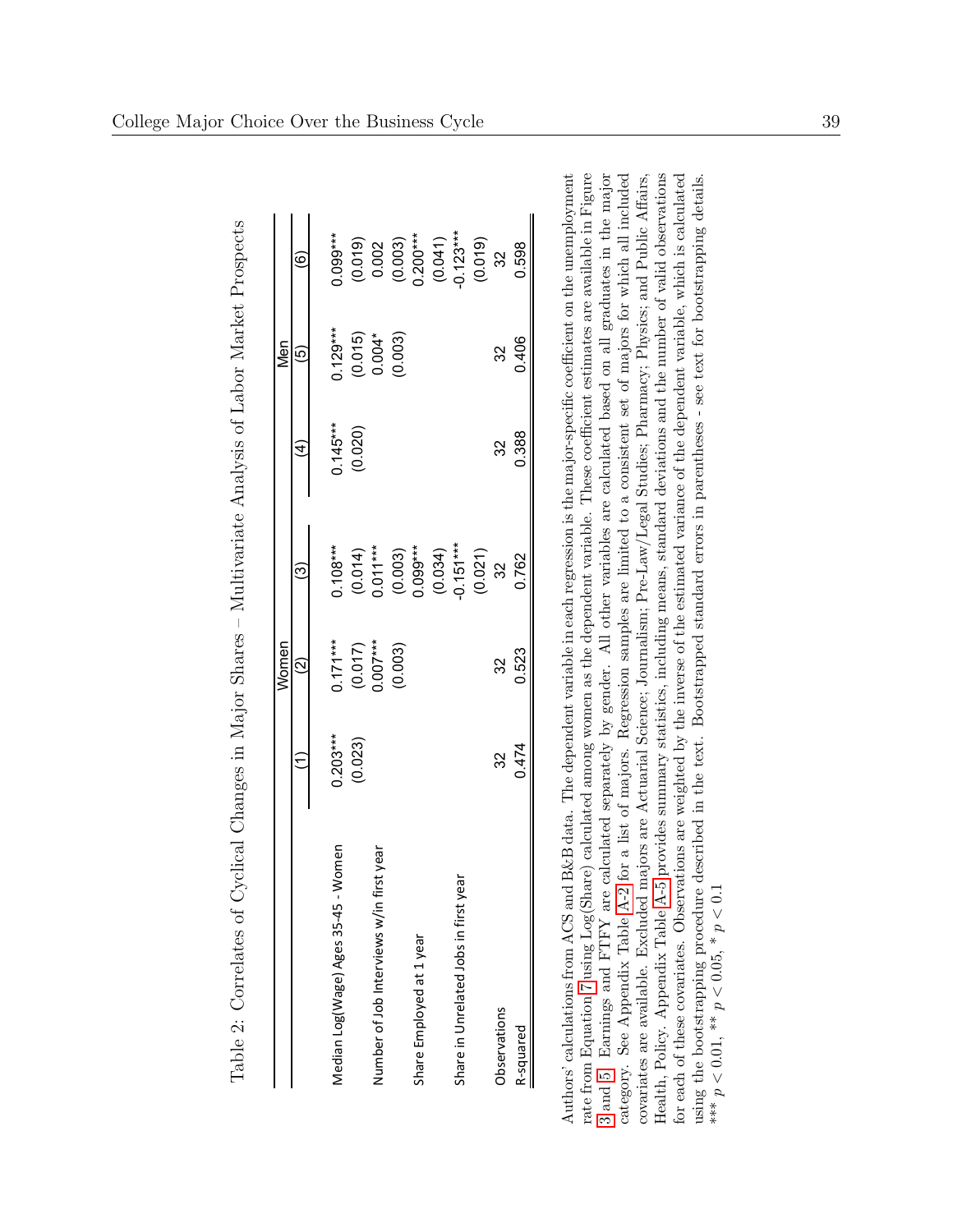| Characteristic of Major                    | Women        |         | Men          |         |
|--------------------------------------------|--------------|---------|--------------|---------|
| Labor Market Prospects - Long Run          |              |         |              |         |
| Share Working FTFY (35-45)                 | $0.184$ ***  | (0.037) | $0.167$ ***  | (0.061) |
| <b>Difficulty</b>                          |              |         |              |         |
| Median SAT Math Score/100                  | $-0.011$ **  | (0.005) | $-0.011$ **  | (0.004) |
| Average Math GPA                           | $-0.030$ *** | (0.007) | $-0.051$ *** | (0.008) |
| Average GPA for Major Courses              | $-0.181$ *** | (0.032) | $-0.120$ *** | (0.022) |
| Other                                      |              |         |              |         |
| Long-run average Female Share of Major     | $-0.092$ *** | (0.018) | $-0.054$ *** | (0.017) |
| Share living in state of birth (Age 35-45) | 0.040        | (0.038) | 0.031        | (0.036) |
| HHI of occupations (Age 35-45)             | $-0.047$ **  | (0.026) | $-0.060$ *** | (0.020) |
| Share with a grad degree (Age 35-45)       | $-0.143$ *** | (0.019) | $-0.070$ *** | (0.022) |

<span id="page-42-0"></span>Table 3: Correlates of Cyclical Changes in Major Shares Conditional on Labor Market Prospects

Authors' calculations from ACS and B&B data. The dependent variable in each regression is the majorspecific coefficient on the unemployment rate from Equation [7](#page-13-1) using Log(Share) as the dependent variable. These coefficient estimates are available in Figure [3](#page-35-0) and [5.](#page-37-0) Earnings and FTFY are calculated separately by gender. All other variables are calculated based on all graduates in the major category. See Appendix Table [A-2](#page-47-0) for a list of majors. Regression samples are limited to a consistent set of majors for which all included covariates are available. Excluded majors are Actuarial Science; Journalism; Pre-Law/Legal Studies; Pharmacy; Physics; and Public Affairs, Health, Policy. Appendix Table [A-5](#page-56-0) provides summary statistics, including means, standard deviations and the number of valid observations for each of these covariates. Observations are weighted by the inverse of the estimated variance of the dependent variable, which is calculated using the bootstrapping procedure described in the text. Bootstrapped standard errors in parentheses - see text for bootstrapping details. \*\*\*  $p < 0.01$ , \*\*  $p < 0.05$ , \*  $p < 0.1$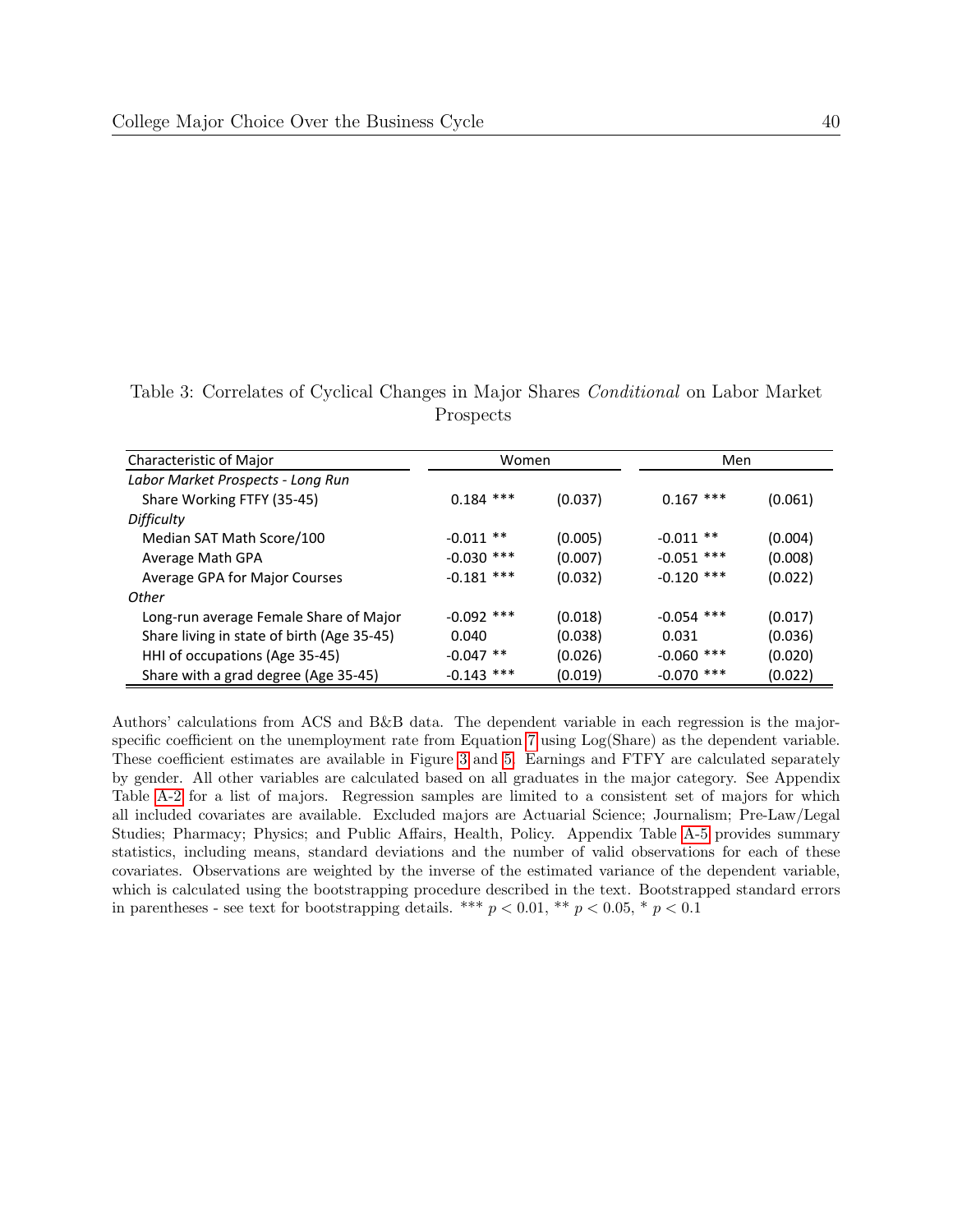#### Appendix - For Online Publication

# A-1 Major-Specific Time Trends - Robustness

In this appendix section, we discuss the robustness of our choice of quadratic major-specific time trends in our empirical specification. The goal of the time trends is to capture structural shifts in both higher education and the labor market over our time period of more than 50 years. These shifts are by construction intended to be slower moving than that of the business cycle, as we attempt to isolate cyclical from structural fluctuations. In capturing these trends over time, we face a tradeoff between under-fitting and over-fitting the data. If we underfit the data, say with a linear trend, then we may attribute too much of the variation over time to cyclical fluctuations, whereas an extremely flexible trend will remove both slower moving and cyclical variation over time.

Our preferred specification, used throughout the paper, is to include a quadratic majorspecific time trend in our estimates, as we show in the main text in Figure [2](#page-34-0) for female engineering and early/elementary education majors. Appendix Figure [A-2](#page-45-0) replicates this figure to present a sensitivity analysis of this choice of time trend. The left panels of the figure show parametric alternatives, namely linear and cubic specifications. The linear option appears to dramatically underfit the trends in both cases, while the cubic looks quite similar to the quadratic specification. The right panels of Figure [A-2](#page-45-0) show three non-parametric alternatives, with bandwidths of 5, 7, and 9 years, respectively, to isolate trends that are slower-moving that most business cycles. Not surprisingly, as the bandwidth is reduces, we observe a closer fit to the overall trend for both engineering and early/elementary education majors.

Appendix Table [A-1](#page-46-0) formalizes this sensitivity analysis across all 38 majors in both the log-share (panel A) and share (panel B) regressions. The sample is of women with bachelor's degrees, and the quadratic time trend is the baseline used in the main text. The explanatory power of each specification is shown in the first three columns, as measured by the percent of variance explained by trends alone. Each specification results in 38 estimates of r-squared (one for each major), and we report the 25th, 50th, and 75th percentiles of the resulting distribution of r-squareds. The linear parametric trend and the 9-year bandwidth non-parametric trend each perform relatively poorly (as seen in the figures discussed above), while the other specifications have broadly similar explanatory power. In the next column, we estimate the magnitude of overall sensitivity to the business cycle, as measured by the sum of the absolute value of share coefficients. The 5-year bandwidth appears to absorb a great deal of the business cycle fluctuation, while the other five specifications yield broadly similar total sensitivity measures. The final column presents the correlation of major-specific estimates of business cycle sensitivity with the baseline quadratic trends specification. Similar to the previous column, the correlation is relatively weaker for the 5-year nonparametric specification, but extremely strong across the other specifications. In sum, the comparisons in this figure and table suggest that our results are quite robust to a range of methods for capturing long-term major-specific trends that are slower moving than the business cycle.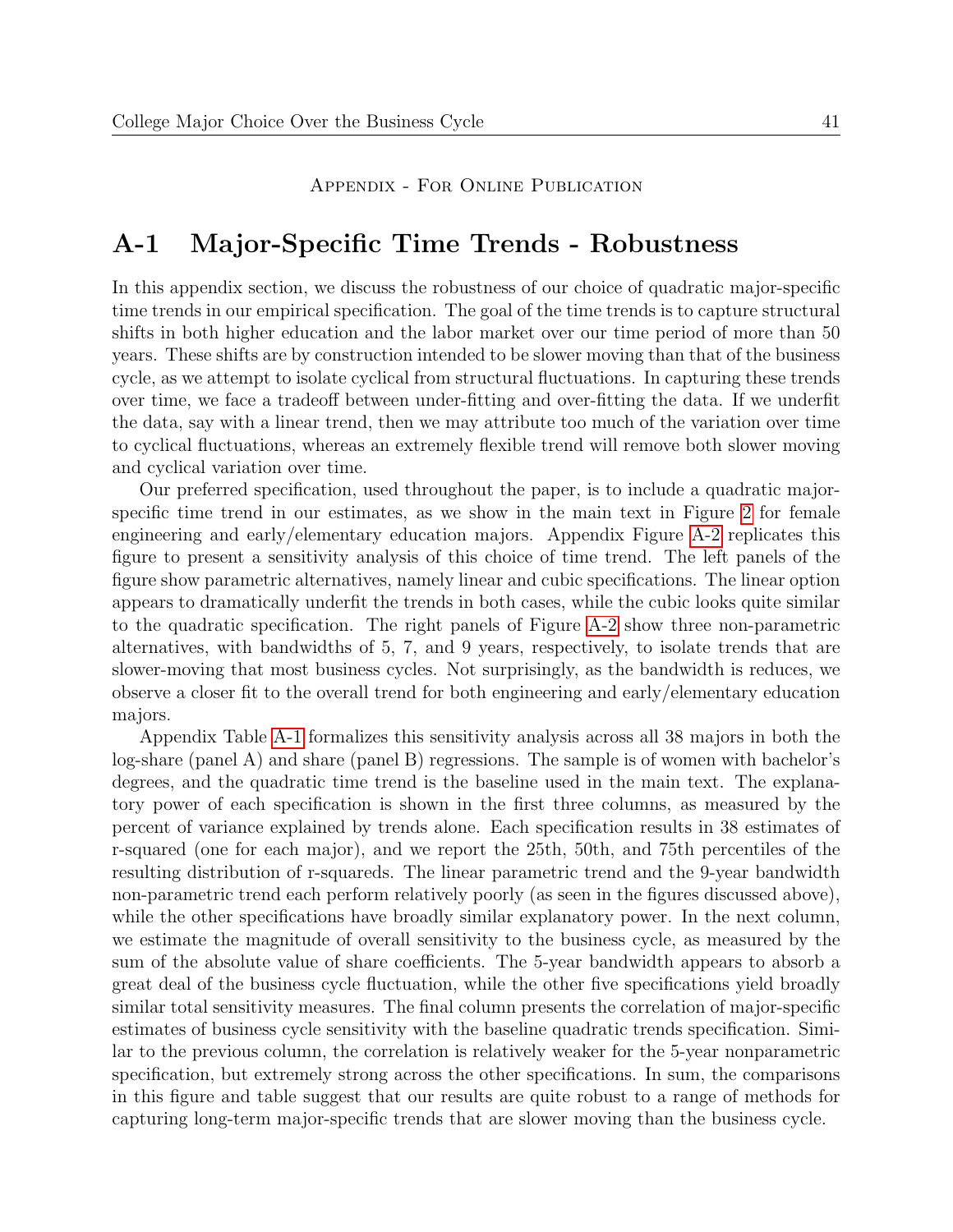<span id="page-44-0"></span>

Figure A-1: Functional Form Comparison

Each figure shows the estimated change in share or the estimated percentage change in share of graduates selecting a given major due to a 1 percentage point increase in the unemployment rate. The reference lines are 45-degree lines based on the multinomial logit (MNL) based specifications. For the "change in share" estimates, the MNL-based estimates represent average marginal effects. For the "Change in Log(Share)" estimates, the MNL-based estimates represent average marginal semi-elasticities. Each circle represents one major category, and the relative size of the circle represents the relative long-run average share of graduates selecting that major. The one major category with a wide discrepancy is actuarial science in the Log(Share) specifications for women. This discrepancy is likely to the very small share of individuals selecting that major, and we omit this category for analysis based on the B&B because there is no corresponding major category in that dataset.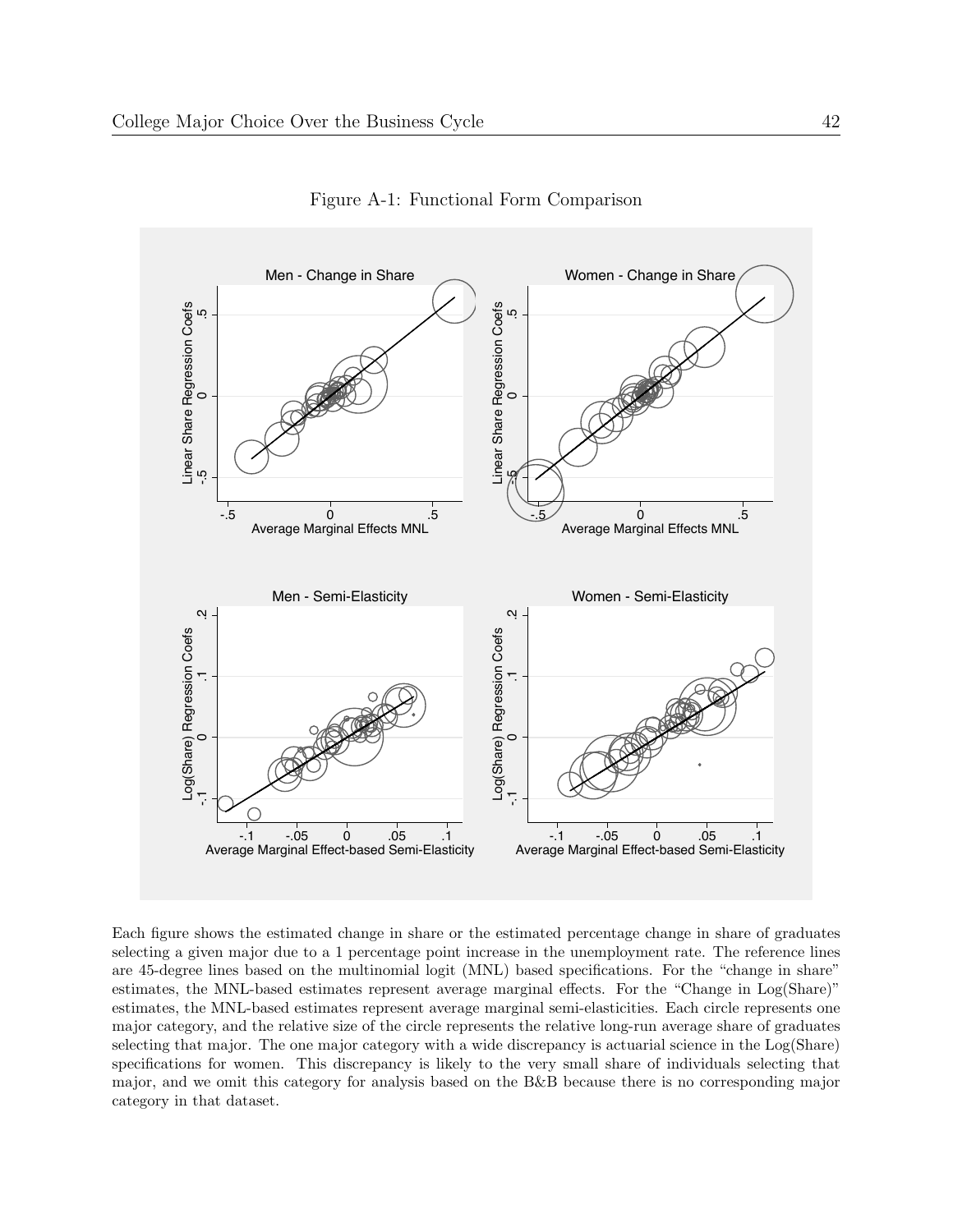<span id="page-45-0"></span>

Figure A-2: Major-Specific Time Trend Comparison

The four panels present sensitivity analysis to specifying major-specific time trends parametrically (left two panels) or non-parametrically (right two panels). The sample is of women with bachelor's degrees, the quadratic time trend is the baseline used in the main text. The two majors, engineering (top panels) and early/elementary education (bottom panels), are chosen to replicate those presented in Figure [2.](#page-34-0)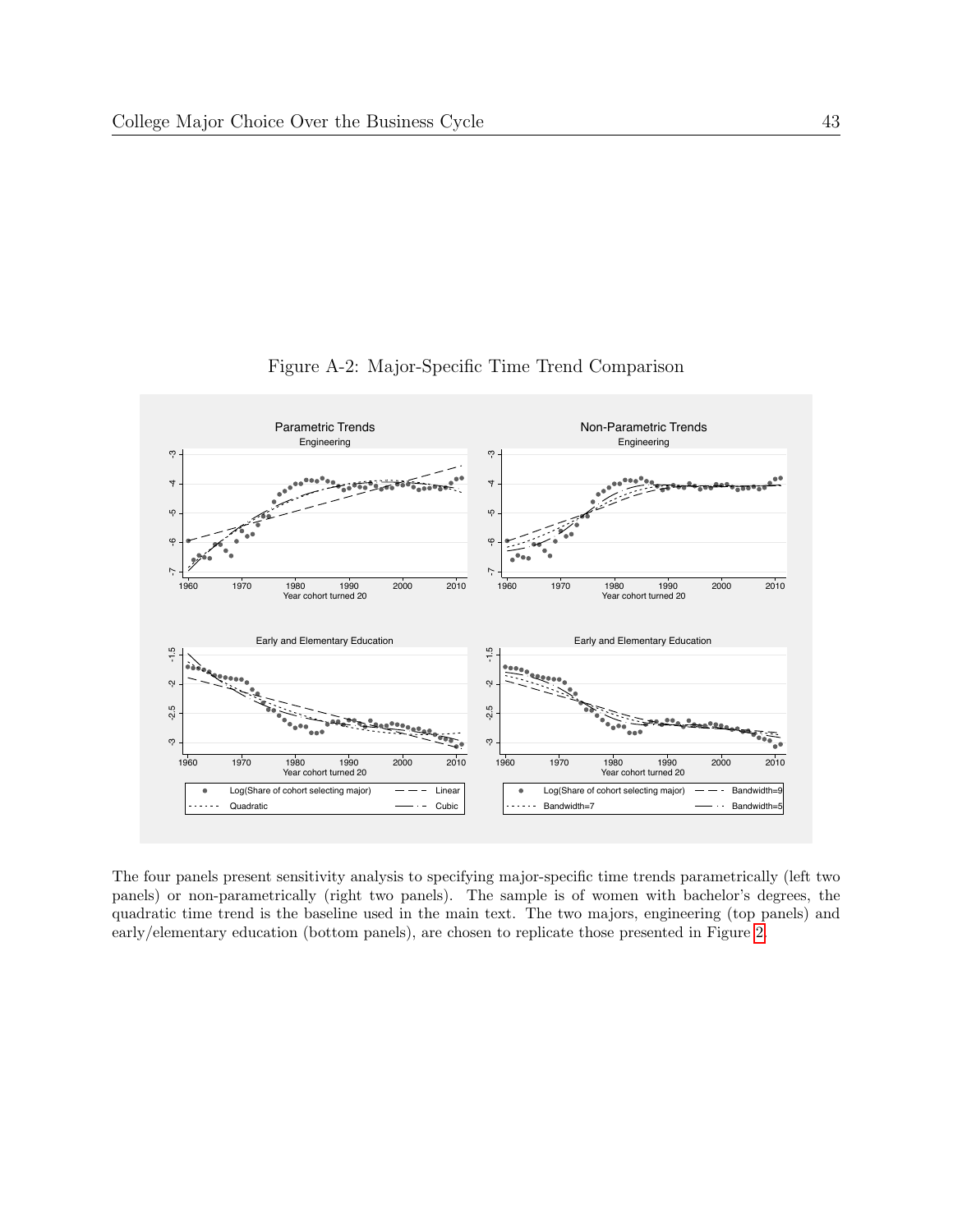<span id="page-46-0"></span>

|                                 |             | Percent of Variance Explained by |             | Sum of absolute | Correlation of Coefs with       |
|---------------------------------|-------------|----------------------------------|-------------|-----------------|---------------------------------|
|                                 |             | trends alone                     |             | value of coefs  | <b>Quadratic Trends Version</b> |
|                                 | 25th pctile | 50th pctile                      | 75th pctile |                 |                                 |
| Panel A: Log(share) regressions |             |                                  |             |                 |                                 |
| Parametric                      |             |                                  |             |                 |                                 |
| Linear                          | 0.338       | 0.568                            | 0.809       |                 | 0.988                           |
| Quadratic                       | 0.607       | 0.814                            | 0.882       |                 | 1.000                           |
| Cubic                           | 0.632       | 0.848                            | 0.895       | --              | 0.962                           |
| Non-parametric                  |             |                                  |             |                 |                                 |
| bw: 9 years                     | 0.539       | 0.692                            | 0.820       |                 | 0.980                           |
| bw: 7 years                     | 0.661       | 0.799                            | 0.879       |                 | 0.939                           |
| bw: 5 years                     | 0.757       | 0.879                            | 0.932       | --              | 0.767                           |
| Panel B: share regressions      |             |                                  |             |                 |                                 |
| Parametric                      |             |                                  |             |                 |                                 |
| Linear                          | 0.293       | 0.549                            | 0.850       | 5.04            | 0.996                           |
| Quadratic                       | 0.628       | 0.764                            | 0.859       | 4.09            | 1.000                           |
| Cubic                           | 0.657       | 0.781                            | 0.866       | 4.17            | 0.984                           |
| Non-parametric                  |             |                                  |             |                 |                                 |
| bw: 9 years                     | 0.534       | 0.662                            | 0.796       | 4.10            | 0.988                           |
| bw: 7 years                     | 0.628       | 0.764                            | 0.859       | 2.86            | 0.961                           |
| bw: 5 years                     | 0.764       | 0.855                            | 0.913       | 1.65            | 0.781                           |

Table A-1: Major-Specific Time Trend Comparison

The table presents sensitivity analysis to specifying major-specific time trends parametrically or nonparametrically in both the log-share (panel A) and share (panel B) regressions. The sample is of women with bachelor's degrees, and the quadratic time trend is the baseline used in the main text. The explanatory power of each specification is shown in the first three columns, as measured by the percent of variance explained by trends alone. Each specification results in 38 estimates of r-squared (one for each major), and we report the 25th, 50th, and 75th percentiles of the resulting distribution of r-squareds. In the next column, we estimate the magnitude of overall sensitivity to the business cycle, as measured by the sum of the absolute value of share coefficients. The final column presents the correlation of major-specific estimates of business cycle sensitivity with the baseline quadratic trends specification.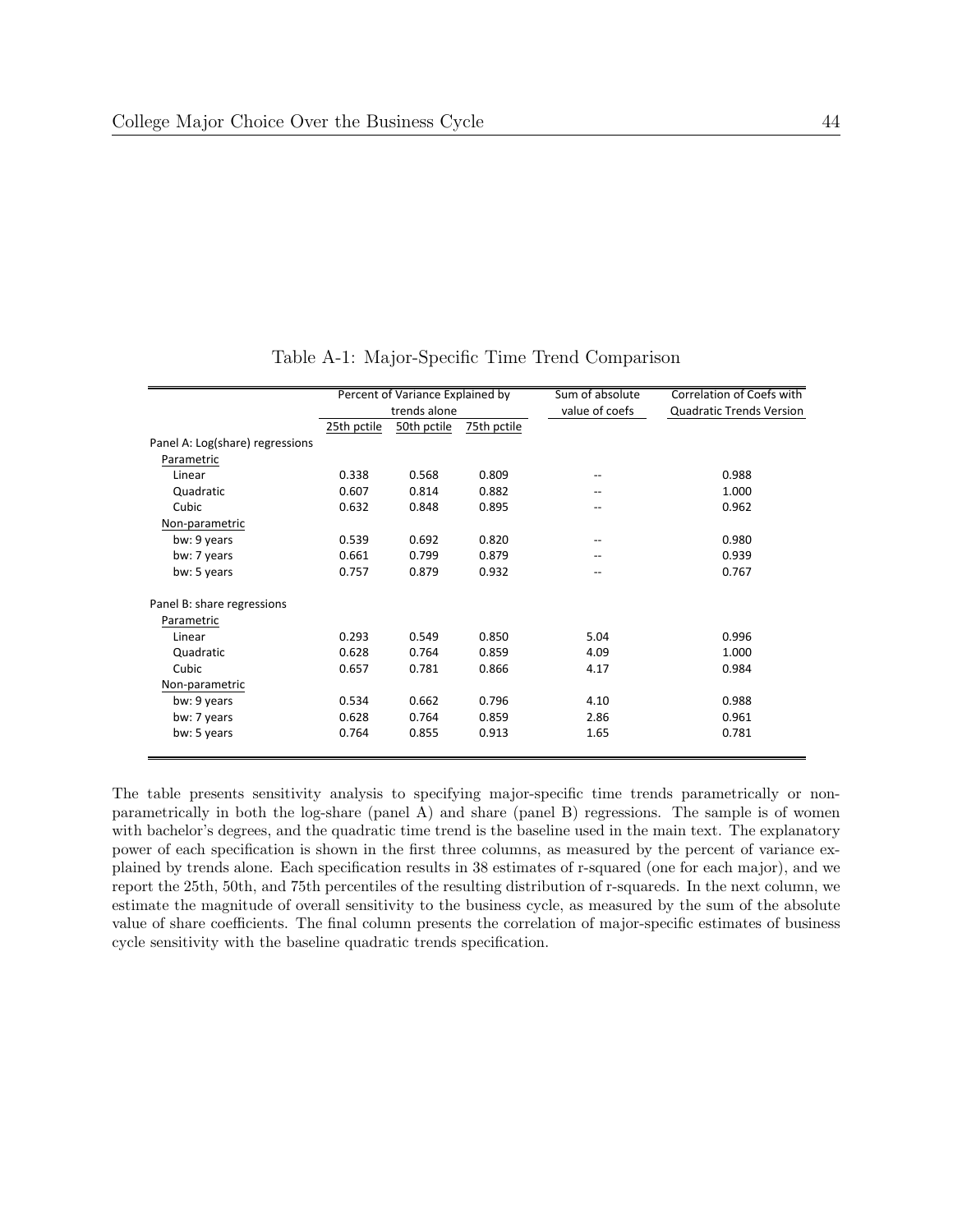<span id="page-47-0"></span>

| <b>Consistent Major</b>      |                                                                          |                                                                                                |
|------------------------------|--------------------------------------------------------------------------|------------------------------------------------------------------------------------------------|
| Category                     | B&B components                                                           | ACS components                                                                                 |
| <b>Accounting</b>            | Accounting                                                               | Accounting                                                                                     |
| <b>Actuarial Science</b>     | N/A                                                                      | <b>Actuarial Science</b>                                                                       |
| <b>Agriculture</b>           |                                                                          |                                                                                                |
|                              | Agriculture                                                              |                                                                                                |
|                              | Agricultural Science                                                     |                                                                                                |
|                              |                                                                          | <b>General Agriculture</b>                                                                     |
|                              |                                                                          | Agriculture Production and Management                                                          |
|                              |                                                                          | <b>Agricultural Economics</b>                                                                  |
|                              |                                                                          | <b>Animal Sciences</b>                                                                         |
|                              |                                                                          | Food Science<br>Plant Science and Agronomy                                                     |
|                              |                                                                          | Soil Science                                                                                   |
|                              |                                                                          | Miscellaneous Agriculture                                                                      |
| Architecture                 | Architecture                                                             | Architecture                                                                                   |
|                              |                                                                          |                                                                                                |
| <b>Biology Fields</b>        |                                                                          |                                                                                                |
|                              | Bio Sci: Botany                                                          | Botany                                                                                         |
|                              | Bio Sci: Zoology<br>Bio Sci: all other                                   | Zoology                                                                                        |
|                              |                                                                          | Ecology                                                                                        |
|                              |                                                                          | Pharmacology                                                                                   |
|                              |                                                                          | Miscellaneous Biology                                                                          |
|                              |                                                                          | Biology                                                                                        |
|                              |                                                                          | Molecular Biology                                                                              |
|                              |                                                                          | Genetics                                                                                       |
|                              |                                                                          | Microbiology                                                                                   |
|                              |                                                                          | Physiology                                                                                     |
|                              | Interdisciplinary: Biopsychology                                         | Cognitive Science and Biopsychology                                                            |
|                              |                                                                          | Neuroscience                                                                                   |
| <b>Business Fields, not</b>  |                                                                          |                                                                                                |
| <b>Finance</b>               |                                                                          |                                                                                                |
|                              | <b>Business/Management Systems</b><br>Management/Business Administration | Management Information Systems and Statistics<br><b>Business Management and Administration</b> |
|                              | Marketing/Distribution                                                   | Marketing and Marketing Research                                                               |
|                              | Health: Health/Hospital Administration                                   | Miscellaneous Business and Medical Administration                                              |
|                              | Secretarial                                                              |                                                                                                |
|                              | <b>Business Support</b>                                                  |                                                                                                |
|                              |                                                                          | <b>General Business</b>                                                                        |
|                              |                                                                          | Operations, Logistics and E-Commerce                                                           |
|                              |                                                                          | <b>Business Economics</b>                                                                      |
|                              |                                                                          | Human Resources and Personnel Management                                                       |
|                              |                                                                          | <b>International Business</b>                                                                  |
|                              |                                                                          | <b>Hospitality Management</b>                                                                  |
| <b>Chemistry and Pre-Med</b> |                                                                          |                                                                                                |
|                              | Bio Sci: Biochemistry                                                    | <b>Biochemical Sciences</b>                                                                    |
|                              | Physical Sci: Chemistry                                                  | Chemistry                                                                                      |

The farthest left column lists the major category used for analysis in the paper. The second column lists the constituent fields of study identified in the ACS. The final column lists the constituent majors identified in the B&B. Original codes from the two datasets that appear to match exactly are listed in the same row.

Health and Medical Preparatory Programs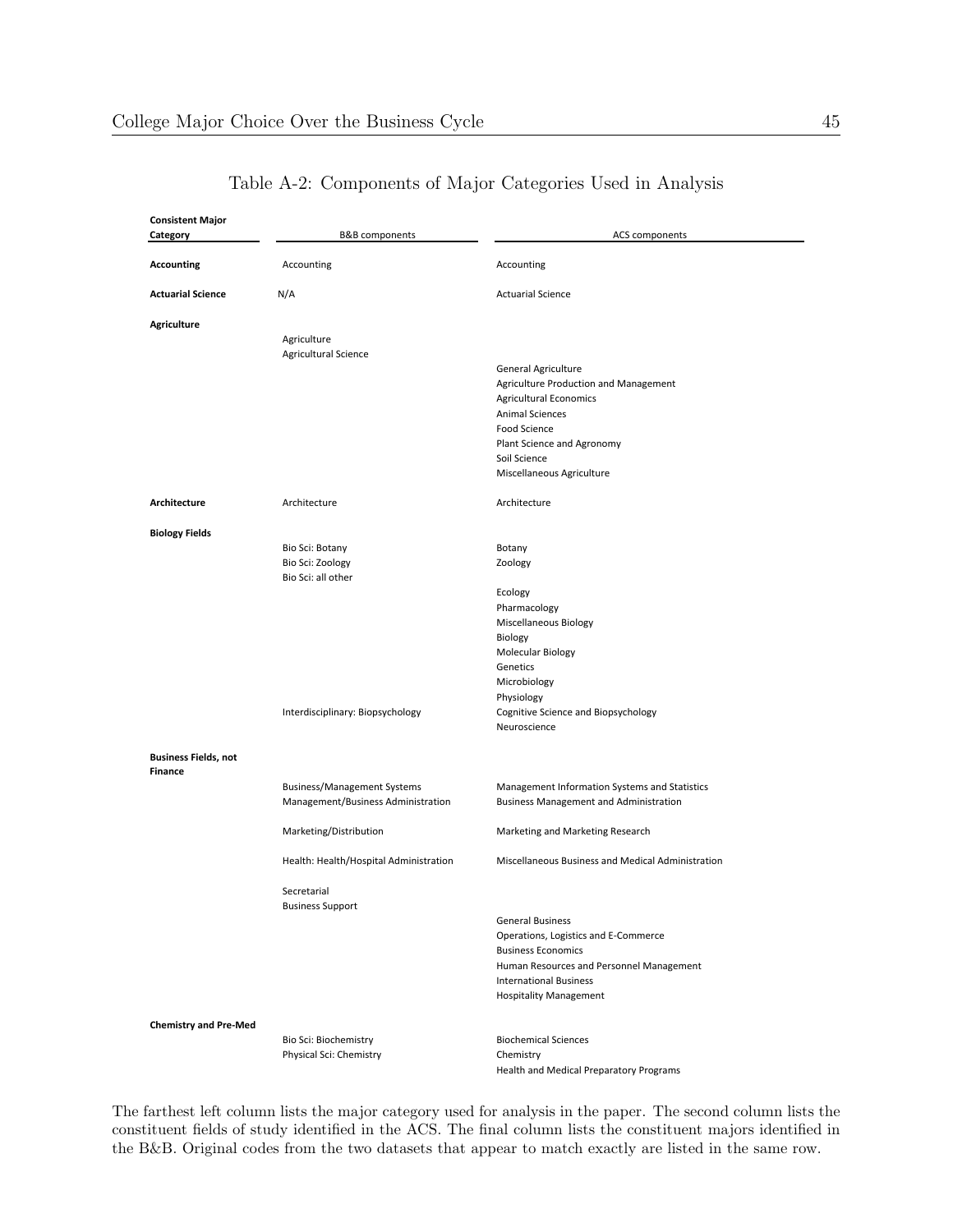| <b>Consistent Major</b>        |                                          |                                                   |
|--------------------------------|------------------------------------------|---------------------------------------------------|
| Category                       | B&B components                           | <b>ACS components</b>                             |
|                                |                                          |                                                   |
| <b>Communications Fields</b>   |                                          |                                                   |
|                                | Communications                           | Communications                                    |
|                                | <b>Communication Technology</b>          | <b>Communication Technologies</b>                 |
|                                |                                          | Mass Media                                        |
|                                |                                          | Advertising and Public Relations                  |
| <b>Computer-Related Fields</b> |                                          |                                                   |
|                                | <b>Computer Programming</b>              | Computer Programming and Data Processing          |
|                                | <b>Computer and Information Sciences</b> |                                                   |
|                                |                                          | <b>Computer and Information Systems</b>           |
|                                |                                          | <b>Computer Science</b>                           |
|                                |                                          | <b>Information Sciences</b>                       |
|                                |                                          | Computer Information Management and Security      |
|                                |                                          | Computer Networking and Telecommunications        |
| <b>Early and Elementary</b>    |                                          |                                                   |
| <b>Education</b>               |                                          |                                                   |
|                                | <b>Education: Elementary</b>             | <b>Elementary Education</b>                       |
|                                | <b>Education: Early Childhood</b>        | Early Childhood Education                         |
|                                |                                          |                                                   |
| <b>Economics</b>               | Economics                                | Economics                                         |
| <b>Education Fields, Other</b> |                                          |                                                   |
|                                | <b>Education: Physical</b>               | Physical and Health Education Teaching            |
|                                | <b>Education: Secondary</b>              | Secondary Teacher Education                       |
|                                | <b>Education: Special</b>                | Special Needs Education                           |
|                                | <b>Education: Other</b>                  | Teacher Education: Multiple Levels                |
|                                |                                          | Language and Drama Education                      |
|                                |                                          | <b>General Education</b>                          |
|                                |                                          | <b>Educational Administration and Supervision</b> |
|                                |                                          | <b>School Student Counseling</b>                  |
|                                |                                          | <b>Mathematics Teacher Education</b>              |
|                                |                                          | Science and Computer Teacher Education            |
|                                |                                          | Social Science or History Teacher Education       |
|                                |                                          | Art and Music Education                           |
|                                |                                          | Miscellaneous Education                           |
|                                | Library/Archival Science                 | Library Science                                   |
|                                |                                          |                                                   |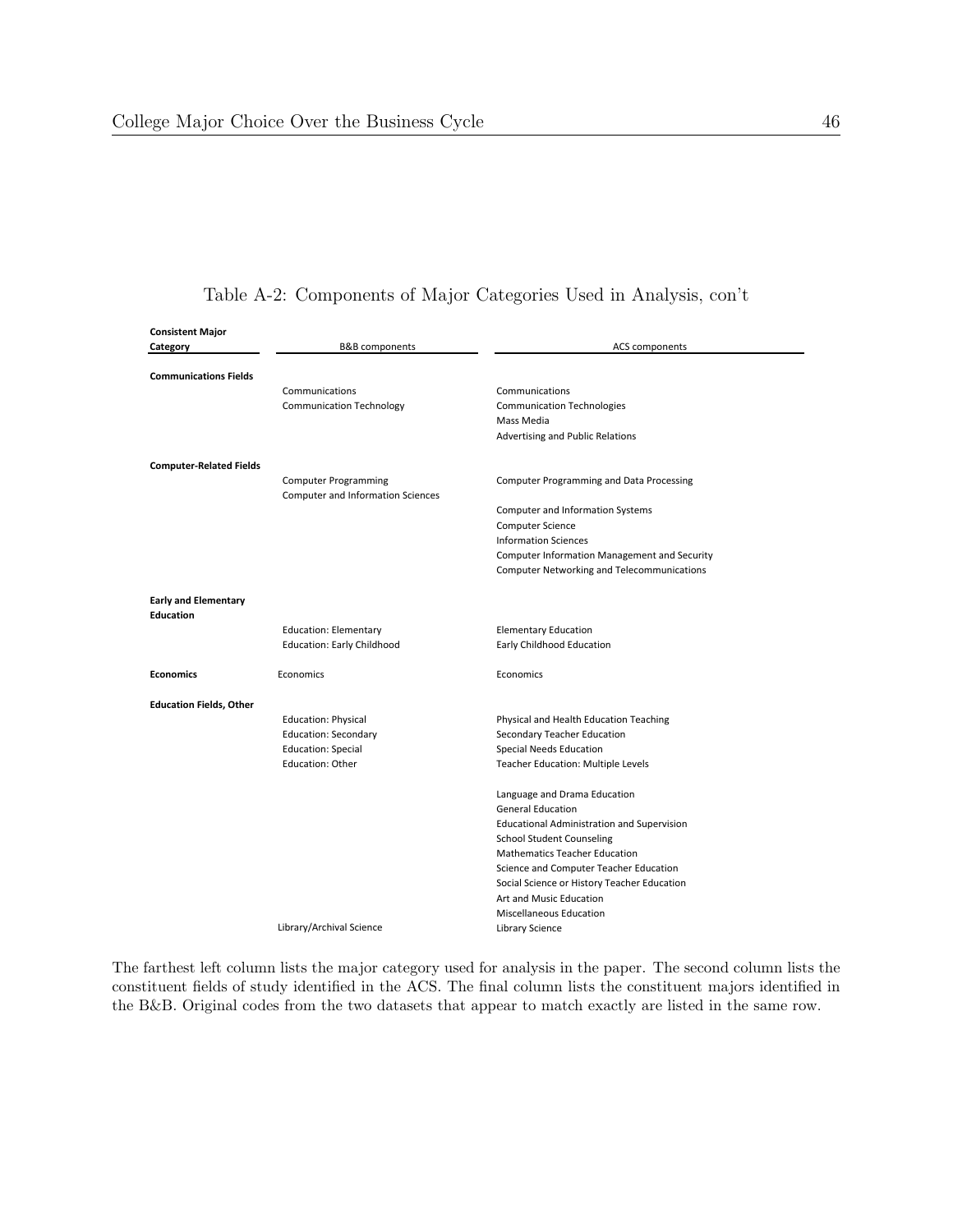| <b>Consistent Major</b><br>Category | B&B components                                    | ACS components                                   |
|-------------------------------------|---------------------------------------------------|--------------------------------------------------|
| <b>Engineering Fields</b>           |                                                   |                                                  |
|                                     | Engineering: Chemical<br>Engineering: Civil       | <b>Chemical Engineering</b><br>Civil Engineering |
|                                     | Engineering: Electrical                           | <b>Electrical Engineering</b>                    |
|                                     | Engineering: Mechanical<br>Engineering: all other | <b>Mechanical Engineering</b>                    |
|                                     |                                                   | General Engineering                              |
|                                     |                                                   | Aerospace Engineering                            |
|                                     |                                                   | <b>Biological Engineering</b>                    |
|                                     |                                                   | Architectural Engineering                        |
|                                     |                                                   | <b>Computer Engineering</b>                      |
|                                     |                                                   | Engineering Mechanics, Physics, and Science      |
|                                     |                                                   | <b>Environmental Engineering</b>                 |
|                                     |                                                   | Geological and Geophysical Engineering           |
|                                     |                                                   | Industrial and Manufacturing Engineering         |
|                                     |                                                   | Materials Engineering and Materials Science      |
|                                     |                                                   | <b>Metallurgical Engineering</b>                 |
|                                     |                                                   | Mining and Mineral Engineering                   |
|                                     |                                                   | Naval Architecture and Marine Engineering        |
|                                     |                                                   | <b>Nuclear Engineering</b>                       |
|                                     |                                                   | Petroleum Engineering                            |
|                                     |                                                   | Miscellaneous Engineering                        |
|                                     |                                                   | <b>Biomedical Engineering</b>                    |
| <b>Environmental and</b>            |                                                   |                                                  |
| <b>Natural Resource Fields</b>      |                                                   |                                                  |
|                                     | Forestry                                          | Forestry                                         |
|                                     | <b>Natural Resources</b>                          |                                                  |
|                                     | Interdisciplinary: Environmental Studies          | <b>Environment and Natural Resources</b>         |
|                                     |                                                   | <b>Environmental Science</b>                     |
|                                     |                                                   | Natural Resources Management                     |
| <b>Family and Consumer</b>          |                                                   |                                                  |
| <b>Sciences</b>                     |                                                   |                                                  |
|                                     |                                                   | Family and Consumer Sciences                     |
|                                     | Home Economics: all other                         |                                                  |
|                                     | Vocational Home Econ: Child Care/Guidnce          |                                                  |
|                                     | Vocational Home Econ: Other                       |                                                  |
|                                     | <b>Textiles</b>                                   |                                                  |
| <b>Finance</b>                      | Finance                                           |                                                  |
|                                     |                                                   | Finance                                          |
| Industrial and                      |                                                   |                                                  |
| <b>Commerical Arts</b>              |                                                   |                                                  |
|                                     |                                                   | Precision Production and Industrial Arts         |
|                                     | <b>Precision Production</b>                       |                                                  |
|                                     | Industrial Arts: Construction                     |                                                  |
|                                     | Industrial Arts: Electronics                      |                                                  |
|                                     | <b>Commercial Art</b>                             | Commercial Art and Graphic Design                |
|                                     | Design                                            |                                                  |
|                                     |                                                   |                                                  |
| Journalism                          | Journalism                                        | Journalism                                       |
|                                     |                                                   |                                                  |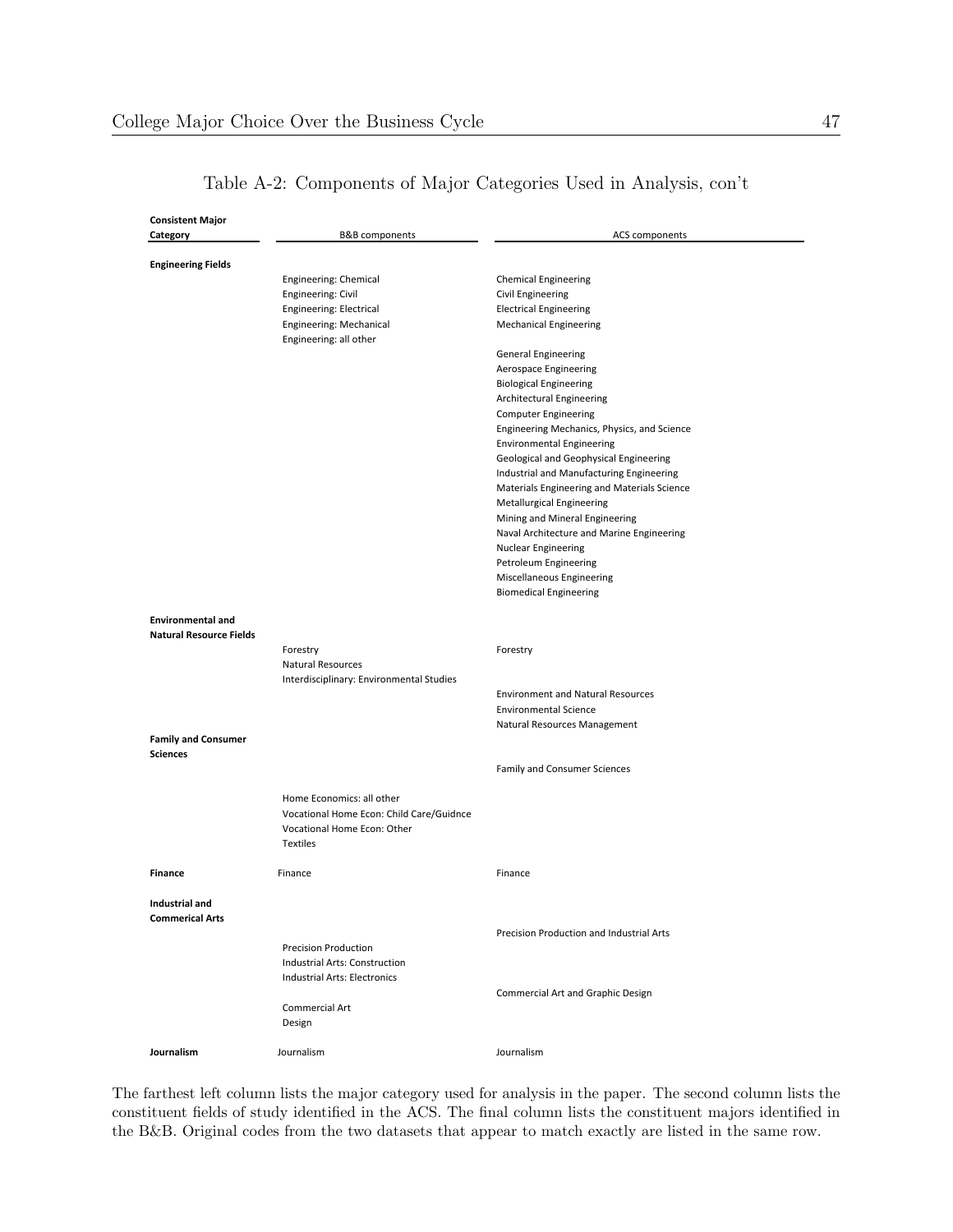| <b>Consistent Major</b><br>Category | B&B components                                                      | ACS components                                                       |
|-------------------------------------|---------------------------------------------------------------------|----------------------------------------------------------------------|
| <b>Leisure Studies</b>              |                                                                     |                                                                      |
|                                     | Leisure Studies                                                     | Physical Fitness, Parks, Recreation, and Leisure                     |
|                                     | Health/Phys Ed/Recreation (HPER)                                    |                                                                      |
| <b>Liberal Arts and History</b>     |                                                                     |                                                                      |
| <b>Fields</b>                       |                                                                     |                                                                      |
|                                     | History                                                             | History                                                              |
|                                     | Liberal Studies<br>Philosophy                                       |                                                                      |
|                                     | Religious Studies                                                   |                                                                      |
|                                     | <b>Clinical Pastoral Care</b>                                       |                                                                      |
|                                     |                                                                     | Liberal Arts and Humanities                                          |
|                                     |                                                                     | Liberal Arts                                                         |
|                                     |                                                                     | Humanities                                                           |
|                                     |                                                                     | Philosophy and Religious Studies                                     |
|                                     |                                                                     | Theology and Religious Vocations<br><b>United States History</b>     |
| <b>Literature and</b>               |                                                                     |                                                                      |
| <b>Languages Fields</b>             |                                                                     |                                                                      |
|                                     | Spanish                                                             |                                                                      |
|                                     | Foreign Langs: non-European<br>Foreign Langs: European, NOT Spanish |                                                                      |
|                                     |                                                                     | French, German, Latin and Other Common Foreign Language Studies      |
|                                     |                                                                     | Other Foreign Languages                                              |
|                                     |                                                                     | Linguistics and Foreign Languages                                    |
|                                     |                                                                     | Linguistics and Comparative Language and Literature                  |
|                                     | Letters: English/American Lit.                                      |                                                                      |
|                                     | Letters: Creative/Technical Writing<br>Letters: all other           |                                                                      |
|                                     |                                                                     | English Language, Literature, and Composition                        |
|                                     |                                                                     | English Language and Literature                                      |
|                                     |                                                                     | Composition and Speech                                               |
| <b>Mathematics and</b>              |                                                                     |                                                                      |
| <b>Statistics</b>                   |                                                                     |                                                                      |
|                                     | Mathematics: NOT Statistics<br><b>Mathematics: Statistics</b>       | Mathematics                                                          |
|                                     |                                                                     | <b>Statistics and Decision Science</b><br><b>Applied Mathematics</b> |
|                                     |                                                                     | Mathematics and Computer Science                                     |
| <b>Nursing</b>                      | Health: Nursing                                                     | Nursing                                                              |
| Natural Science Fields,             |                                                                     |                                                                      |
| Other                               | Physical Sci: Earth Science                                         |                                                                      |
|                                     |                                                                     | Geology and Earth Science                                            |
|                                     |                                                                     | <b>Physical Sciences</b>                                             |
|                                     |                                                                     | Atmospheric Sciences and Meteorology                                 |
|                                     |                                                                     | Geosciences                                                          |
|                                     |                                                                     | Oceanography                                                         |
|                                     | Interdisciplinary: Integrated/Gen. Sci.                             | Multi-disciplinary or General Science                                |
|                                     | Physical Sci: NOT Chem/Physics/Earth                                |                                                                      |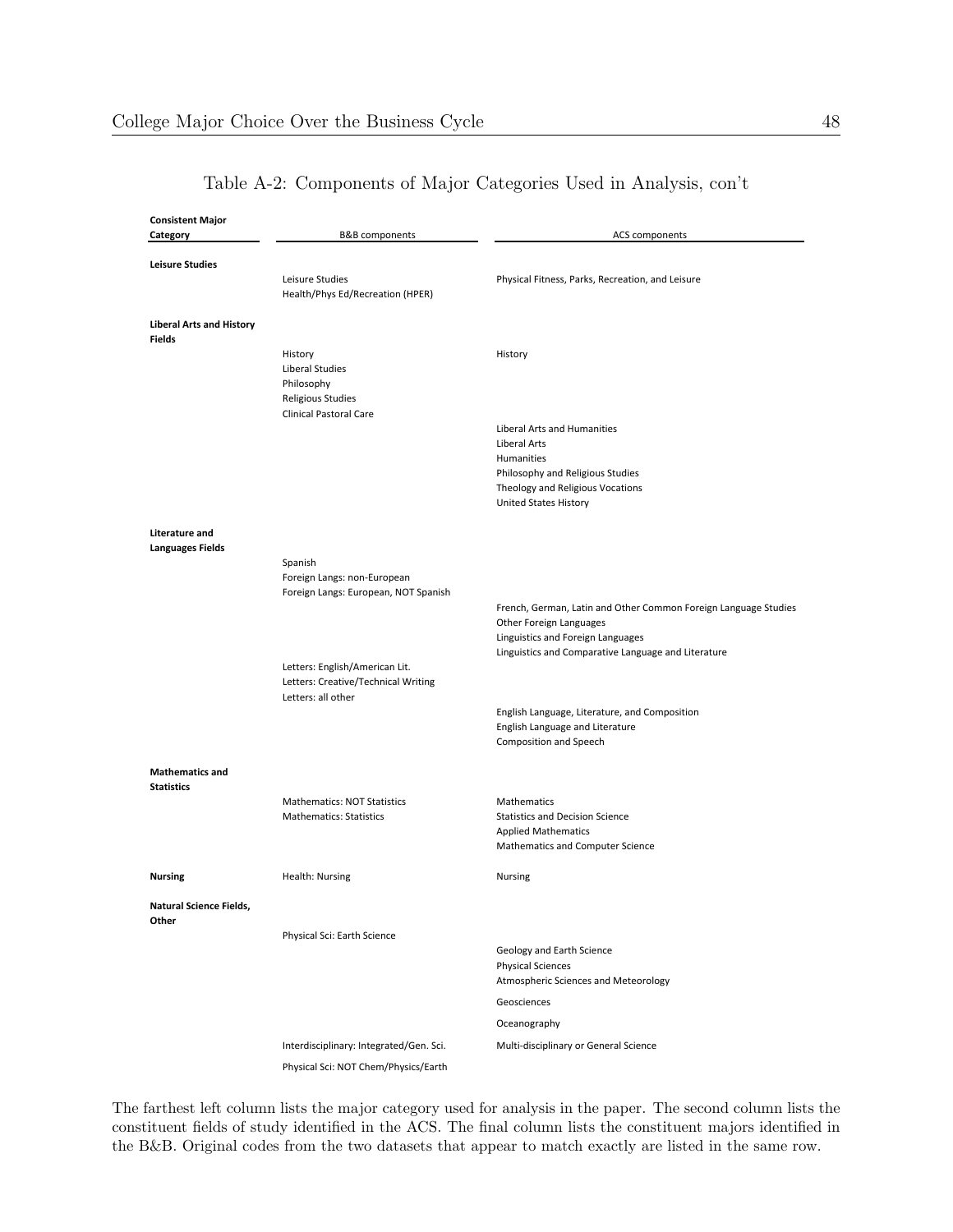| <b>Consistent Major</b>                                        |                                        |                                                            |
|----------------------------------------------------------------|----------------------------------------|------------------------------------------------------------|
| Category                                                       | B&B components                         | <b>ACS components</b>                                      |
|                                                                |                                        |                                                            |
| <b>Other Fields</b>                                            |                                        |                                                            |
|                                                                | <b>Military Sciences</b>               | <b>Military Technologies</b>                               |
|                                                                | Interdisciplinary: all other           | Interdisciplinary and Multi-Disciplinary Studies (General) |
|                                                                |                                        | <b>Transportation Sciences and Technologies</b>            |
|                                                                | Transportation: Air                    |                                                            |
|                                                                | Transportation: Not Air                |                                                            |
|                                                                | <b>Basic/Personal Skills</b>           |                                                            |
|                                                                |                                        | Cosmetology Services and Culinary Arts                     |
|                                                                |                                        | <b>Construction Services</b>                               |
|                                                                |                                        | Electrical and Mechanic Repairs and Technologies           |
|                                                                |                                        |                                                            |
| <b>Political Science and</b><br><b>International Relations</b> |                                        |                                                            |
|                                                                | <b>Political Science</b>               | <b>Political Science and Government</b>                    |
|                                                                | <b>International Relations</b>         | <b>International Relations</b>                             |
|                                                                | N/A                                    | Pharmacy, Pharmaceutical Sciences, and Administration      |
| Pharmacy                                                       |                                        |                                                            |
| <b>Physics</b>                                                 |                                        |                                                            |
|                                                                | Physical Sci: Physics                  |                                                            |
|                                                                |                                        | Physics<br><b>Astronomy and Astrophysics</b>               |
|                                                                |                                        |                                                            |
| Pre-Law and Legal                                              |                                        |                                                            |
| <b>Studies</b>                                                 |                                        |                                                            |
|                                                                |                                        | Pre-Law and Legal Studies                                  |
|                                                                |                                        | <b>Court Reporting</b>                                     |
|                                                                | Law: Paralegal, includes pre-Law       |                                                            |
|                                                                | Law                                    |                                                            |
| <b>Protective Services</b>                                     | <b>Protective Services</b>             | Criminal Justice and Fire Protection                       |
| <b>Psychology Fields</b>                                       |                                        |                                                            |
|                                                                | Psychology                             | Psychology                                                 |
|                                                                |                                        | <b>Educational Psychology</b>                              |
|                                                                |                                        | Clinical Psychology                                        |
|                                                                |                                        | Counseling Psychology                                      |
|                                                                |                                        | Industrial and Organizational Psychology                   |
|                                                                |                                        | Social Psychology                                          |
|                                                                |                                        | Miscellaneous Psychology                                   |
| Public Affairs, Health,                                        |                                        |                                                            |
| Policy                                                         | Public Administration, NOT Social Work | <b>Public Administration</b>                               |
|                                                                |                                        | <b>Public Policy</b>                                       |
|                                                                |                                        | Community and Public Health                                |

Health: Public Health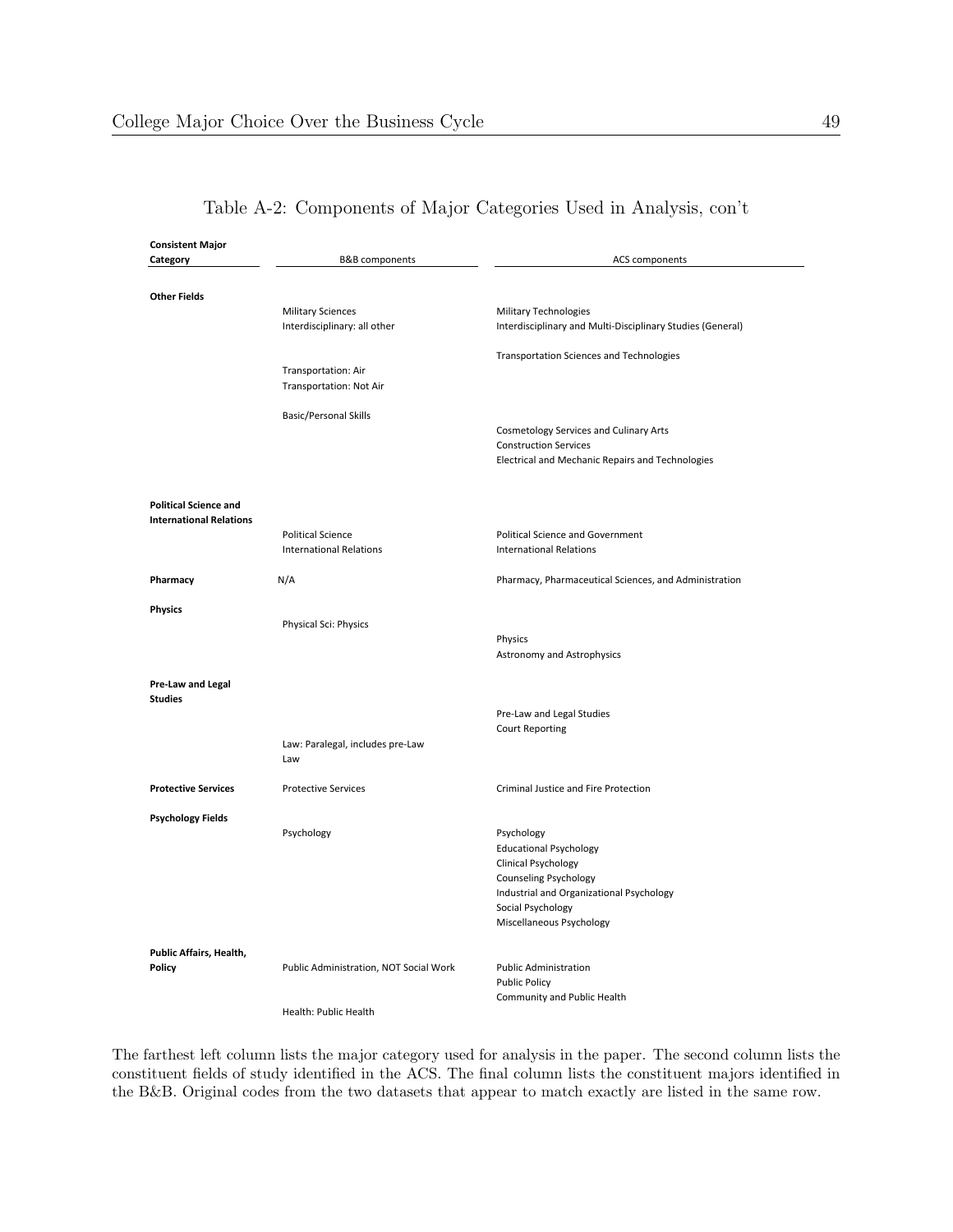| <b>Consistent Major</b>        |                                        |                                                                                   |
|--------------------------------|----------------------------------------|-----------------------------------------------------------------------------------|
| Category                       | B&B components                         | ACS components                                                                    |
|                                |                                        |                                                                                   |
| Social Science Fields,         |                                        |                                                                                   |
| Other                          |                                        |                                                                                   |
|                                | American Civilization                  | Area, Ethnic, and Civilization Studies                                            |
|                                | Area Studies                           |                                                                                   |
|                                | African-American Studies               |                                                                                   |
|                                | Ethnic Studies, NOT Black/Area Studies |                                                                                   |
|                                |                                        |                                                                                   |
|                                | Anthropology/Archaeology               | Anthropology and Archeology                                                       |
|                                | Geography                              | Geography                                                                         |
|                                | <b>City Planning</b>                   |                                                                                   |
|                                |                                        | Intercultural and International Studies                                           |
|                                |                                        | Interdisciplinary Social Sciences                                                 |
|                                |                                        | <b>General Social Sciences</b>                                                    |
|                                |                                        | Criminology                                                                       |
|                                |                                        | Miscellaneous Social Sciences                                                     |
| <b>Social Work</b>             | Social Work                            | Social Work                                                                       |
|                                |                                        | Human Services and Community Organization                                         |
|                                |                                        |                                                                                   |
| Sociology                      | Sociology                              | Sociology                                                                         |
|                                |                                        |                                                                                   |
| <b>Technical Engineering</b>   |                                        |                                                                                   |
| <b>Fields</b>                  |                                        |                                                                                   |
|                                | <b>Engineering Technology</b>          | <b>Engineering Technologies</b>                                                   |
|                                |                                        | Engineering and Industrial Management<br><b>Electrical Engineering Technology</b> |
|                                |                                        | Industrial Production Technologies                                                |
|                                |                                        | Mechanical Engineering Related Technologies                                       |
|                                |                                        | Miscellaneous Engineering Technologies                                            |
|                                |                                        |                                                                                   |
| <b>Technical Health Fields</b> |                                        |                                                                                   |
|                                | <b>Health: Dietetics</b>               | <b>Nutrition Sciences</b>                                                         |
|                                | Allied Health: Dental/Medical Tech     | Medical Technologies Technicians                                                  |
|                                |                                        | <b>Medical Assisting Services</b>                                                 |
|                                | Allied Health: Community/Mental Health |                                                                                   |
|                                | Allied Health: General and Other       |                                                                                   |
|                                | Health: Audiology                      |                                                                                   |
|                                | Health: Clinical Health Science        |                                                                                   |
|                                | Health: Medicine<br>Health: all other  |                                                                                   |
|                                |                                        | Nuclear, Industrial Radiology, and Biological Technologies                        |
|                                |                                        | <b>General Medical and Health Services</b>                                        |
|                                |                                        | <b>Health and Medical Administrative Services</b>                                 |
|                                |                                        | Miscellaneous Health Medical Professions                                          |
|                                |                                        | <b>Communication Disorders Sciences and Services</b>                              |

The farthest left column lists the major category used for analysis in the paper. The second column lists the constituent fields of study identified in the ACS. The final column lists the constituent majors identified in the B&B. Original codes from the two datasets that appear to match exactly are listed in the same row.

**Treatment Therapy Professions**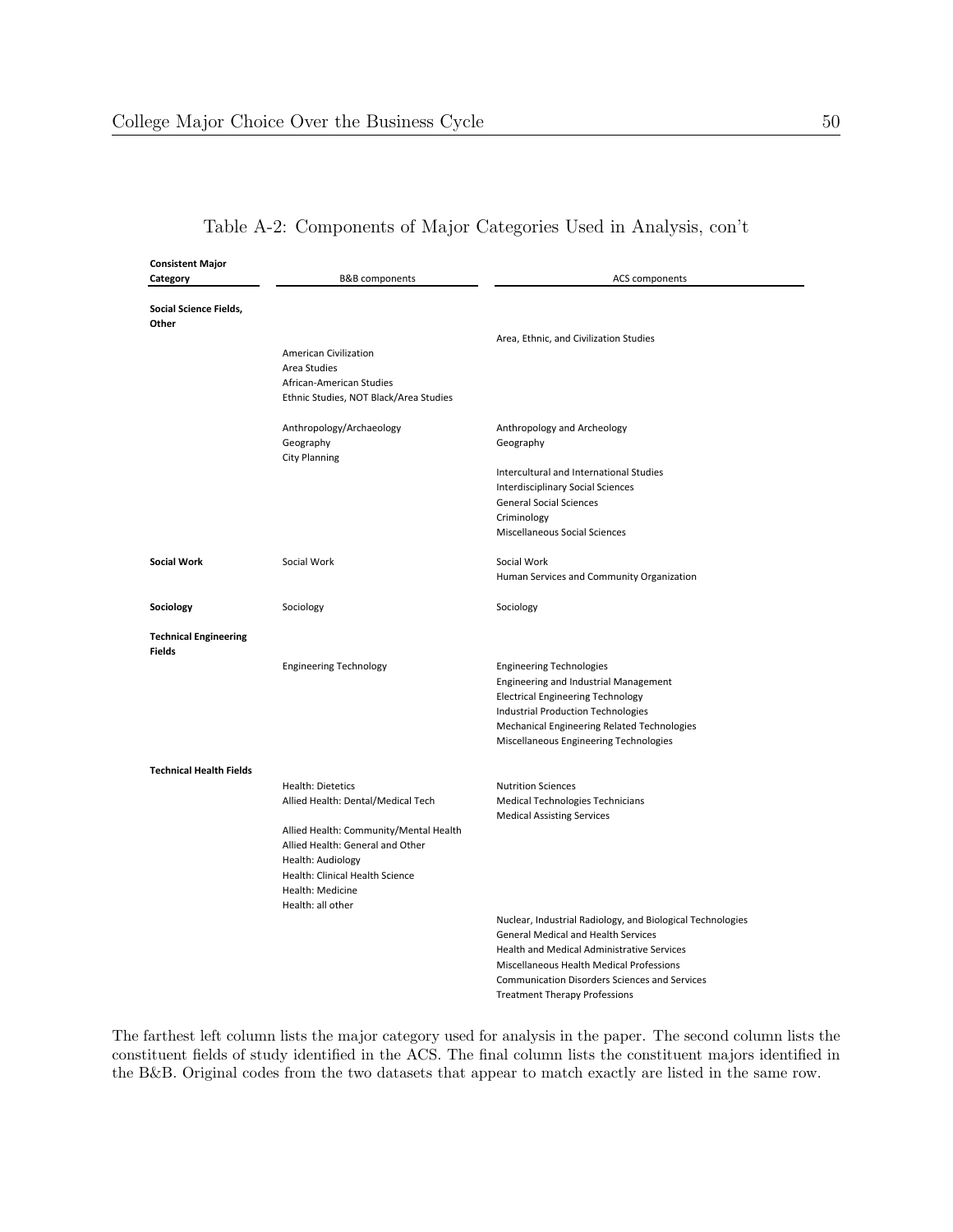Table A-2: Components of Major Categories Used in Analysis, con't

| <b>Consistent Major</b>      |                                     |                                   |
|------------------------------|-------------------------------------|-----------------------------------|
| Category                     | <b>B&amp;B</b> components           | ACS components                    |
|                              |                                     |                                   |
| <b>Visual and Performing</b> |                                     |                                   |
| Arts                         |                                     |                                   |
|                              | Art History/Fine Arts               |                                   |
|                              |                                     | Art History and Criticism         |
|                              |                                     | <b>Fine Arts</b>                  |
|                              | Music                               | Music                             |
|                              | Speech/Drama                        | Drama and Theater Arts            |
|                              | Film Arts                           | Film, Video and Photographic Arts |
|                              | Fine and Performing Arts: all other | Miscellaneous Fine Arts           |
|                              |                                     | Studio Arts                       |
|                              |                                     | Visual and Performing Arts        |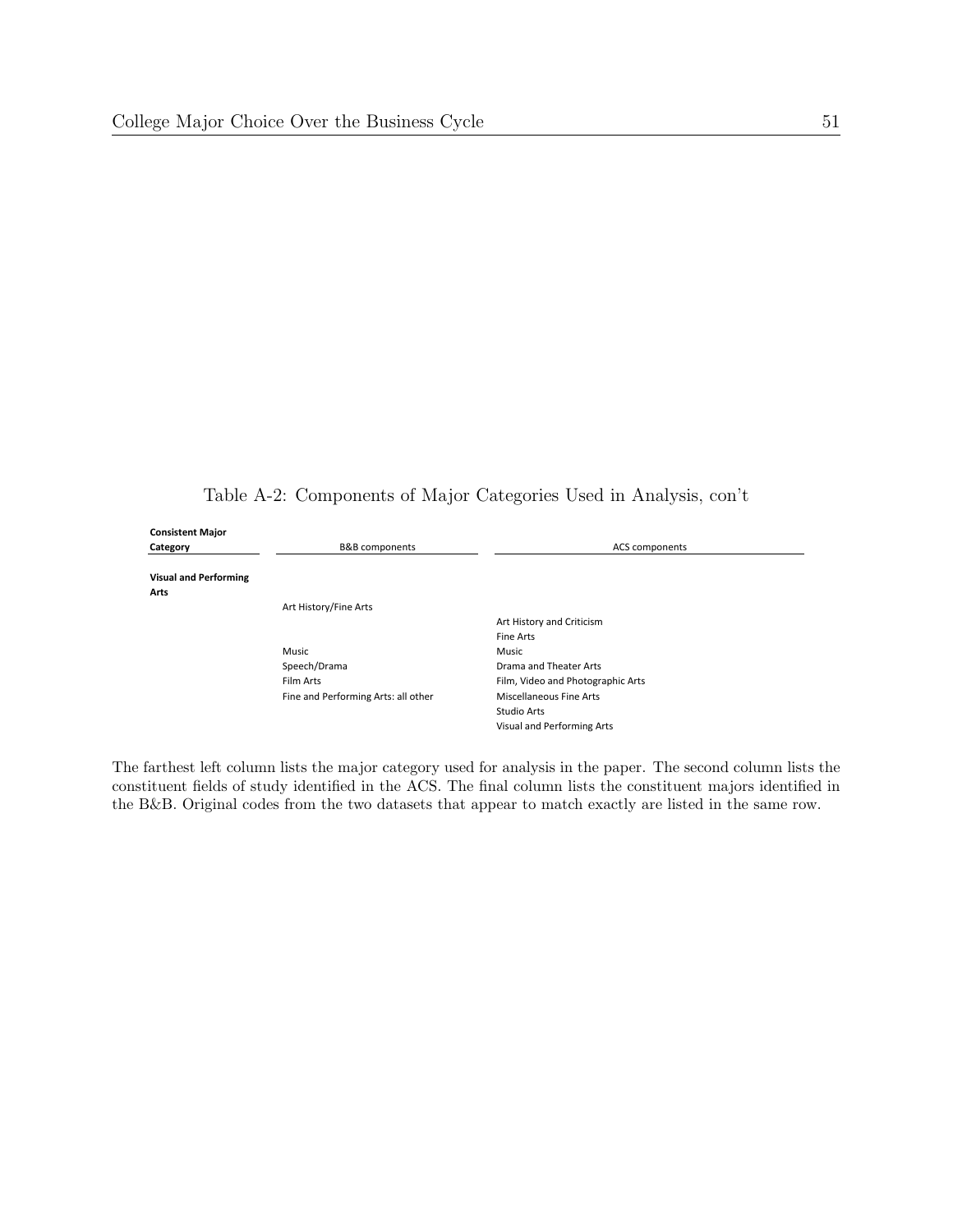<span id="page-54-0"></span>

| l                                                                                                                                       |
|-----------------------------------------------------------------------------------------------------------------------------------------|
| $-1$<br>l<br>I<br>I<br>)<br>I<br>ļ<br>ļ                                                                                                 |
| ۔<br>ح<br>;<br>ł                                                                                                                        |
| .<br>ג<br>$\sim$<br>֖֖֖֧֖ׅׅ֖ׅ֖֧֧ׅ֖֧֖֧֚֚֚֚֚֚֚֚֚֚֚֚֚֚֚֚֚֚֚֚֚֚֚֚֚֚֚֚֚֚֡֝֝֬֓֝֓֞֝֬֝֬֝                                                        |
| I<br>$\frac{1}{2}$<br>j<br>I<br>)<br> <br> <br>$\overline{ }$                                                                           |
|                                                                                                                                         |
| $\frac{1}{2}$<br>$\zeta$                                                                                                                |
| $\frac{1}{1}$                                                                                                                           |
| $-10+2$<br>I<br>ł.<br>i<br>İ<br>ζ                                                                                                       |
| j<br>l<br>Í                                                                                                                             |
| $\overline{\phantom{a}}$<br>$\frac{1}{2}$<br>֧֧֧֧֧֦֧֧֧֧֧֧֧֧֧֧֦֧֧֧֧֓֓֝֟֓֓֝֬֟֓֓֓֝֬֟֓֓֝֬֓֩֩֓֓֟֩֩֓֓֝֬֓֓<br>֧֧֧֛֛֛֛֛֛֛֛֪֪֜֜֜֜֜֜֜֜֜֜֜֝֩֕<br>ì |

|                                               |                        |                    | §                          |                    |                     |                          |                    | Women                   |                      |                     |
|-----------------------------------------------|------------------------|--------------------|----------------------------|--------------------|---------------------|--------------------------|--------------------|-------------------------|----------------------|---------------------|
|                                               |                        |                    |                            |                    | Long-Run<br>Average |                          |                    |                         |                      | Long-Run<br>Average |
|                                               | Log(Share)             |                    | Share                      |                    | Share               | Log(Share)               |                    | Share                   |                      | Share               |
| Major                                         | Coef                   | Std. Erro          | coef                       | Std. Erro          | Mean                | Coef                     | Std. Error         | Coef                    | Std. Error           | Mean                |
| Actuarial Science<br>Accounting               | $0.0593$ ***<br>0.0372 | (0.0107)<br>0.0551 | ***<br>0.2213<br>0.0026    | (0.0385)<br>0.0018 | 0.040<br>0.000      | $0.0729***$<br>$-0.0446$ | (0.0083)<br>0.0806 | 0.2492<br>$-0.0006$     | (0.0336)<br>(0.0010) | 0.032<br>0.000      |
| Agriculture                                   | $0.0235**$             | (0.0114)           | 0.0364                     | 0.0157             | 0.016               | $0.1114***$              | (0.0283)           | $* * *$<br>0.0519       | (0.0161)             | 0.007               |
| Architecture                                  | $-0.0167$              | 0.0092             | $-0.0129$                  | 0.0080             | 0.010               | 0.0205                   | 0.0174             | 0.0029                  | (0.0052)             | 0.003               |
| <b>Biology Fields</b>                         | $-0.0051$              | 0.0147             | $-0.0039$                  | 0.0661             | 0.044               | 0.0060                   | 0.0095)            | 0.0283                  | 0.0346               | 0.039               |
| Business Fields, not Finance                  | 0.0007                 | (0.0066)           | 0.0720                     | 0.1087             | 0.185               | $0.0505***$              | 0.0090             | $***$<br>0.6270         | (0.1415)             | 0.126               |
| Chemistry and Pre-Med                         | $***$<br>0.0382        | (0.0072)           | 0.0714                     | 0.0149             | 0.018               | $0.0429***$              | 0.0113             | 0.0452                  | (0.0101)             | 0.009               |
| Communications Fields                         | $0.0129$ **            | 0.0063             | $-0.0224$                  | 0.0235)            | 0.031               | $0.0318***$              | 0.0096             | 0.0240                  | 0.0389               | 0.038               |
| Computer-Related Fields                       | $0.0339**$             | 0.0134             | 0.0282                     | 0.0817             | 0.037               | $0.1039***$              | (0.0224)           | $0.1389***$             | (0.0349)             | 0.012               |
| Early and Elementary Education                | $-0.1254$ ***          | (0.0225)           | $-0.0843$ ***              | 0.0127             | 0.009               | $-0.0624$ ***            | 0.0061             | $-0.5314$ ***           | (0.0542)             | 0.083               |
| Economics                                     | $0.0175*$              | 0.0090             | $0.0515**$                 | 0.0257             | 0.028               | $0.0651***$              | 0.0148             | $0.0585***$             | (0.0133)             | 0.009               |
| Education Fields, Other                       | $-0.0607$ ***          | 0.0086             | $-0.3738$ ***              | (0.0495)           | 0.063               | $-0.0426$ ***            | 0.0061             | $-0.5946$ **            | (0.0849)             | 0.122               |
| Engineering Fields                            | $0.0524***$            | 0.0096             | $0.5820***$                | (0.1095)           | 0.107               | $0.1306***$              | (0.0204)           | $0.1297***$             | (0.0250)             | 0.014               |
| Environmental and Natural Resource Fields     | 0.0113                 | 0.0241             | 0.0123                     | (0.0225)           | 0.009               | 0.0558                   | 0.0355             | 0.0130                  | (6010.0)             | 0.004               |
| Family and Consumer Sciences                  | $-0.0201$              | 0.0212             | $-0.0031$                  | 0.0035             | 0.002               | $-0.0259$ **             | (0.0111)           | $-0.0364$ **            | (0.0180)             | 0.016               |
| Finance                                       | 0.0199                 | (0.0160)           | 0.0056                     | (0.0470)           | 0.028               | $0.0688***$              | (0.0196)           | $0.0368$ *              | (0.0220)             | 0.011               |
| Industrial and Commerical Arts                | $-0.0253$              | 0.0194             | $\frac{*}{*}$<br>$-0.0306$ | (0.0142)           | 0.007               | $0.0247$ *               | 0.0137             | 0.0123                  | (0.0189)             | 0.012               |
| Journalism                                    | 0.0188                 | (0.0130)           | 0.0183                     | (0.0113)           | 0.009               | $0.0323***$              | 0.0113             | $0.0325***$             | (0.0124)             | 0.011               |
| Leisure Studies                               | $-0.0458**$            | 0.0184             | $-0.0188$                  | (0.0174)           | 0.010               | 0.0212                   | (0.0143)           | 0.0110                  | (0.0104)             | 0.009               |
| liberal Arts and History Fields               | $-0.0427$ ***          | (0.0071)           | $-0.2639$ ***              | 0.0400             | 0.065               | $-0.0269$ ***            | 0.0053             | $-0.1152$ ***           | (0.0229)             | 0.043               |
| iterature and Languages Fields                | $-0.0554***$           | 0.0081             | $-0.1628$ ***              | 0.0240             | 0.031               | $-0.0543$ ***            | 0.0097             | $-0.3146$ ***           | (0.0576)             | 0.056               |
| Mathematics and Statistics                    | $-0.0033$              | (0.0087)           | $-0.0184$                  | (0.0160)           | 0.017               | 0.0011                   | (0.0138)           | $-0.0162$               | (0.0162)             | 0.011               |
| Natural Science Fields, Other                 | $0.0690***$            | 0.0092             | $0.1224***$                | (0.0162)           | 0.018               | $0.0430***$              | 0.0083             | $0.0465***$             | (0.0098)             | 0.011               |
| Nursing<br>Other Fields                       | $0.0405**$             | 0.0169             | $0.0147$ *                 | 0.0083             | 0.006               | $0.0440***$              | 0.0096)            | $0.3007$ ***            | (0.0692)             | 0.063               |
|                                               | 0.0032                 | 0.0131             | $-0.0058$                  | (0.0165)           | 0.011               | 0.0277                   | 0.0261             | 0.0021                  | (0.0067)             | 0.003               |
| Pharmacy                                      | 0.0663 ***             | 0.0234             | $0.0196***$                | (0.0074)           | 0.005               | $0.0788***$              | 0.0199             | $0.0244***$             | (0.0064)             | 0.004               |
| Physics                                       | 0.0180                 | (0.0211)           | 0.0183                     | (0.0180)           | 0.007               | 0.0153                   | 0.0205             | 0.0026                  | (0.0026)             | 0.001               |
| Political Science and International Relations | $-0.0060$              | 0.0127             | $-0.0146$                  | (0.0455)           | 0.035               | $0.0170 *$               | 0.0090             | $0.0319*$               | (0.0171)             | 0.021               |
| Pre-Law and Legal Studies                     | 0.0308                 | 0.0283             | 0.0070                     | (0.0054)           | 0.001               | $0.0474$ *               | 0.0242             | $0.0004$ **             | (0.0047)             | 0.002               |
| Protective Services                           | 0.0153                 | 0.0131             | 0.0320                     | 0.0388)            | 0.023               | $0.0479***$              | 0.0156)            | 0.0034                  | (0.0157)             | 0.014               |
| Psychology Fields                             | $-0.0354$              | 0.0178             | $-0.1062$                  | 0.0648             | 0.034               | $-0.0274$                | 0.0078             | $-0.1624$ ***           | 78497                | 0.068               |
| Public Affairs, Health, Policy                | 0.0200                 | (0.0182)           | 0.0059                     | 0.0059             | 0.003               | 0.0172                   | 0.0112             | 0.0084                  | (0.0040)             | 0.004               |
| Social Science Fields, Other                  | $-0.0480$ ***          | 0.0123             | ***<br>$-0.0784$           | 0.0199             | 0.018               | $-0.0387***$             | 0.0132             | $\ddot{*}$<br>$-0.0605$ | (0.0252)             | 0.021               |
| Social Work                                   | 0.0119                 | 0.0320             | 0.0052                     | 0.0114             | 0.004               | $-0.0103$                | 0.0128             | $-0.0135$               | (0.0246)             | 0.020               |
| Sociology                                     | $-0.1082$ ***          | (0.0201)           | $-0.1312***$               | 0.0257             | 0.013               | $-0.0769$ ***            | 0.0154             | $-0.1820$ ***           | (0.0385)             | 0.023               |
| Technical Engineering Fields                  | 0.0036                 | 0.0141             | $0.0335**$                 | 0.0145)            | 0.013               | $0.0622**$               | 0.0290             | $0.0107***$             | (0.0031)             | 0.001               |
| Technical Health Fields                       | 0.0221                 | 0.0179             | 0.0264                     | 0.0183             | 0.010               | $0.0371***$              | 0.0094             | $0.1460***$             | (0.0375)             | 0.040               |
| Visual and Performing Arts                    | $-0.0175$              | 0.0099             | $-0.0557$                  | 0.0286             | 0.029               | $-0.0078$                | 0.0095             | $-0.0201$               | (0.0367              | 0.038               |
|                                               |                        |                    |                            |                    |                     |                          |                    |                         |                      |                     |

 $\underline{\text{Collect } \text{Major Choice Over the Business Cycle}} \qquad \qquad \textbf{52}$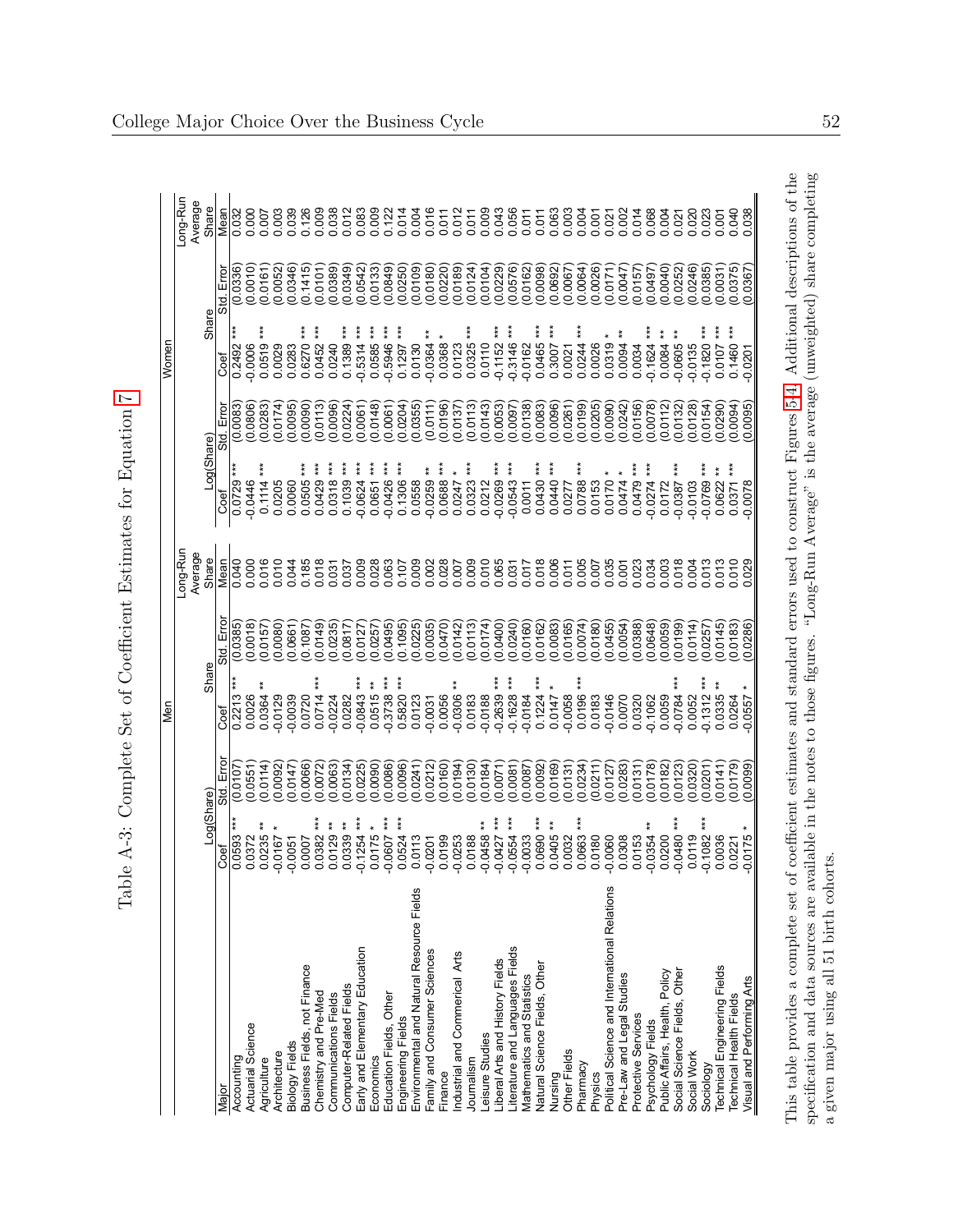<span id="page-55-0"></span>

|                                                      | Men           | Women              | <b>Difference</b> |          |
|------------------------------------------------------|---------------|--------------------|-------------------|----------|
|                                                      | Coef          | Coef               | Coef              | S.E.     |
| Accounting                                           | $0.0593$ ***  | 0.0729 ***         | 0.0136            | (0.0129) |
| <b>Actuarial Science</b>                             | 0.0372        | $-0.0446$          | $-0.0818$         | (0.1063) |
| Agriculture                                          | $0.0235**$    | $0.1114$ ***       | $0.0879$ ***      | (0.0243) |
| Architecture                                         | $-0.0167$ *   | 0.0205             | $0.0372**$        | (0.0186) |
| <b>Biology Fields</b>                                | $-0.0051$     | 0.0060             | 0.0111            | (0.0118) |
| Business Fields, not Finance                         | 0.0007        | $0.0505$ ***       | 0.0498 ***        | (0.0072) |
| Chemistry and Pre-Med                                | $0.0382$ ***  | $0.0429$ ***       | 0.0048            | (0.0118) |
| <b>Communications Fields</b>                         | $0.0129**$    | $0.0318$ ***       | $0.0190 *$        | (0.0101) |
| <b>Computer-Related Fields</b>                       | $0.0339**$    | $0.1039$ ***       | $0.0700$ ***      | (0.0177) |
| Early and Elementary Education                       | $-0.1254$ *** | $-0.0624$ ***      | $0.0630$ ***      | (0.0197) |
| Economics                                            | $0.0175$ *    | 0.0651<br>$***$    | $0.0476$ ***      | (0.0150) |
| <b>Education Fields, Other</b>                       | $-0.0607$ *** | $***$<br>$-0.0426$ | $***$<br>0.0181   | (0.0051) |
| <b>Engineering Fields</b>                            | $0.0524$ ***  | 0.1306 ***         | $0.0782$ ***      | (0.0138) |
| <b>Environmental and Natural Resource Fields</b>     | 0.0113        | 0.0558             | $0.0444*$         | (0.0253) |
| Family and Consumer Sciences                         | $-0.0201$     | $-0.0259$ **       | $-0.0058$         | (0.0236) |
| Finance                                              | 0.0199        | 0.0688 ***         | $0.0490$ ***      | (0.0132) |
| Industrial and Commerical Arts                       | $-0.0253$     | $0.0247$ *         | $0.0501$ ***      | (0.0187) |
| Journalism                                           | 0.0188        | $0.0323$ ***       | 0.0135            | (0.0136) |
| Leisure Studies                                      | $-0.0458$ **  | 0.0212             | $0.0669$ ***      | (0.0178) |
| Liberal Arts and History Fields                      | $-0.0427$ *** | $-0.0269$ ***      | $0.0158 *$        | (0.0091) |
| Literature and Languages Fields                      | $-0.0554$ *** | $-0.0543$ ***      | 0.0011            | (0.0072) |
| <b>Mathematics and Statistics</b>                    | $-0.0033$     | 0.0011             | 0.0044            | (0.0105) |
| Natural Science Fields, Other                        | $0.0690$ ***  | $0.0430$ ***       | $-0.0260**$       | (0.0121) |
| Nursing                                              | $0.0405$ **   | $0.0440$ ***       | 0.0035            | (0.0163) |
| <b>Other Fields</b>                                  | 0.0032        | 0.0277             | 0.0245            | (0.0317) |
| Pharmacy                                             | $0.0663$ ***  | 0.0788 ***         | 0.0125            | (0.0206) |
| Physics                                              | 0.0180        | 0.0153             | $-0.0027$         | (0.0296) |
| <b>Political Science and International Relations</b> | $-0.0060$     | $0.0170*$          | 0.0230            | (0.0143) |
| Pre-Law and Legal Studies                            | 0.0308        | $0.0474*$          | 0.0166            | (0.0269) |
| <b>Protective Services</b>                           | 0.0153        | $0.0479$ ***       | $0.0326*$         | (0.0181) |
| Psychology Fields                                    | $-0.0354$ **  | $-0.0274$ ***      | 0.0080            | (0.0143) |
| Public Affairs, Health, Policy                       | 0.0200        | 0.0172             | $-0.0028$         | (0.0237) |
| Social Science Fields, Other                         | $-0.0480$ *** | $-0.0387$ ***      | 0.0093            | (0.0084) |
| Social Work                                          | 0.0119        | $-0.0103$          | $-0.0222$         | (0.0229) |
| Sociology                                            | $-0.1082$ *** | $-0.0769$ ***      | $0.0313**$        | (0.0148) |
| <b>Technical Engineering Fields</b>                  | 0.0036        | $0.0622**$         | $0.0586**$        | (0.0256) |
| <b>Technical Health Fields</b>                       | 0.0221        | $0.0371$ ***       | 0.0149            | (0.0163) |
| Visual and Performing Arts                           | $-0.0175$ *   | $-0.0078$          | 0.0097            | (0.0090) |

Table A-4: Gender Differences in Major Cyclicality

This table provides tests of the equality between genders of the Log(share) coefficients presented in Appendix Table [A-3.](#page-54-0)